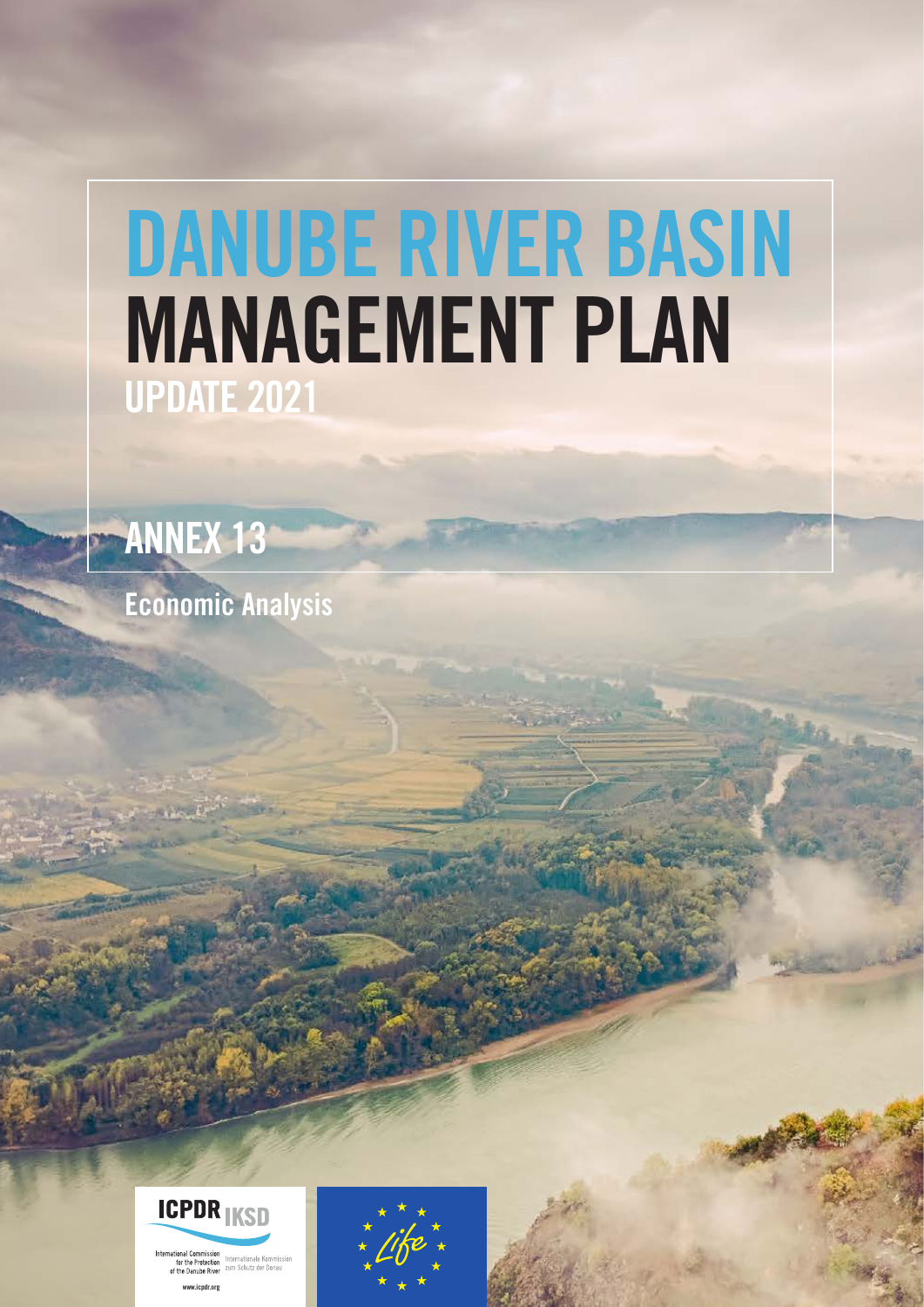The economics analysis of the DRBMP Update 2021 is based on a questionnaire sent out to the Danube countries in autumn 2019 and spring 2020, for the collection of qualitative information on economics important in the framework of WFD implementation (e.g. cost recovery, water pricing, environmental and resource costs etc.). The questionnaire presented the data which was included in the DRBMP Update 2015, and asked the countries to update the information.

The tables in this Annex provide the updated information; the corresponding chapter 7 presents an overview of the approaches which are in place in the Danube countries in text form. Data from all countries are included, with the exception of the Republic of Moldova.

Note: Data from Serbia does not include data from the Autonomous Provinces Kosovo and Metohija.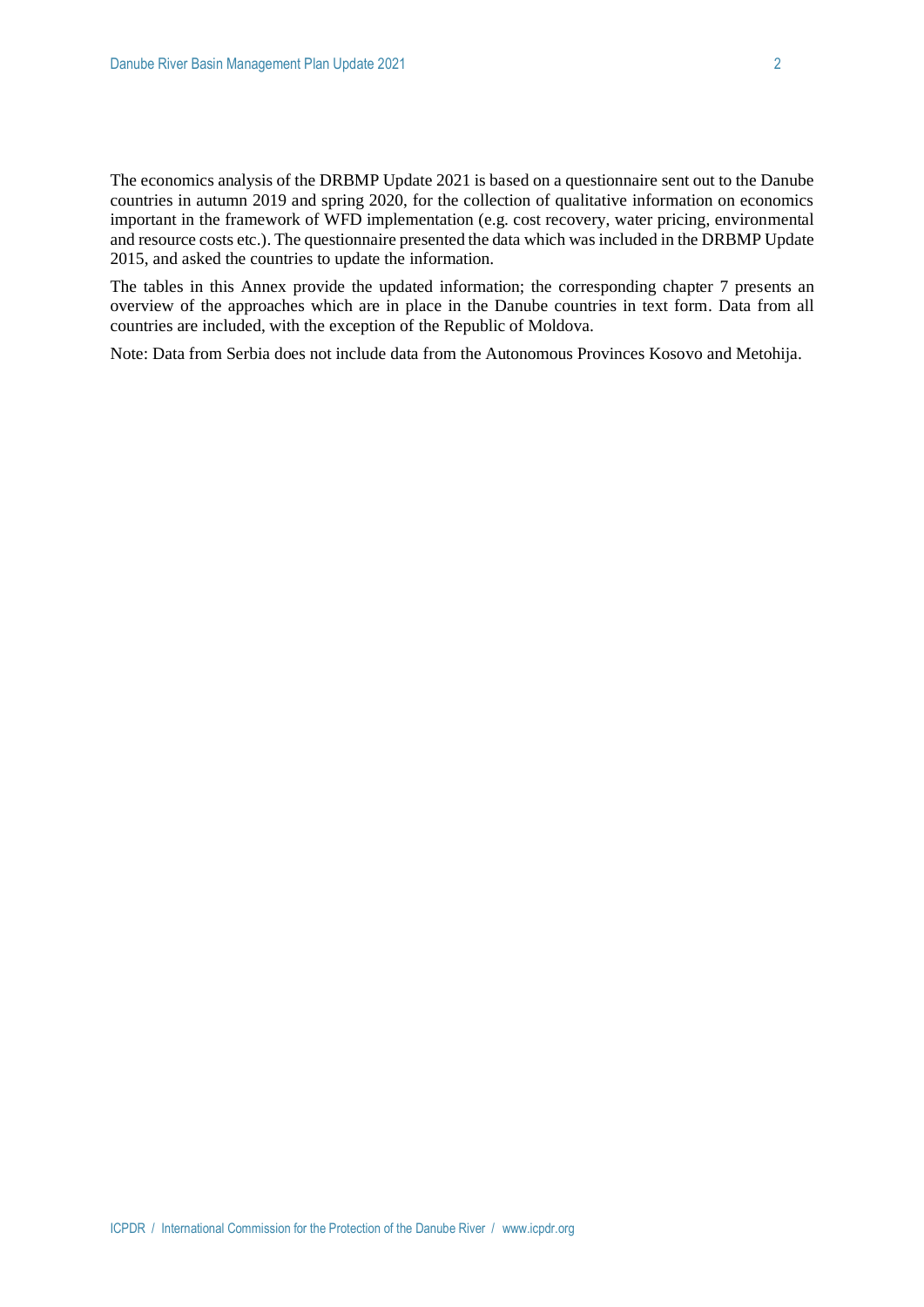| <b>Country</b> | <b>Demand and Supply Costs<sup>1</sup></b><br>[EUR] | <b>Only demand costs</b><br>[EUR] | <b>Only investment costs (without</b><br>distinguishing)<br>[EUR]                                                                                                                                                                                                                                                                                                                                 |
|----------------|-----------------------------------------------------|-----------------------------------|---------------------------------------------------------------------------------------------------------------------------------------------------------------------------------------------------------------------------------------------------------------------------------------------------------------------------------------------------------------------------------------------------|
| DE             |                                                     |                                   | Water supply services: 340<br>million EUR / year (National total<br>in 2017 approx. 2.7 Billon<br>EUR/year)<br>Waste water services: Approx.<br>610 million EUR/year (National<br>total in 2016 approx. 4.9 Billon<br>EUR)                                                                                                                                                                        |
| AT             |                                                     |                                   | 3.3 billion (2013 - 2018)                                                                                                                                                                                                                                                                                                                                                                         |
| CZ             | $\overline{a}$                                      | Data not yet available            | Data not yet available                                                                                                                                                                                                                                                                                                                                                                            |
| SK             |                                                     |                                   | 501.41 million EUR <sup>**</sup> (water<br>supply + wastewater) of which:<br>water supply: 36.52 million,<br>wastewater: 464.89 million                                                                                                                                                                                                                                                           |
| $HU***$        |                                                     |                                   | Water supply:<br>59 646 million HUF<br>192.3 million EUR<br>$(2016 - 2021)$<br>Waste water:<br>300 579 million HUF<br>959 million EUR<br>$(2016 - 2021)$                                                                                                                                                                                                                                          |
| SI             |                                                     |                                   | Water supply:<br>Investment costs in the period<br>from 2013 to 2018: 816,6 million.<br><b>EUR</b><br>Waste water treatment<br>Total investment costs in the<br>period from 2013 to 2018:<br>- for agglomerations above 2.000<br>PE for collection systems: 424<br>million. EUR<br>- for UWWTPs with capacity<br>above 2.000 PE (secondary and<br>tertiary treatment): 225 million.<br><b>EUR</b> |
| HR             |                                                     |                                   | 2,9 billion $\epsilon$ for waste water;<br>335 million $\epsilon$ for water supply;<br>(investment Plan 2014-2023 for<br>whole territory of Croatia)                                                                                                                                                                                                                                              |
| BA             |                                                     | 1.1 billion                       | Water supply services: 390.82<br>million EUR (2016-2021)<br>Waste water services: 705.70<br>million EUR (2016-2021)                                                                                                                                                                                                                                                                               |

**Table 1: Investment costs for water supply and wastewater\***

<sup>&</sup>lt;sup>1</sup> According to the questionnaires: demand cost are the "total costs related to implementing the EU Directives"; supply costs are the investment costs that could be realistically covered.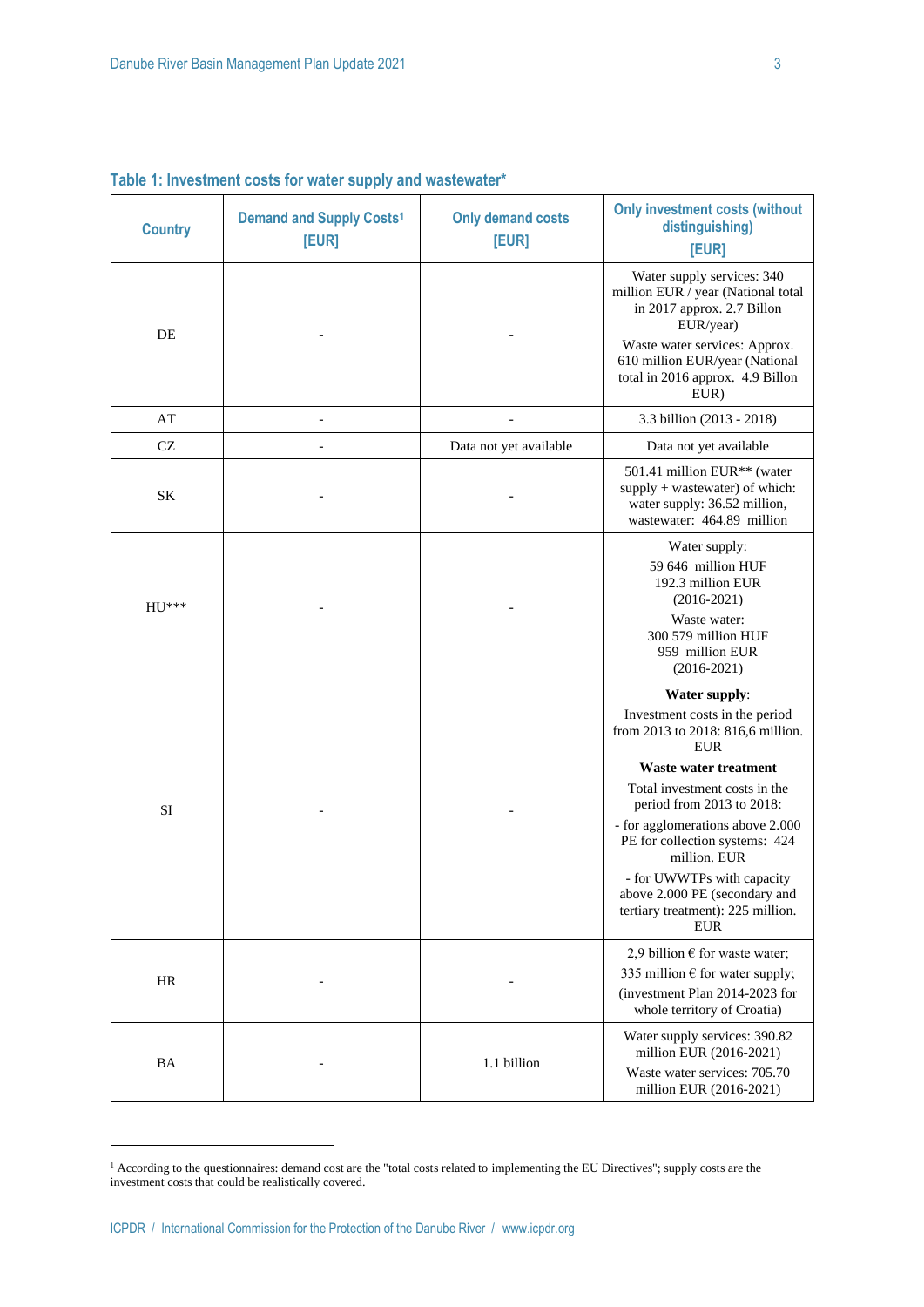| <b>ME</b>      |                                                                                                                                                                                                               | Urban Waste Water investment<br>costs are estimated at $\epsilon$ 350.4<br>million to be incurred prior to<br>2035.<br>Drinking water Investment costs<br>are estimated at $\in$ 71 Million to be<br>incurred prior to 2025. |
|----------------|---------------------------------------------------------------------------------------------------------------------------------------------------------------------------------------------------------------|------------------------------------------------------------------------------------------------------------------------------------------------------------------------------------------------------------------------------|
| <b>RS</b>      |                                                                                                                                                                                                               | Total investments for DWD<br>approx. 1.4 billion EUR<br>Total investments for UWWT<br>approx. 4.5 billion EUR                                                                                                                |
| R <sub>O</sub> |                                                                                                                                                                                                               | $29.411.781$ EUR – water supply<br>and waste water infrastructure.                                                                                                                                                           |
| BG             | 883.9 mio. EUR (2016-2021;<br>wastewater collection and<br>treatment)<br>Assessment of the<br>investment costs for the time<br>$2022 - 2027$ is forthcoming<br>task in the frame of RBMP<br>updating process. |                                                                                                                                                                                                                              |
| MD             |                                                                                                                                                                                                               |                                                                                                                                                                                                                              |
| <b>UA</b>      |                                                                                                                                                                                                               | Water supply $+$ wastewater: 13.5<br>million EUR (DRBD).<br>Capital investments for<br>environmental protection<br>expenditures on return water<br>treatment $-0.25$ million EUR<br>(DRBD)                                   |

\*Timescales: 2015-2021, if not noted otherwise.

\*\* (SK): Data for the whole country (Danube part represents 96.23 % of the total territory of Slovakia) and for 2014-2020.

\*\*\* (HU): Drinking water supply includes both the protection of national water resources and the implementation of a drinking water quality improvement program. The public wastewater collection and treatment also includes sewerage, wastewater treatment (below and above 2000 PE) and sewage sludge treatment. The costs were planned on the basis of the relevant EU programs, so do not include reconstructions, only direct compliance with the EU Directives. (The applied EUR/HUF exchange rate for the period of the 2nd RBMP is 310.1)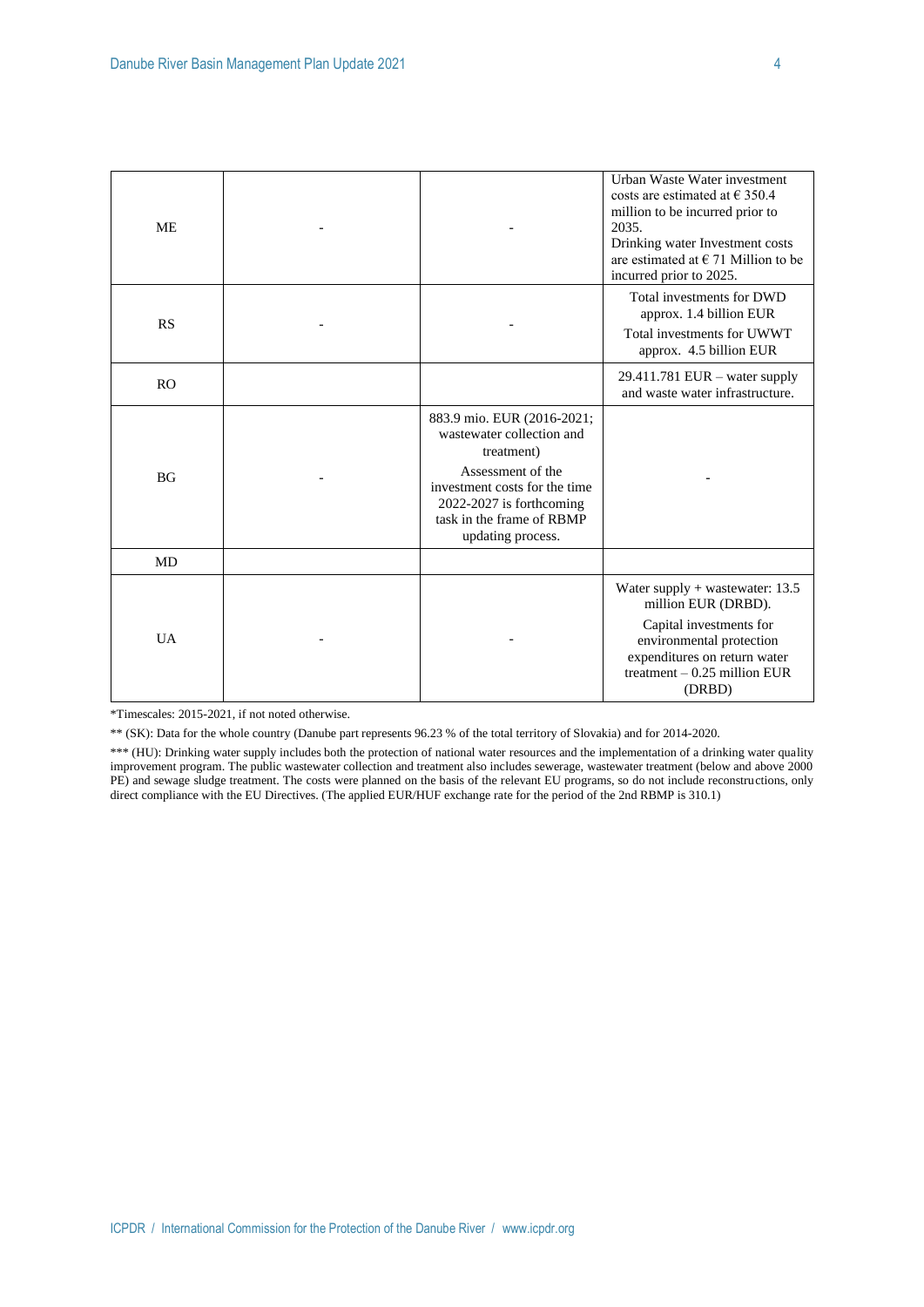|                |                                               | able 2. What are water services - what are water uses a                                                                                                                                                                                                                       |                                                                                                                                            |                                                                          |                                                                                                                                                                                                                                                                                                                                                                                               |
|----------------|-----------------------------------------------|-------------------------------------------------------------------------------------------------------------------------------------------------------------------------------------------------------------------------------------------------------------------------------|--------------------------------------------------------------------------------------------------------------------------------------------|--------------------------------------------------------------------------|-----------------------------------------------------------------------------------------------------------------------------------------------------------------------------------------------------------------------------------------------------------------------------------------------------------------------------------------------------------------------------------------------|
| <b>Country</b> | <b>Only water</b><br>supply and<br>wastewater | <b>Water supply,</b><br>wastewater AND<br><b>others</b>                                                                                                                                                                                                                       | <b>Included in cost</b><br>recovery<br>calculations<br>(Y/N/Partly)                                                                        | <b>Other definitions</b>                                                 | Is the definition<br>of water services<br>included in the<br>national water<br>legislation (Y/N)                                                                                                                                                                                                                                                                                              |
| DE             | $\checkmark$                                  |                                                                                                                                                                                                                                                                               | Y                                                                                                                                          |                                                                          | Y                                                                                                                                                                                                                                                                                                                                                                                             |
| AT             |                                               | ✓                                                                                                                                                                                                                                                                             | Y<br>(based<br>on<br>estimation)                                                                                                           |                                                                          | Y<br>(Water services to<br>which Article 9 par<br>1 second indent<br>WFD is applied are<br>defined. Other<br>water services are<br>regulated in the<br>frame of water<br>uses)                                                                                                                                                                                                                |
| CZ             |                                               | ✓<br>Rivers and river<br>basin management;<br>surface water<br>abstraction; GW<br>abstraction;<br>discharge of<br>wastewater into<br>surface water;<br>discharge of<br>wastewater into<br>GW; impoundment<br>for the energy<br>production;<br>navigation - only<br>recreation | Y                                                                                                                                          |                                                                          | Y<br>$(\S 2 let. a)$ of<br>Decree No.<br>24/2011 Coll.)<br>- Any activity<br>which provides for<br>abstraction,<br>retention,<br>collection,<br>treatment and<br>distribution of<br>surface water or<br>GW, or the<br>removal and<br>treatment of waste<br>water with<br>subsequent<br>discharge into<br>surface water, for<br>households, public<br>institutions or any<br>economic activity |
| <b>SK</b>      |                                               | ✓<br>Use of hydro-<br>energy potential of<br>water-course;<br>abstraction of<br>energy water from<br>watercourse;<br>abstraction of<br>surface water from<br>water-course                                                                                                     | Y<br>(water supply,<br>wastewater, use of<br>hydroenergy<br>potential, abstraction<br>of energy water,<br>abstraction of<br>surface water) | Navigation is<br>defined as a<br>"public service -<br>paid by the state" | Y                                                                                                                                                                                                                                                                                                                                                                                             |
|                |                                               | $\checkmark$<br>Public water                                                                                                                                                                                                                                                  |                                                                                                                                            | ✓<br>(the other different                                                |                                                                                                                                                                                                                                                                                                                                                                                               |

Y

water uses are taken into consideration as "water uses"

Y

# **Table 2: What are water services - what are water uses?**

supply, public wastewater collection and treatment,

HU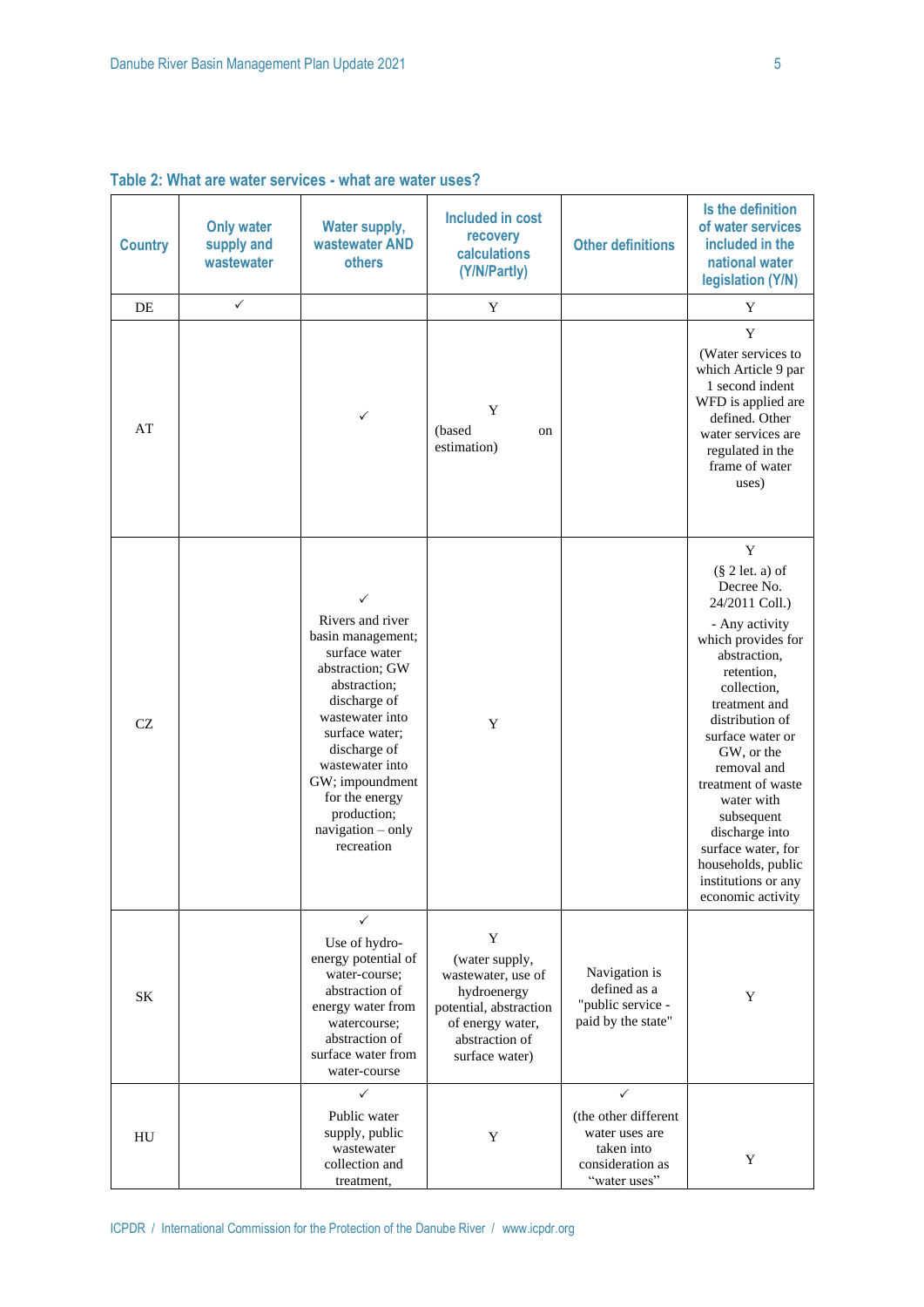|           |              | agricultural water<br>supply (irrigation,<br>fishponds, other),<br>damming and<br>storage for<br>hydropower<br>production, own<br>water abstraction |                | (according to WFD<br>Article 2<br>Definition 39))                                                                                                                                                                                                                                                                                                                                                                                                                                                                                                                |                                                                                                                                                                                                                                                              |
|-----------|--------------|-----------------------------------------------------------------------------------------------------------------------------------------------------|----------------|------------------------------------------------------------------------------------------------------------------------------------------------------------------------------------------------------------------------------------------------------------------------------------------------------------------------------------------------------------------------------------------------------------------------------------------------------------------------------------------------------------------------------------------------------------------|--------------------------------------------------------------------------------------------------------------------------------------------------------------------------------------------------------------------------------------------------------------|
| SI        |              | $\checkmark$                                                                                                                                        | Partly         |                                                                                                                                                                                                                                                                                                                                                                                                                                                                                                                                                                  | $\mathbf Y$                                                                                                                                                                                                                                                  |
| $\rm{HR}$ | ✓            |                                                                                                                                                     | $\mathbf Y$    | Additional<br>definition of water<br>activities has been<br>enacted.<br>Water activities are<br>all activities that<br>provide for<br>households, public<br>institutions or<br>economic entities:<br>a) abstraction,<br>impoundment,<br>storage, treatment<br>and distribution of<br>surface or<br>groundwater, and<br>b) collection and<br>treatment of<br>wastewater,<br>subsequently<br>discharged into the<br>water. Water<br>activities include<br>but they are not<br>limited to water<br>services.<br>CR calculation<br>includes all water<br>activities. | $\mathbf Y$                                                                                                                                                                                                                                                  |
| $\rm BA$  |              | ✓<br>other<br>13<br>water<br>services defined                                                                                                       | ${\bf N}$      |                                                                                                                                                                                                                                                                                                                                                                                                                                                                                                                                                                  |                                                                                                                                                                                                                                                              |
| ME        | $\checkmark$ | $\qquad \qquad \Box$                                                                                                                                | $\blacksquare$ | $\qquad \qquad \blacksquare$                                                                                                                                                                                                                                                                                                                                                                                                                                                                                                                                     | $\checkmark$                                                                                                                                                                                                                                                 |
| RS        |              |                                                                                                                                                     | $\mathbf N$    |                                                                                                                                                                                                                                                                                                                                                                                                                                                                                                                                                                  | ${\bf N}$<br>There is no<br>definition of water<br>services in WL,<br>but WL sets the<br>charges/fees for<br>water abstraction<br>and waste water<br>disposal for<br>different purposes<br>(water use: public<br>water supply,<br>irrigation,<br>industries, |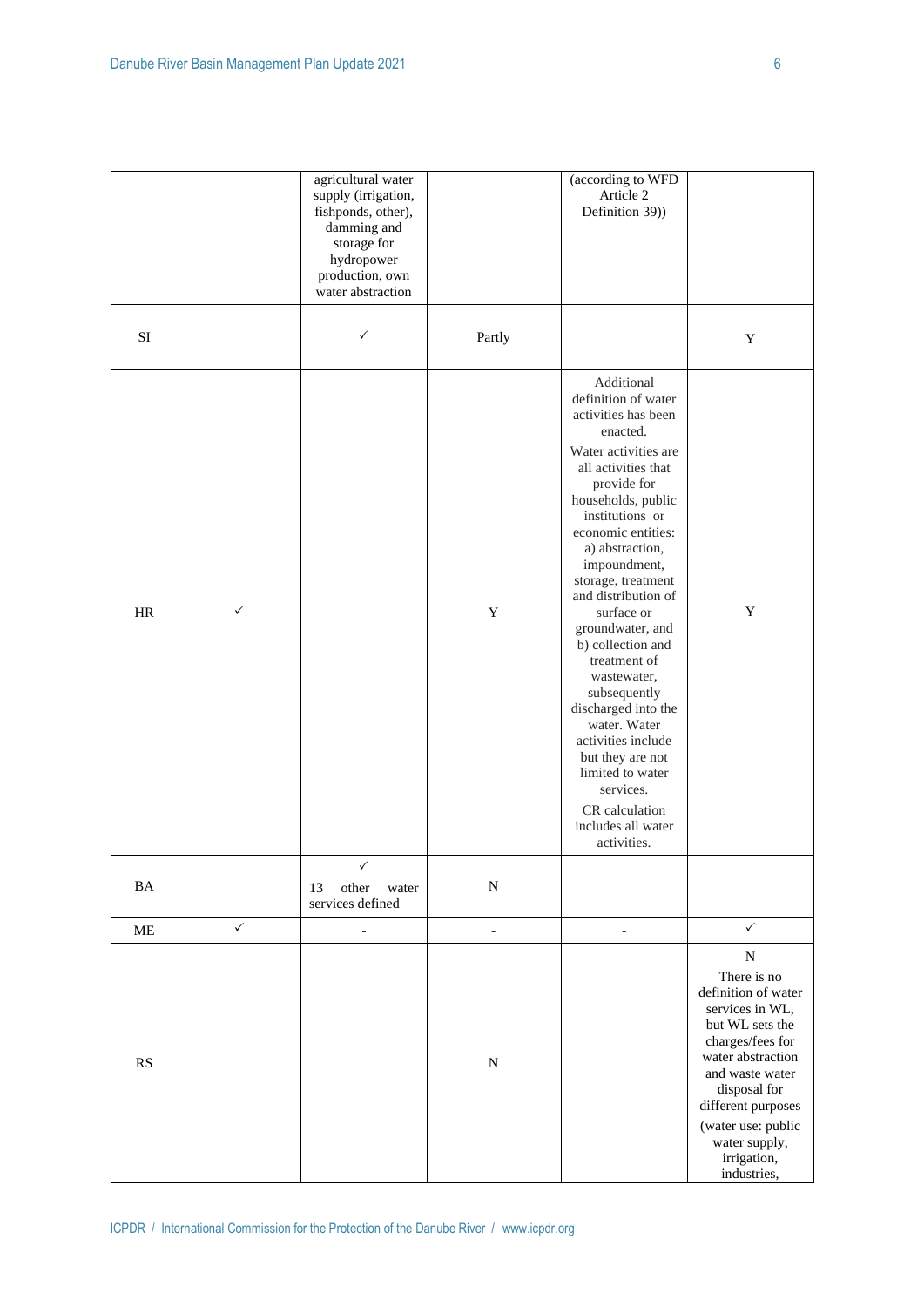|           |                                                                                                                                                                                                                                                           |                                                                                           |                                                                                                                                                                                                                                                                                                                                                                                                                                                                                                                                    | hydropower,<br>bottling, etc., and<br>waste water<br>disposal:<br>municipal,<br>industrial, cooling,<br>etc.), sediment<br>abstraction, etc. |
|-----------|-----------------------------------------------------------------------------------------------------------------------------------------------------------------------------------------------------------------------------------------------------------|-------------------------------------------------------------------------------------------|------------------------------------------------------------------------------------------------------------------------------------------------------------------------------------------------------------------------------------------------------------------------------------------------------------------------------------------------------------------------------------------------------------------------------------------------------------------------------------------------------------------------------------|----------------------------------------------------------------------------------------------------------------------------------------------|
| RO        | ✓<br>Contributions for<br>using water<br>resource for<br>hydropower,<br>thermal plants,<br>nuclear power<br>plant for<br>aquaculture,<br>irrigation, industry,<br>households.<br>Structured on type<br>of water resource<br>(surface and<br>groundwater). | Y                                                                                         |                                                                                                                                                                                                                                                                                                                                                                                                                                                                                                                                    | Yes (Water Law)                                                                                                                              |
| <b>BG</b> |                                                                                                                                                                                                                                                           | $\mathbf Y$<br>All costs<br>considered(financial,<br>environmental and<br>resource costs) | ✓<br>Public water<br>supply; public<br>collection of waste<br>water; public<br>treatment of<br>wastewater;<br>individual water<br>supply in industry;<br>individual water<br>supply in<br>agriculture for<br>irrigation;<br>individual water<br>supply for<br>stockbreeding;<br>producing of<br>electric power by<br>water electric<br>plant; protection of<br>harmful impact of<br>water;<br>conservation of<br>water; navigation<br>and other activities<br>connected with<br>navigation;<br>individual drinking<br>water supply | $\mathbf Y$                                                                                                                                  |
| $\rm MD$  |                                                                                                                                                                                                                                                           | n.a.                                                                                      |                                                                                                                                                                                                                                                                                                                                                                                                                                                                                                                                    |                                                                                                                                              |
| <b>UA</b> | Water<br>supply,<br>wastewater<br>collection<br>and<br>treatment;<br>agricultural;<br>fish<br>surface<br>farming;<br>water abstraction;                                                                                                                   | $\mathbf Y$                                                                               | Water use - the use<br>of water<br>(water<br>bodies) to meet the<br>needs<br>of<br>the<br>population,<br>industry,<br>agriculture,                                                                                                                                                                                                                                                                                                                                                                                                 | Y<br>Water Code                                                                                                                              |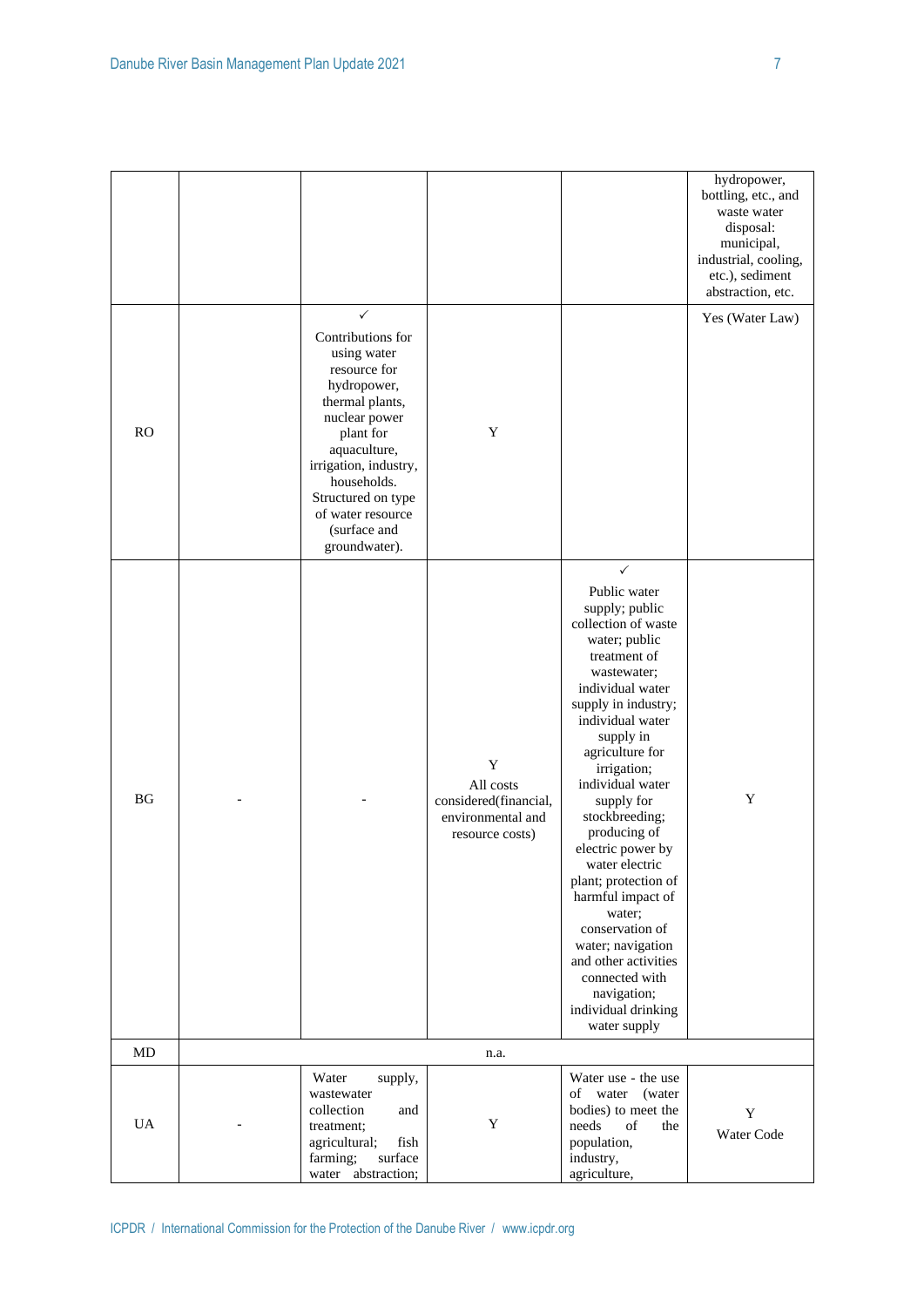| of hydro-<br>use  | transport and other |
|-------------------|---------------------|
| energy potential. | sectors of<br>the   |
|                   | economy,            |
|                   | including the right |
|                   | water intake,<br>to |
|                   | wastewater          |
|                   | discharge and other |
|                   | of<br>water<br>uses |
|                   | (water bodies).     |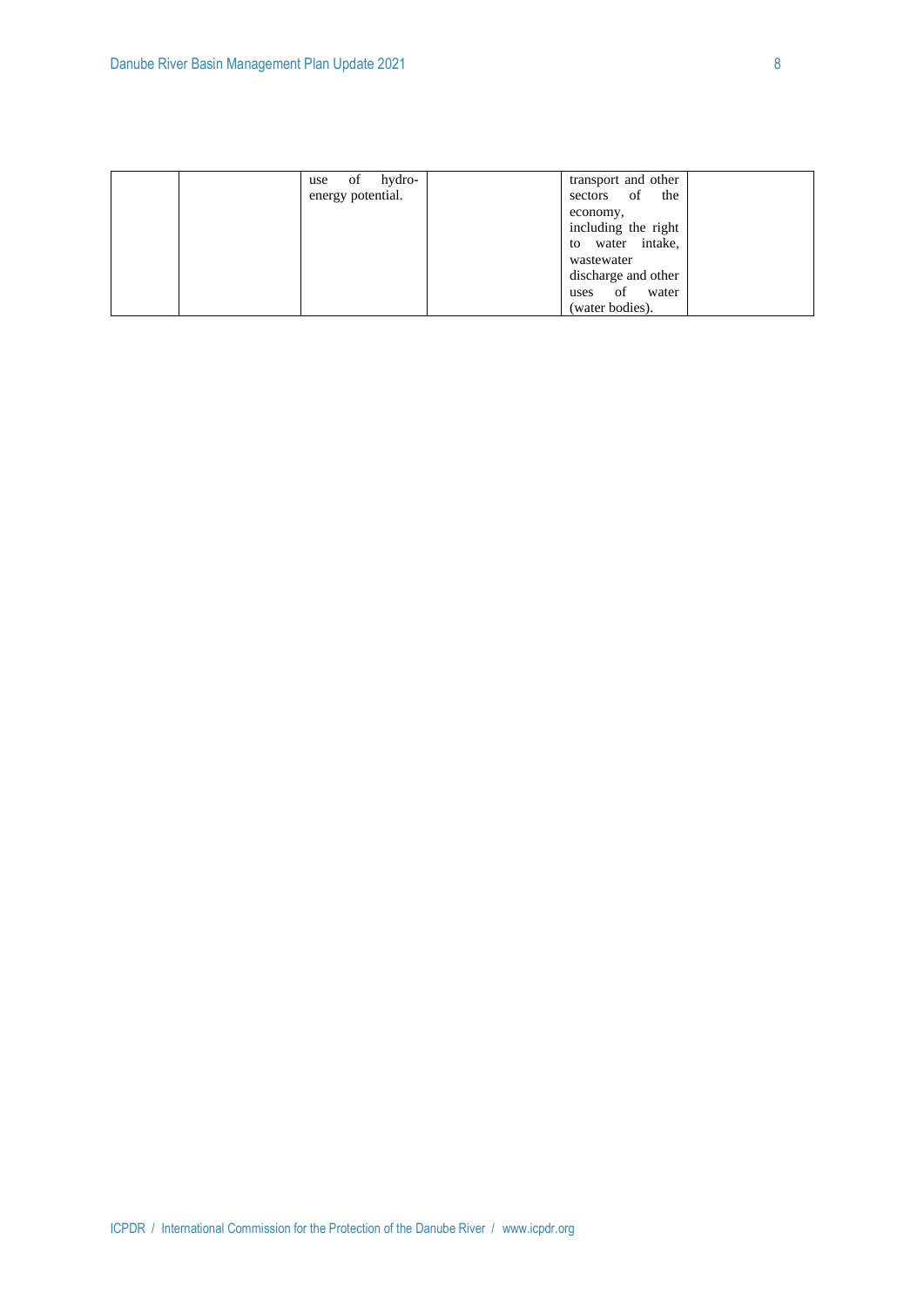| <b>Country</b> | <b>Water service</b>                                                               | <b>Environmental cost</b><br>[EUR/m <sup>3</sup> , EUR/?, not assessed]                                                                                                                         | <b>Resource cost</b><br>[EUR/m <sup>3</sup> , EUR/?, not assessed]                                                                   | <b>Payment for environmental</b><br>cost recovery<br>[EUR/m <sup>3</sup> , no payment]                                         | <b>Payment for resource cost</b><br>recovery<br>[EUR/m <sup>3</sup> , no payment] |
|----------------|------------------------------------------------------------------------------------|-------------------------------------------------------------------------------------------------------------------------------------------------------------------------------------------------|--------------------------------------------------------------------------------------------------------------------------------------|--------------------------------------------------------------------------------------------------------------------------------|-----------------------------------------------------------------------------------|
| DE             | Water supply                                                                       | ERC are considered in the recovery of the costs of water supply<br>services (EUR/ $m3$ ); they are not quantified individually                                                                  |                                                                                                                                      | ERC are considered in the recovery of the costs of water supply<br>services (EUR/ $m3$ ); they are not quantified individually |                                                                                   |
|                | Waste water treatment                                                              | ERC are considered in the recovery of the costs of waste water<br>services; they are not quantified individually                                                                                |                                                                                                                                      | ERC are considered in the recovery of the costs of waste water<br>services; they are not quantified individually               |                                                                                   |
|                | Water supply                                                                       | ERC are internalized in the price for drinking water (EUR/m <sup>3</sup> ) but<br>they are not yet quantified individually                                                                      |                                                                                                                                      | Payments for ERC are internalized in the price for drinking water<br>$(EUR/m3)$ but they are not yet quantified individually   |                                                                                   |
| AT             | Waste water treatment                                                              | ERC are internalized in the price for wastewater treatment ( $EUR/m3$ )<br>but they are not yet quantified individually                                                                         |                                                                                                                                      | treatment (EUR/m <sup>3</sup> ) but they are not yet quantified individually                                                   | Payments for ERC are internalized in the price for wastewater                     |
|                | Others (e.g. hydropower for<br>electricity production,<br>navigation, aquaculture) | ERC are internalized in environmental requirements but they are not<br>yet quantified individually                                                                                              |                                                                                                                                      | Payments are internalized in environmental requirements but they<br>are not yet quantified individually                        |                                                                                   |
|                | Drinking water supply                                                              | ERC costs in the form of charges for groundwater and surface water<br>abstraction is internalized in the price for drinking water (EUR/m3)                                                      |                                                                                                                                      | No separate payment exists. ERC recovery costs are internalized.                                                               |                                                                                   |
| CZ             | Wastewater treatment                                                               | ERC are in the form of charges for pollution and volume of<br>discharged wastewater.                                                                                                            |                                                                                                                                      | See the answer above.                                                                                                          |                                                                                   |
|                | Water storage and<br>impoundment for energy<br>production                          | ERC costs in the form of charges for impoundments are internalized<br>in the price which is agreed between the customer and State<br>Enterprises of River Basin Management(EUR/m <sup>3</sup> ) |                                                                                                                                      | No separate payment exists. ERC recovery costs are internalized.                                                               |                                                                                   |
|                | Navigation                                                                         | Not assessed                                                                                                                                                                                    | Not assessed                                                                                                                         | No payment                                                                                                                     | No payment                                                                        |
|                |                                                                                    |                                                                                                                                                                                                 | Resource cost in the form of<br>charges for groundwater                                                                              |                                                                                                                                |                                                                                   |
| SK             | Water supply for households,<br>industry and agriculture                           | Not assessed                                                                                                                                                                                    | abstraction as well as payments<br>for surface water abstraction is<br>internalized in the price for<br>drinking water ( $EUR/m^3$ ) | No payment                                                                                                                     | No separate payment, only the<br>internalized one                                 |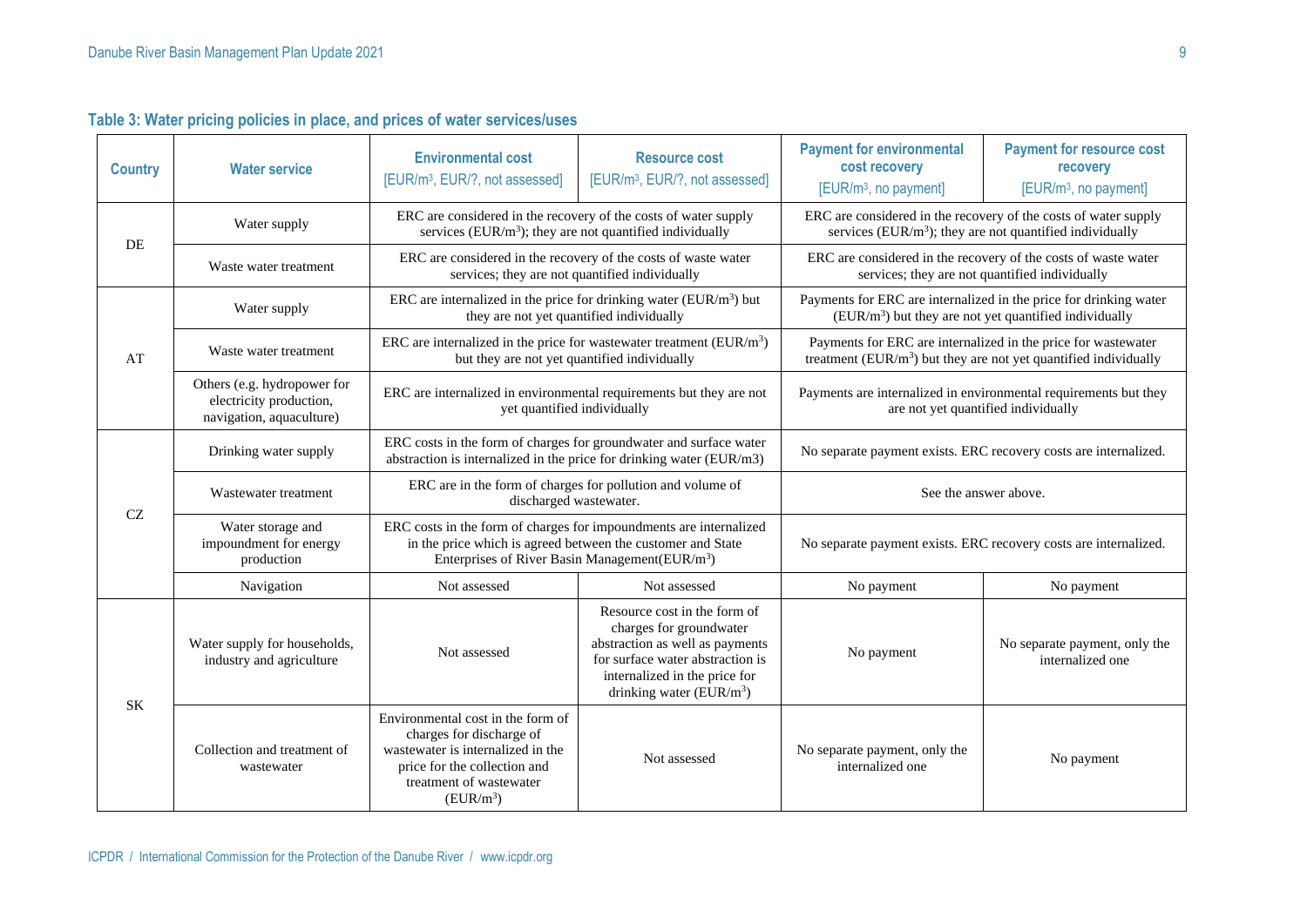| <b>Country</b> | <b>Water service</b>                                        | <b>Environmental cost</b><br>[EUR/m <sup>3</sup> , EUR/?, not assessed]                                                                                                        | <b>Resource cost</b><br>[EUR/m <sup>3</sup> , EUR/?, not assessed] | <b>Payment for environmental</b><br>cost recovery<br>[EUR/m <sup>3</sup> , no payment]                                                                                                                                                                                                                                     | <b>Payment for resource cost</b><br>recovery<br>[EUR/m <sup>3</sup> , no payment]                                                                                                                                                                                                       |
|----------------|-------------------------------------------------------------|--------------------------------------------------------------------------------------------------------------------------------------------------------------------------------|--------------------------------------------------------------------|----------------------------------------------------------------------------------------------------------------------------------------------------------------------------------------------------------------------------------------------------------------------------------------------------------------------------|-----------------------------------------------------------------------------------------------------------------------------------------------------------------------------------------------------------------------------------------------------------------------------------------|
|                | Use of hydro-energy- potential<br>of watercourse            | Not assessed                                                                                                                                                                   | Not assessed                                                       | No payment                                                                                                                                                                                                                                                                                                                 | No payment                                                                                                                                                                                                                                                                              |
|                | Abstraction of energy water<br>from watercourse             | Not assessed                                                                                                                                                                   | Not assessed                                                       | No payment                                                                                                                                                                                                                                                                                                                 | No payment                                                                                                                                                                                                                                                                              |
|                | Abstraction of surface water<br>from watercourse            | Not assessed                                                                                                                                                                   | Not assessed                                                       | No payment                                                                                                                                                                                                                                                                                                                 | The payment for surface water<br>abstraction is determined in<br>$EUR/m3$ and is a component of<br>the price for drinking water. This<br>payment is considered as<br>covering a part of resource costs.                                                                                 |
|                | Public wastewater collection<br>and treatment               | EC were assessed in 2006-2007<br>based on the 2005 data. EC are<br>partly internalized in the water<br>load fee and wastewater fine and<br>this is covered by the water price. | Not assessed                                                       | Unit water load fee (WLF) in<br>average (depends on different<br>loads)<br>WLF: 4.4 HUF/ $m^3$ (2018)<br>Wastewater fine: 519.9 million<br>HUF (2018)<br>In the case of a wastewater fine.<br>it does not make sense to<br>calculate a specific $m3$ for all<br>wastewater volumes, because<br>only a part of it is fined. | No payment<br>Up to RBMP2, the water<br>resource fee (WRF) could only<br>been considered as an<br>environmental cost, but since the<br>WRF rate for water bodies in<br>poor status differs from the<br>others (20% higher), it can also<br>be considered as a partial<br>resource cost. |
| <b>HU</b>      | Public water supply                                         | EC were assessed in 2006-2007<br>based on the 2005 data. EC are<br>partly internalised in the water<br>resource fee and this is covered<br>by the water price                  | Not assessed                                                       | 2018 water resource fee (WRF)<br>data: 4.42 HUF/m <sup>3</sup>                                                                                                                                                                                                                                                             | No payment                                                                                                                                                                                                                                                                              |
|                | Own water abstraction                                       | EC are partly internalized in<br>water resource fee                                                                                                                            | Not assessed                                                       | 2018 water resource fee (WRF)<br>Industry<br>and<br>data:<br>other<br>economic sector: 2.43 HUF/m <sup>3</sup><br>Agriculture: $1.1 \text{ HUF/m}^3$<br>Others: 11.9 HUF/m <sup>3</sup>                                                                                                                                    | Water resource fee is partially<br>serves as resource cost                                                                                                                                                                                                                              |
|                | Agricultural water supply<br>(irrigation, fishponds, other) | EC are partly internalized in<br>water resource fee                                                                                                                            | Not assessed                                                       | 2018 water resource fee (WRF)<br>data:                                                                                                                                                                                                                                                                                     | Water resource fee is partially<br>serves as resource cost                                                                                                                                                                                                                              |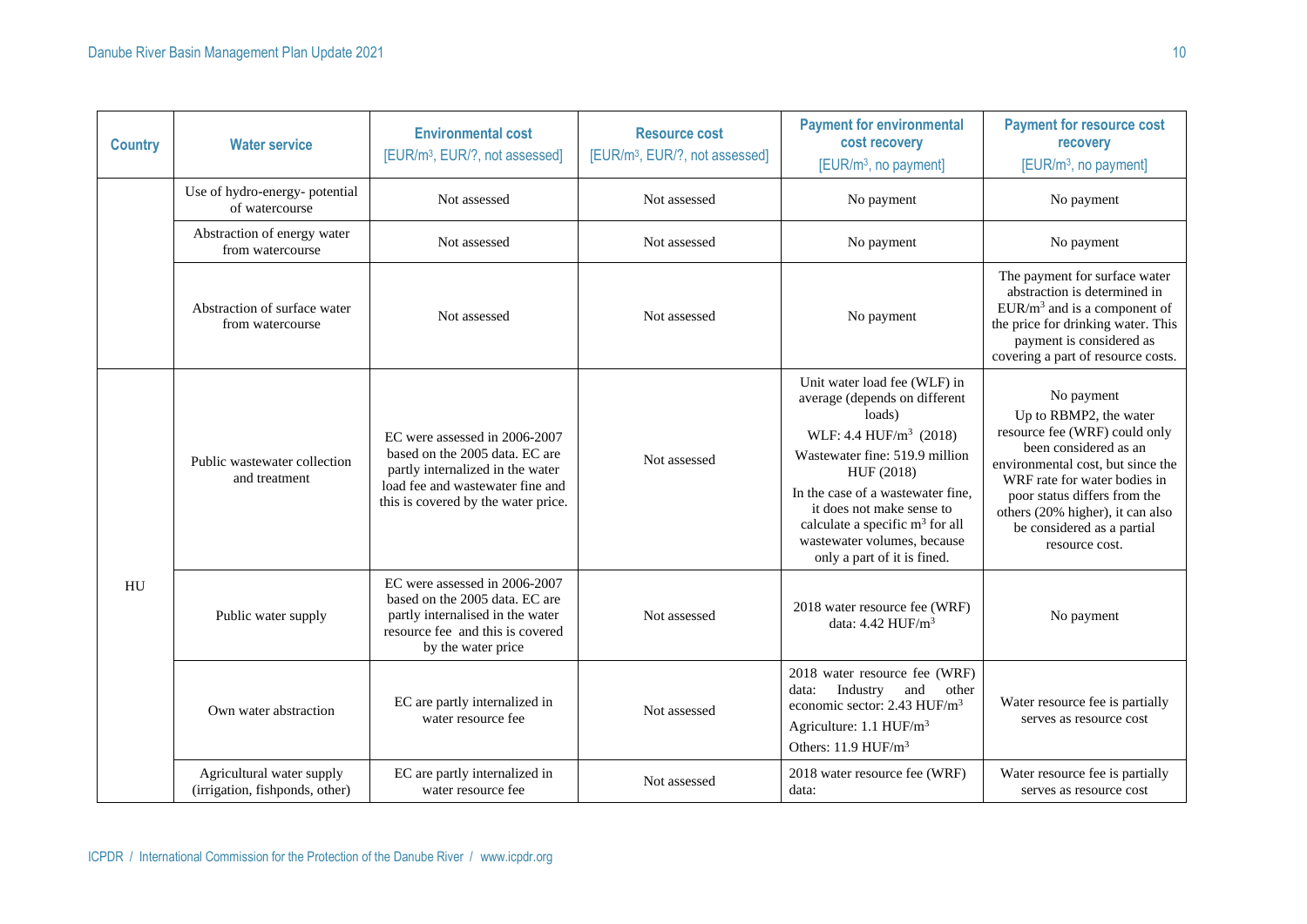| <b>Country</b> | <b>Water service</b>                                                                       | <b>Environmental cost</b><br>[EUR/m <sup>3</sup> , EUR/?, not assessed]                          | <b>Resource cost</b><br>[EUR/m <sup>3</sup> , EUR/?, not assessed]   | <b>Payment for environmental</b><br>cost recovery<br>[EUR/m <sup>3</sup> , no payment]                                                                                       | <b>Payment for resource cost</b><br>recovery<br>[EUR/m <sup>3</sup> , no payment]                                                                              |  |
|----------------|--------------------------------------------------------------------------------------------|--------------------------------------------------------------------------------------------------|----------------------------------------------------------------------|------------------------------------------------------------------------------------------------------------------------------------------------------------------------------|----------------------------------------------------------------------------------------------------------------------------------------------------------------|--|
|                |                                                                                            |                                                                                                  |                                                                      | Irrigation: $1.15$ HUF/m <sup>3</sup><br>Fish pond: $0.045$ HUF/m <sup>3</sup><br>Rice production: 0.044 HUF/m <sup>3</sup><br>Animal husbandry: 13.24<br>HUF/m <sup>3</sup> |                                                                                                                                                                |  |
|                | Damming and storage for<br>hydropower production                                           | EC are partly internalized in<br>water resource fee                                              | Not assessed                                                         | 2018 water resource fee (WRF)<br>data: In situ water use: 0.0045<br>HUF/m <sup>3</sup>                                                                                       | Water resource fee is partially<br>serves as resource cost                                                                                                     |  |
|                | Water supply                                                                               | ERC are included in the price of drinking water supply service and                               |                                                                      |                                                                                                                                                                              |                                                                                                                                                                |  |
| <b>SI</b>      | Waste water treatment                                                                      | are in progress.                                                                                 | waste water collection and treatment service. Additional assessments |                                                                                                                                                                              | ERC are included in the price of drinking water supply service and<br>waste water collection and treatment service. Additional assessments<br>are in progress. |  |
|                | <b>Water Services</b>                                                                      |                                                                                                  |                                                                      |                                                                                                                                                                              |                                                                                                                                                                |  |
|                | Water supply                                                                               | 0,40 EUR/m3 - an estimation based on annual Financial Plan of<br><b>Croatian Waters</b>          |                                                                      | water abstraction fee - 0.38 EUR/m3                                                                                                                                          |                                                                                                                                                                |  |
|                | Waste water collection and<br>treatment                                                    | 0.22 EUR/m3 - an estimation based on annual Financial Plan of<br><b>Croatian Waters</b>          |                                                                      | water pollution charge - 0,18 EUR/m3 (subject to load coefficients<br>for industrial waters discharge)                                                                       |                                                                                                                                                                |  |
| <b>HR</b>      | Other Water Services                                                                       |                                                                                                  |                                                                      |                                                                                                                                                                              |                                                                                                                                                                |  |
|                | Abstraction of surface water<br>(excluding water supply and<br>specified activities below) | not assessed<br>(only internalized part was assessed, additional assessments are in<br>progress) |                                                                      | water abstraction charge - 0,11, 0,09, 0,07 and 0,04 EUR/m3<br>depending on water status (very good, good, moderate, bad and very<br>bad)                                    |                                                                                                                                                                |  |
|                | Abstraction of groundwater<br>(excluding water supply and<br>specified activities below)   | not assessed<br>(only internalized part was assessed, additional assessments are in<br>progress) |                                                                      | water abstraction charge - 0,11 and 0,04 EUR/m3 depending on<br>water status (good or bad) and 0,15 EUR/m3 for mineral, thermos-<br>mineral and thermal waters               |                                                                                                                                                                |  |
|                | Water power for electricity<br>production                                                  | not assessed<br>(only internalized part was assessed, additional assessments are in<br>progress) |                                                                      | water abstraction charge - 7.5% (for plants over 5 MW) or 5% (for<br>plants up to 5MW) of the average price per 1 kWh electricity<br>produced                                |                                                                                                                                                                |  |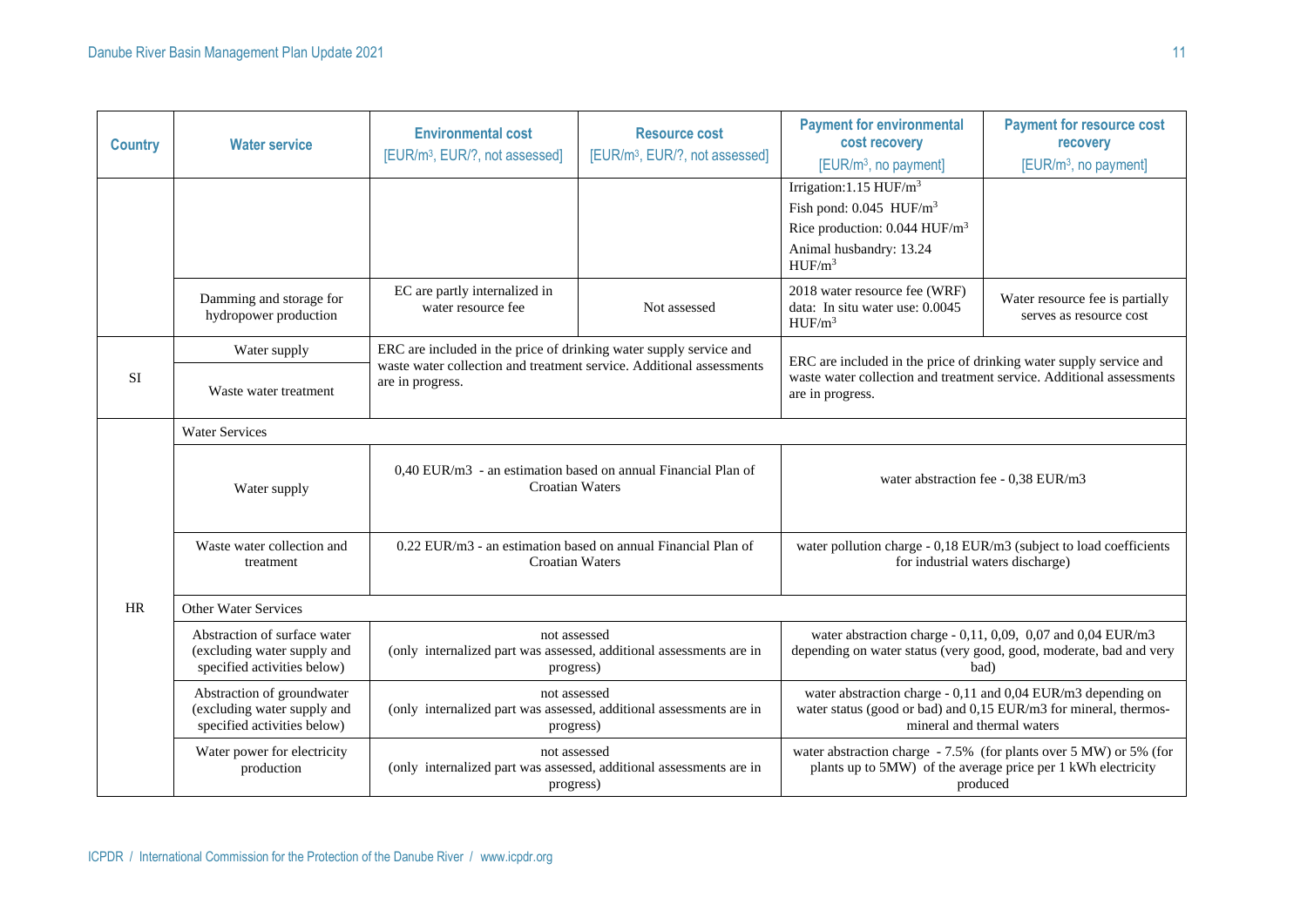| <b>Country</b> | <b>Water service</b>                                                      | <b>Environmental cost</b><br>[EUR/m <sup>3</sup> , EUR/?, not assessed]                                                                                                                              | <b>Resource cost</b><br>[EUR/m <sup>3</sup> , EUR/?, not assessed] | <b>Payment for environmental</b><br>cost recovery<br>[EUR/m <sup>3</sup> , no payment]                                                           | <b>Payment for resource cost</b><br>recovery<br>[EUR/m <sup>3</sup> , no payment]                                                                                                                                                                                    |  |
|----------------|---------------------------------------------------------------------------|------------------------------------------------------------------------------------------------------------------------------------------------------------------------------------------------------|--------------------------------------------------------------------|--------------------------------------------------------------------------------------------------------------------------------------------------|----------------------------------------------------------------------------------------------------------------------------------------------------------------------------------------------------------------------------------------------------------------------|--|
|                | Water power for plant<br>operation (other than electricity<br>production) | not assessed<br>(only internalized part was assessed, additional assessments are in<br>progress)                                                                                                     |                                                                    |                                                                                                                                                  | water abstraction charge - 0,26 EUR per 1 kWh of total installed<br>capacity of the plant                                                                                                                                                                            |  |
|                | Heating and cooling of<br>households and offices                          | not assessed<br>(only internalized part was assessed, additional assessments are in<br>progress)                                                                                                     |                                                                    |                                                                                                                                                  | water abstraction charge - 0,013 EUR/m3                                                                                                                                                                                                                              |  |
|                | Rafting and canoeing (as<br>business activities)                          | not assessed<br>(only internalized part was assessed, additional assessments are in<br>progress)                                                                                                     |                                                                    |                                                                                                                                                  | water abstraction charge - 6,57 EUR/yr per passenger seat                                                                                                                                                                                                            |  |
|                | Anchoring floating vessels for<br>catering and similar businesses         | not assessed<br>(only internalized part was assessed, additional assessments are in<br>progress)                                                                                                     |                                                                    |                                                                                                                                                  | water abstraction charge - 13,14 EUR/yr per m2 of water surface<br>occupied                                                                                                                                                                                          |  |
|                | Irrigation                                                                | not assessed<br>(only internalized part was assessed, additional assessments are in<br>progress)<br>not assessed<br>(only internalized part was assessed, additional assessments are in<br>progress) |                                                                    | 65,68 EUR/yr per ha - if the quantity is not measured, if it is<br>measured - the tariffs for surface water and groundwater abstraction<br>apply |                                                                                                                                                                                                                                                                      |  |
|                | Water discharges (other than<br>through public wastewater<br>facilities)  |                                                                                                                                                                                                      |                                                                    |                                                                                                                                                  | water pollution charge (i) 0,18 EUR/m3 od water discharged (subject<br>to load coefficients for industrial waters discharge), (ii) 0,000177<br>EUR/m3 of cooling water discharged and (iii) 0.000486 EUR/kg of<br>nitrogen as active substance in mineral fertilizer |  |
|                | Public water supply                                                       |                                                                                                                                                                                                      |                                                                    |                                                                                                                                                  | $0.005$ Euro/m <sup>3</sup> of abstracted<br>water                                                                                                                                                                                                                   |  |
|                | Bottling of water & mineral<br>water                                      |                                                                                                                                                                                                      |                                                                    |                                                                                                                                                  | 1.00 Euro/ $m3$ of abstracted<br>water                                                                                                                                                                                                                               |  |
| <b>BA</b>      | Water supply to industry and<br>others (abstraction)                      |                                                                                                                                                                                                      |                                                                    |                                                                                                                                                  | $0.01/0.015$ Euro/m <sup>3</sup> (RS/FBiH)                                                                                                                                                                                                                           |  |
|                | Irrigation (abstraction)                                                  |                                                                                                                                                                                                      |                                                                    |                                                                                                                                                  | $0.001$ Euro/m <sup>3</sup> (RS)                                                                                                                                                                                                                                     |  |
|                | Fish farming (abstract)                                                   |                                                                                                                                                                                                      |                                                                    |                                                                                                                                                  | $0.0005$ Euro/m <sup>3</sup> (RS only) abstr.<br>water                                                                                                                                                                                                               |  |
|                | Fish farming (pollution)                                                  |                                                                                                                                                                                                      |                                                                    | 0.01/0.025 (RS/FBiH) Euro/kg<br>produc. fish                                                                                                     |                                                                                                                                                                                                                                                                      |  |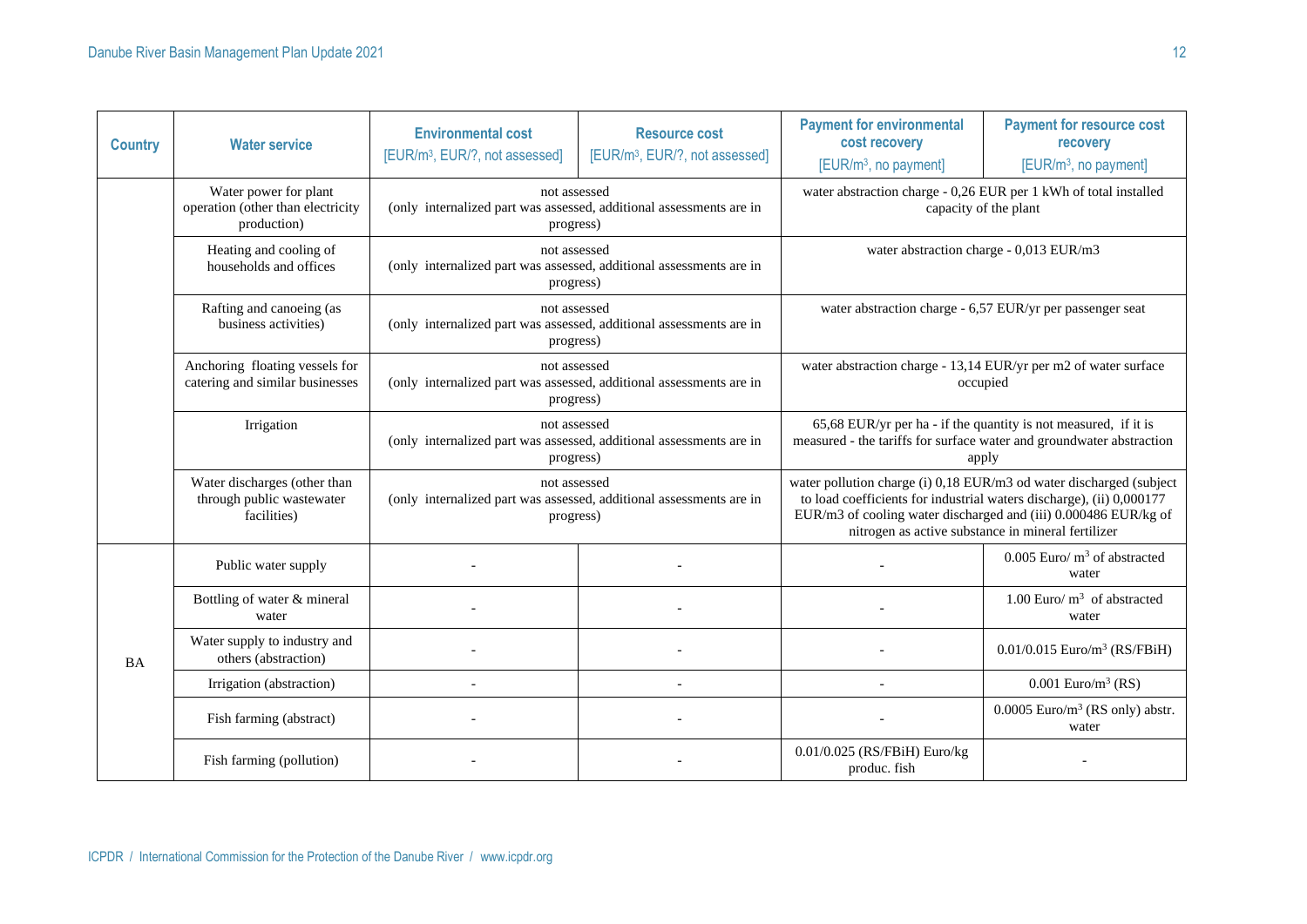| <b>Country</b> | <b>Water service</b>                                                                                   | <b>Environmental cost</b><br>[EUR/m <sup>3</sup> , EUR/?, not assessed] | <b>Resource cost</b><br>[EUR/m <sup>3</sup> , EUR/?, not assessed] | <b>Payment for environmental</b><br>cost recovery<br>[EUR/m <sup>3</sup> , no payment] | <b>Payment for resource cost</b><br>recovery<br>[EUR/m <sup>3</sup> , no payment]                                                                      |
|----------------|--------------------------------------------------------------------------------------------------------|-------------------------------------------------------------------------|--------------------------------------------------------------------|----------------------------------------------------------------------------------------|--------------------------------------------------------------------------------------------------------------------------------------------------------|
|                | Electricity production                                                                                 |                                                                         |                                                                    | 0.0005 Euro/kWh of produced<br>electricity                                             |                                                                                                                                                        |
|                | Wastewater discharge                                                                                   |                                                                         |                                                                    | 1.00 Euro/PE                                                                           |                                                                                                                                                        |
|                | Pollution caused by vehicles                                                                           |                                                                         |                                                                    | 1.00 Euro/PE                                                                           |                                                                                                                                                        |
|                | Pollution caused by use of<br>artificial fertilizer                                                    |                                                                         |                                                                    | 0.0025 Euro/kg prod. / imported<br>fertilizer                                          |                                                                                                                                                        |
|                | Pollution caused by use of<br>pesticides                                                               |                                                                         |                                                                    | 0.04 Euro/kg of prod. / imported<br>pesticides                                         |                                                                                                                                                        |
|                | Sediment extraction                                                                                    |                                                                         |                                                                    | $0.75$ Euro/m <sup>3</sup> of the extracted<br>material                                |                                                                                                                                                        |
|                | General water charge                                                                                   |                                                                         |                                                                    | 0.5% of the net salary (FBiH<br>only)                                                  | 0.5% of the net salary (FBiH<br>only)                                                                                                                  |
|                | For drinking and community<br>water supply                                                             |                                                                         |                                                                    |                                                                                        | $0.015 \text{E/m}^3$ delivered water                                                                                                                   |
|                | For operational and<br>technological needs $0.02 \text{ } \in / \text{ } \text{m}$ 3<br>of used water; |                                                                         |                                                                    |                                                                                        | $0.02 \text{ }\epsilon$ / m3 of used water                                                                                                             |
|                | for irrigation                                                                                         |                                                                         |                                                                    |                                                                                        | $0.004 \text{ }\epsilon$ / m3 of affected water;                                                                                                       |
|                | for bottling or packaging of<br>mineral and natural waters                                             |                                                                         |                                                                    |                                                                                        | $0,003 \text{ } \in$ / 1 bottled or packaged<br>water                                                                                                  |
| <b>ME</b>      | for tanking of vessels                                                                                 |                                                                         |                                                                    |                                                                                        | $0.02 \text{ } \in$ / m3 of tanked water                                                                                                               |
|                | for drainage or delivery of<br>water for commercial purposes                                           |                                                                         |                                                                    |                                                                                        | $0.03 \text{ } \in$ / m3 of delivered water;                                                                                                           |
|                | for growing fish, crabs,<br>shellfish and other seafood                                                |                                                                         |                                                                    |                                                                                        | $0.01 \text{ E}$ / kg of sea bream or sea<br>bass produced<br>$0.005 \epsilon /$ kg of trout produced<br>$0,0075 \in \ell$ kg of other fish<br>species |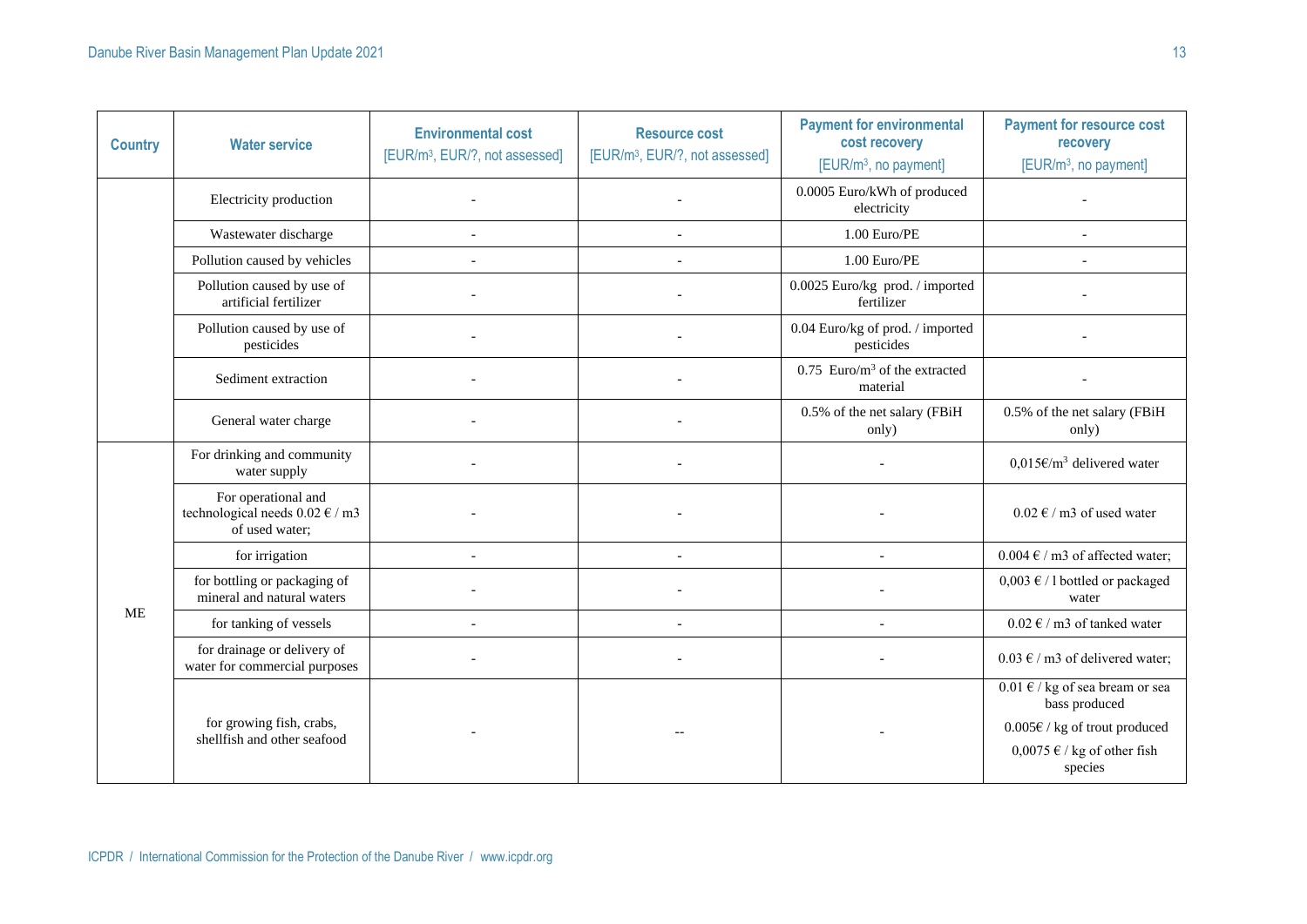| <b>Country</b> | <b>Water service</b>                                                                                 | <b>Environmental cost</b><br>[EUR/m <sup>3</sup> , EUR/?, not assessed] | <b>Resource cost</b><br>[EUR/m <sup>3</sup> , EUR/?, not assessed] | <b>Payment for environmental</b><br>cost recovery<br>[EUR/m <sup>3</sup> , no payment] | <b>Payment for resource cost</b><br>recovery<br>[EUR/m <sup>3</sup> , no payment] |
|----------------|------------------------------------------------------------------------------------------------------|-------------------------------------------------------------------------|--------------------------------------------------------------------|----------------------------------------------------------------------------------------|-----------------------------------------------------------------------------------|
|                |                                                                                                      |                                                                         |                                                                    |                                                                                        | $\text{\textsterling} 0.0025$ / kg of shellfish<br>produced                       |
|                |                                                                                                      |                                                                         |                                                                    |                                                                                        | $0.01 \text{ E}$ / kg of produced<br>crustaceans and other seafood                |
|                | for electricity generation at the<br>power plant threshold;                                          |                                                                         |                                                                    |                                                                                        | $0,0001 \text{ E/kWh}$                                                            |
|                | for the use of water in<br>extremely favorable natural<br>conditions using hydro-<br>accumulations;  |                                                                         |                                                                    |                                                                                        | $0,0006 \text{ } \infty$ /m3                                                      |
|                | for other propulsion purposes                                                                        |                                                                         |                                                                    |                                                                                        | $0,00005$ €/kW                                                                    |
|                | for rafting                                                                                          | $\overline{\phantom{a}}$                                                | $\overline{\phantom{a}}$                                           | $\overline{\phantom{a}}$                                                               | $0.5 \in$ per person for one descent.                                             |
|                | Fee for water use (public<br>utilities), population                                                  |                                                                         |                                                                    |                                                                                        | Extracted amount<br>0.002                                                         |
|                | Fee for water use (public<br>utilities), legal entities                                              |                                                                         |                                                                    |                                                                                        | Extracted amount<br>0.004                                                         |
|                | Fee for raw water use                                                                                |                                                                         |                                                                    |                                                                                        | 0.003                                                                             |
|                | Fee for irrigation water use                                                                         |                                                                         |                                                                    |                                                                                        | 0.001                                                                             |
|                | Fee for water bottling                                                                               |                                                                         |                                                                    |                                                                                        | 0,010 (EUR/l)                                                                     |
| <b>RS</b>      | Fee for abstracted water for<br>electricity production in<br>hydropower plants below 10<br><b>MW</b> |                                                                         |                                                                    |                                                                                        | 0.708 (EUR/MWh)                                                                   |
|                | Fee for abstracted water for<br>electricity production in<br>hydropower plants of 10 MW<br>and above |                                                                         |                                                                    |                                                                                        | 0.772 (EUR/MWh)                                                                   |
|                | Fee for abstracted water for<br>thermal power plants with<br>recirculating cooling system            |                                                                         |                                                                    |                                                                                        | 0.420 (EUR/MWh)                                                                   |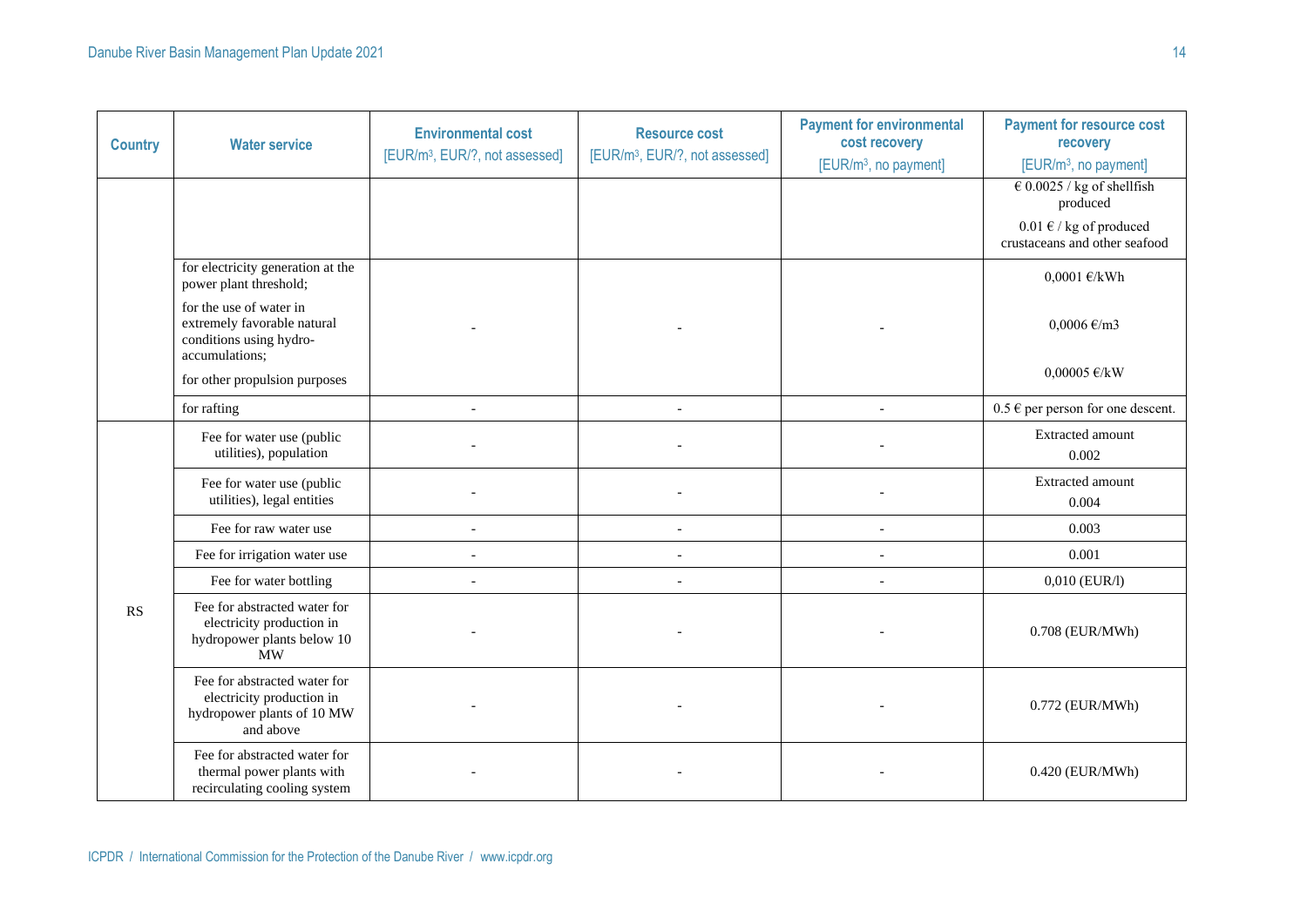| <b>Country</b> | <b>Water service</b>                                                                 | <b>Environmental cost</b><br>[EUR/m <sup>3</sup> , EUR/?, not assessed] | <b>Resource cost</b><br>[EUR/m <sup>3</sup> , EUR/?, not assessed]                                                                                                                                                                                                                                      | <b>Payment for environmental</b><br>cost recovery<br>[EUR/m <sup>3</sup> , no payment]                                                                                                                                                                                                             | <b>Payment for resource cost</b><br>recovery<br>[EUR/m <sup>3</sup> , no payment] |
|----------------|--------------------------------------------------------------------------------------|-------------------------------------------------------------------------|---------------------------------------------------------------------------------------------------------------------------------------------------------------------------------------------------------------------------------------------------------------------------------------------------------|----------------------------------------------------------------------------------------------------------------------------------------------------------------------------------------------------------------------------------------------------------------------------------------------------|-----------------------------------------------------------------------------------|
|                | Municipal waste water disposal                                                       |                                                                         |                                                                                                                                                                                                                                                                                                         | For the disposal of municipal<br>waste water in general, as well<br>as for the disposal of municipal<br>wastewater into<br>hydromelioration systems, there<br>is methodology prescribed for<br>calculation of environmental fee<br>that takes into account certain<br>parameters and their ELVs.   | 0.002                                                                             |
|                | Industrial waste water disposal<br>(depending on type of industry)                   |                                                                         |                                                                                                                                                                                                                                                                                                         | For the disposal of industrial<br>waste water in general, as well<br>as for the disposal of industrial<br>wastewater into<br>hydromelioration systems, there<br>is methodology prescribed for<br>calculation of environmental fee<br>that takes into account certain<br>parameters and their ELVs. | 0.044/0.026/0.024/0.012                                                           |
|                | Fee for disposal of water from<br>thermal power plants with<br>runoff cooling system |                                                                         |                                                                                                                                                                                                                                                                                                         |                                                                                                                                                                                                                                                                                                    | 0.420 (EUR/MWh)                                                                   |
|                | Fee for sediment extraction<br>(depending on location of<br>extraction point)        |                                                                         |                                                                                                                                                                                                                                                                                                         |                                                                                                                                                                                                                                                                                                    | 0.500/0.620/1.000                                                                 |
| <b>RO</b>      | Water supply                                                                         |                                                                         | $\Omega$<br>RC=foregone opportunities that<br>other uses suffer due to the<br>depletion of the resource beyond<br>its natural rate of recharge or<br>recovery based on the<br>assessment of availability of the<br>water resource in one section<br>comparing to the present and<br>future water demand |                                                                                                                                                                                                                                                                                                    | $-0$                                                                              |
|                | Wastewater treatment                                                                 | 0,43EUR/cm                                                              |                                                                                                                                                                                                                                                                                                         | $0,43$ EUR/cm                                                                                                                                                                                                                                                                                      |                                                                                   |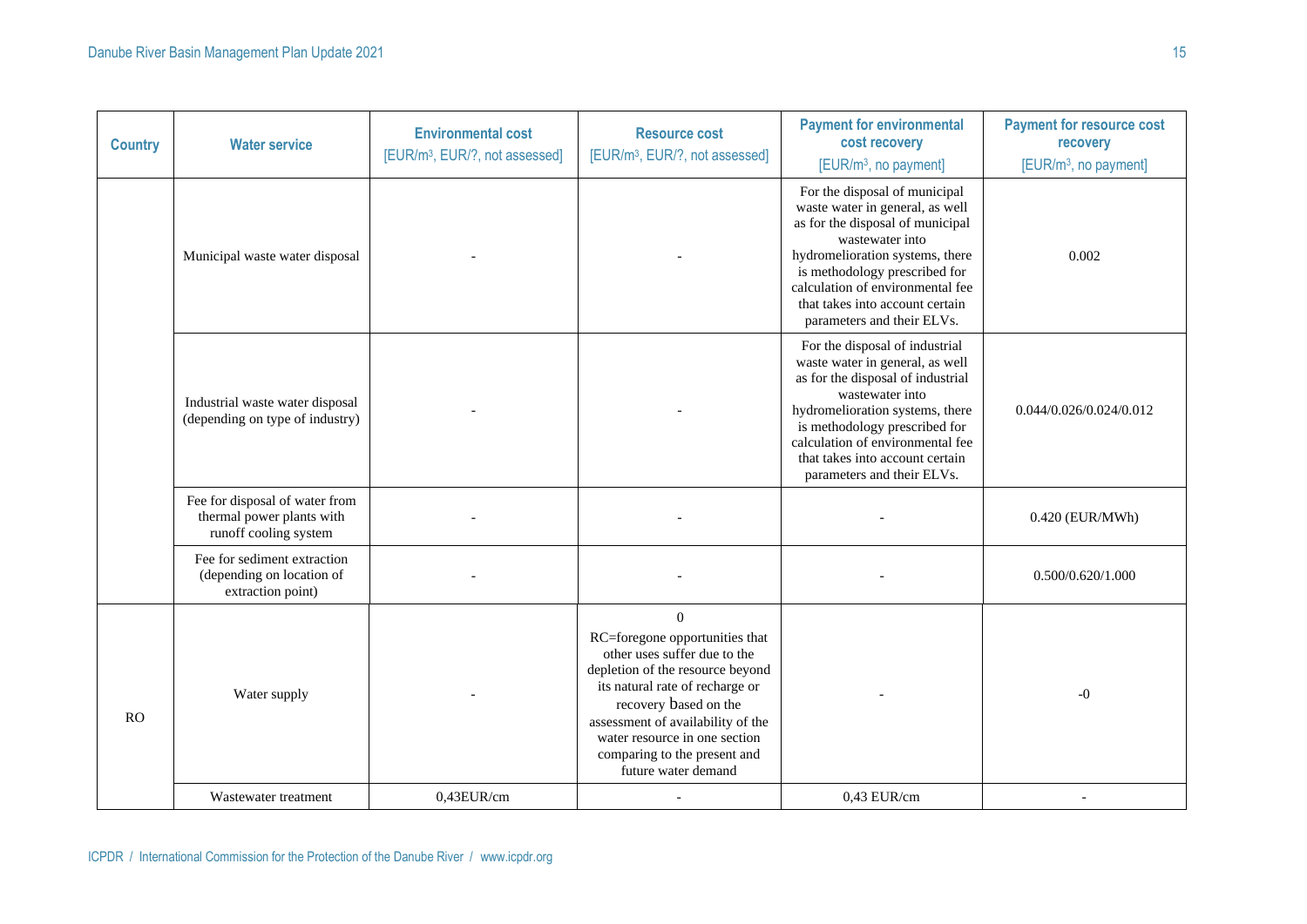| <b>Country</b> | <b>Water service</b>                                           | <b>Environmental cost</b><br>[EUR/m <sup>3</sup> , EUR/?, not assessed]                                                                                                                                 | <b>Resource cost</b><br>[EUR/m <sup>3</sup> , EUR/?, not assessed]                                                                                                                                   | <b>Payment for environmental</b><br>cost recovery<br>[EUR/m <sup>3</sup> , no payment] | <b>Payment for resource cost</b><br>recovery<br>[EUR/m <sup>3</sup> , no payment] |
|----------------|----------------------------------------------------------------|---------------------------------------------------------------------------------------------------------------------------------------------------------------------------------------------------------|------------------------------------------------------------------------------------------------------------------------------------------------------------------------------------------------------|----------------------------------------------------------------------------------------|-----------------------------------------------------------------------------------|
|                | $\overline{(*)}$ includes sewerage)                            | Only Monitoring costs considered<br>Approximated<br>$EC = \text{costs}$ of measures whose<br>primary aim is to protect the<br>water environment based on<br>existing legal (environmental)<br>standards |                                                                                                                                                                                                      |                                                                                        |                                                                                   |
|                | Water abstraction for<br>households from surface waters        |                                                                                                                                                                                                         |                                                                                                                                                                                                      |                                                                                        |                                                                                   |
|                | Water abstraction for industry<br>from surface waters          |                                                                                                                                                                                                         |                                                                                                                                                                                                      |                                                                                        |                                                                                   |
|                | Water abstraction for irrigation                               |                                                                                                                                                                                                         |                                                                                                                                                                                                      |                                                                                        |                                                                                   |
|                | Water abstraction for<br>aquaculture                           |                                                                                                                                                                                                         |                                                                                                                                                                                                      |                                                                                        |                                                                                   |
|                | Water abstraction for<br>hydropower                            |                                                                                                                                                                                                         |                                                                                                                                                                                                      |                                                                                        |                                                                                   |
|                | Water abstraction for thermo<br>power plants                   |                                                                                                                                                                                                         |                                                                                                                                                                                                      |                                                                                        |                                                                                   |
|                | Water abstraction for<br>households from groundwater<br>waters |                                                                                                                                                                                                         |                                                                                                                                                                                                      |                                                                                        |                                                                                   |
|                | Navigation (lock)                                              |                                                                                                                                                                                                         |                                                                                                                                                                                                      |                                                                                        |                                                                                   |
|                | Receive pollutants in the<br>surface waters                    |                                                                                                                                                                                                         |                                                                                                                                                                                                      |                                                                                        |                                                                                   |
|                | Water supply and waste water<br>treatment                      | Approximated<br>by looking at the costs of<br>measures whose primary aim is to<br>protect the water environment<br>based on existing legal<br>(environmental)<br>standards                              | Costs of foregone opportunities<br>which other uses suffer due to<br>the<br>depletion of the resource beyond<br>its natural rate of recharge or<br>recovery (e.g. linked to the over-<br>abstraction | Internalized in waste water<br>treatment costs<br>Level still in progress              | Level still in progress                                                           |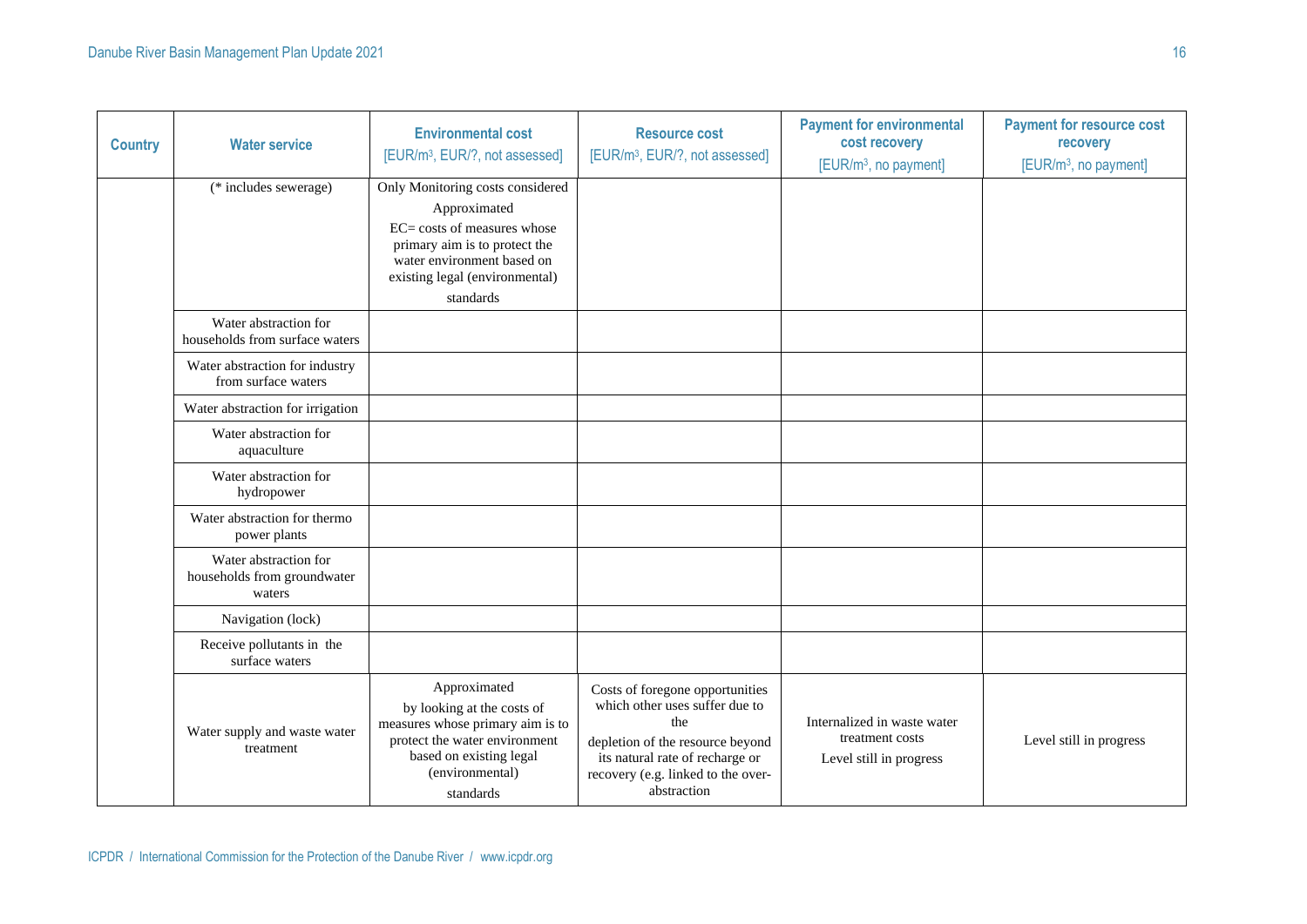| <b>Country</b> | <b>Water service</b>                   | <b>Environmental cost</b><br>[EUR/m <sup>3</sup> , EUR/?, not assessed]                                                                                                                                                                                      | <b>Resource cost</b><br>[EUR/m <sup>3</sup> , EUR/?, not assessed]                                                                                         | <b>Payment for environmental</b><br>cost recovery<br>[EUR/m <sup>3</sup> , no payment]                                                                                                                                                                                                | <b>Payment for resource cost</b><br>recovery<br>[EUR/m <sup>3</sup> , no payment]                                                                                                                                                                                                                         |
|----------------|----------------------------------------|--------------------------------------------------------------------------------------------------------------------------------------------------------------------------------------------------------------------------------------------------------------|------------------------------------------------------------------------------------------------------------------------------------------------------------|---------------------------------------------------------------------------------------------------------------------------------------------------------------------------------------------------------------------------------------------------------------------------------------|-----------------------------------------------------------------------------------------------------------------------------------------------------------------------------------------------------------------------------------------------------------------------------------------------------------|
|                |                                        |                                                                                                                                                                                                                                                              | of groundwater). Based on the<br>assessment of availability of the<br>water resource in one section<br>comparing to the present and<br>future water demand |                                                                                                                                                                                                                                                                                       |                                                                                                                                                                                                                                                                                                           |
| <b>BG</b>      | Public water supply                    | 105,837.42 EUR (2012)<br>(According Methodology: Costs<br>for removal of damages, caused<br>by diffuse pollution from<br>agriculture, stock-breeding and<br>fish-breeding)                                                                                   | 3,765,664.71 EUR (in 2012)<br>1. Costs connected with present<br>lack of water<br>2. Costs connected with future<br>lack of water                          | Recovery through water price<br>paid by households, industry,<br>agriculture and services<br>Price for water supply by water<br>companies/drinking water: 0.41<br>$\epsilon/m3$ ;<br>Price for water supply for<br>irrigation/supply by "Irrigation<br>systems": $0.18 \text{ E/m}$ 3 | Recovery through water price<br>paid by households, industry,<br>agriculture and branch of<br>services<br>Price for water supply by water<br>companies/drinking water: 0.41<br>$\epsilon$ / m3<br>Price for water supply for<br>irrigation/supply by "Irrigation<br>systems": $0.18 \text{ } \infty$ / m3 |
|                | Public collection of waste<br>water    | 13,260,866.23 EUR (in 2012)<br>(Costs for removal of damages,<br>caused by diffuse pollution from<br>settlements without sewage<br>system)                                                                                                                   | No identified resource costs                                                                                                                               | Recovery through prices of<br>public collection of waste water<br>Price for collection of waste<br>water: $0.09 \text{ E/m}$ 3                                                                                                                                                        | N                                                                                                                                                                                                                                                                                                         |
|                | Public treatment of waste water        | 27 240 608,85 EUR (in 2012)<br>(1.Costs for removal of damages,<br>caused by point pollution of waste<br>water from households and<br>industry /building of WWT-Plants<br>2. Costs for removal of damages,<br>caused by diffuse pollution from<br>landfills) | No identified resource costs                                                                                                                               | Recovery through prices of<br>treatment of waste water<br>Price for treatment of waste<br>water: $0.14 \text{ } \infty$ / m3                                                                                                                                                          | N                                                                                                                                                                                                                                                                                                         |
|                | Individual water supply in<br>industry | No identified environmental costs                                                                                                                                                                                                                            | Costs in case of future water<br>scarcity (no resource costs for<br>2008-2012: $0 \text{ } \infty$ /m3)                                                    | N                                                                                                                                                                                                                                                                                     | Recovery through fee for water<br>use according to National Tariff<br>for fees:<br>$0.045 \times (m3 - \text{surface water})$<br>$0.07 \epsilon/m3$ – ground water.                                                                                                                                       |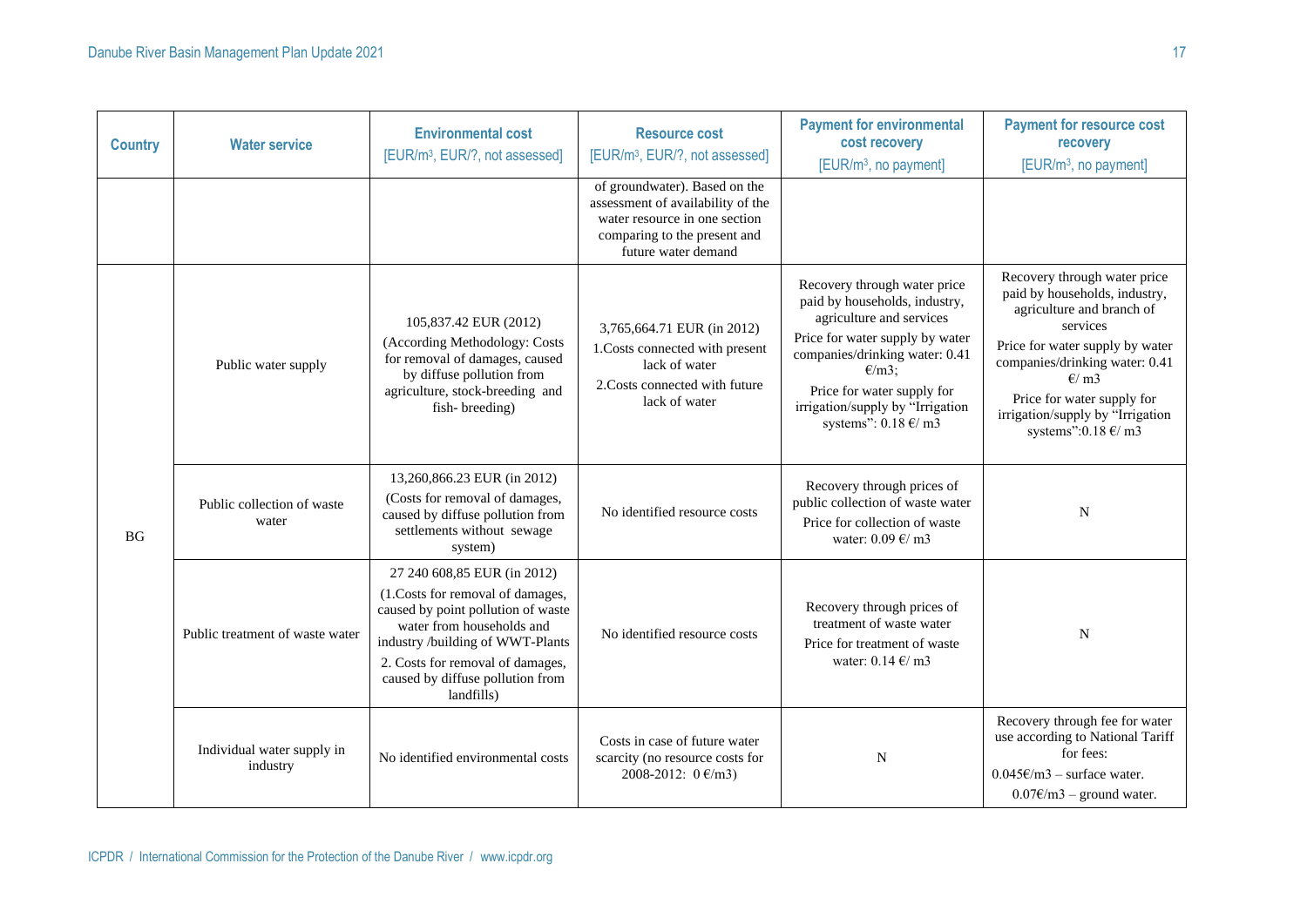| <b>Country</b> | <b>Environmental cost</b><br><b>Resource cost</b><br><b>Water service</b><br>[EUR/m <sup>3</sup> , EUR/?, not assessed] |                                                                                                                                                                                                                                                                                                                            | [EUR/m <sup>3</sup> , EUR/?, not assessed]                                                                                         | <b>Payment for environmental</b><br>cost recovery<br>[EUR/m <sup>3</sup> , no payment]                                                                                         | <b>Payment for resource cost</b><br>recovery<br>[EUR/m <sup>3</sup> , no payment]                                                                             |
|----------------|-------------------------------------------------------------------------------------------------------------------------|----------------------------------------------------------------------------------------------------------------------------------------------------------------------------------------------------------------------------------------------------------------------------------------------------------------------------|------------------------------------------------------------------------------------------------------------------------------------|--------------------------------------------------------------------------------------------------------------------------------------------------------------------------------|---------------------------------------------------------------------------------------------------------------------------------------------------------------|
|                | Individual water supply in<br>agriculture for irrigation                                                                | 7,669.38 EUR (in 2012)<br>(Costs for removal of damages,<br>caused by diffuse pollution from<br>agriculture)                                                                                                                                                                                                               | Costs in case of future water<br>scarcity (no resource costs for<br>2008-2012: $0 \text{ } \infty$ /m3)                            | Recovery through fee for water<br>use according to National Tariff<br>for fees:<br>$0.0005 \text{E/m}$ 3 – surface water<br>$0.005 \text{ } \in \text{ } m3$ – ground water    | Recovery through fee for water<br>use according to National Tariff<br>for fees<br>$0.0005 \epsilon/m3$ – surface water<br>$0.005 \text{E/m}$ 3 – ground water |
|                | Individual water supply for<br>stock-breeding and fish-<br>breeding                                                     | 750,065.19 EUR (in 2012)<br>(Costs for removal of damages,<br>caused by diffuse pollution from<br>stock-breeding and fish-breeding)                                                                                                                                                                                        | Costs in case of future water<br>scarcity (no resource costs for<br>the period 2008-2012: $0 \text{ } \infty$ /m3)                 | Recovery through fee for water<br>use according to National Tariff<br>for fees:<br>$0.0005 \epsilon/m3$ – surface water<br>$0.005 \text{E/m}$ 3 – ground water                 | Recovery through fee for water<br>use according to National Tariff<br>for fees<br>$0.0005 \epsilon/m3$ – surface water<br>$0.005 \text{E/m}$ 3 – ground water |
|                | Producing of electric power by<br>water electric plant                                                                  | 16,361.34 EUR (in 2012)<br>(1.Costs for removal of damages,<br>caused by drying of rivers due to<br>water use of hydro power plants;<br>2. Costs for removal of damages,<br>caused by interruption of<br>continuation of the rivers due to<br>water use of hydro power plants<br>/costs for building of fish-<br>passages) | Costs in case of future water<br>scarcity, but no resource costs<br>for the period 2008-2012: $0 \text{ } \in$ /<br>m <sub>3</sub> | Recovery through fee for water<br>use according to National Tariff<br>for fees: $0.0008 \text{ E/m}$ 3                                                                         | Recovery through fee for water<br>use according to National Tariff<br>for fees:<br>$0.0008 \text{ E/m}$ 3                                                     |
|                | Protection of harmful impact of<br>water                                                                                | Costs for measures for recovery<br>of damages due to gravel<br>extraction:<br>2008-2012: 0 €/ m3                                                                                                                                                                                                                           | No identified resource costs                                                                                                       | No fee. Cost recovery:<br>- Own incomes of municipalities<br>- State financing for "Irrigation<br>systems"<br>-State transfers<br>Total amount for 2012:<br>20,577,453.03 EUR; | No                                                                                                                                                            |
|                | Water conservation                                                                                                      | No identified environmental costs<br>(only financial costs)                                                                                                                                                                                                                                                                | No identified resource costs<br>(only financial costs)                                                                             | No fee. Cost recovery of<br>financial costs only                                                                                                                               | No fee. Cost recovery of<br>financial costs only                                                                                                              |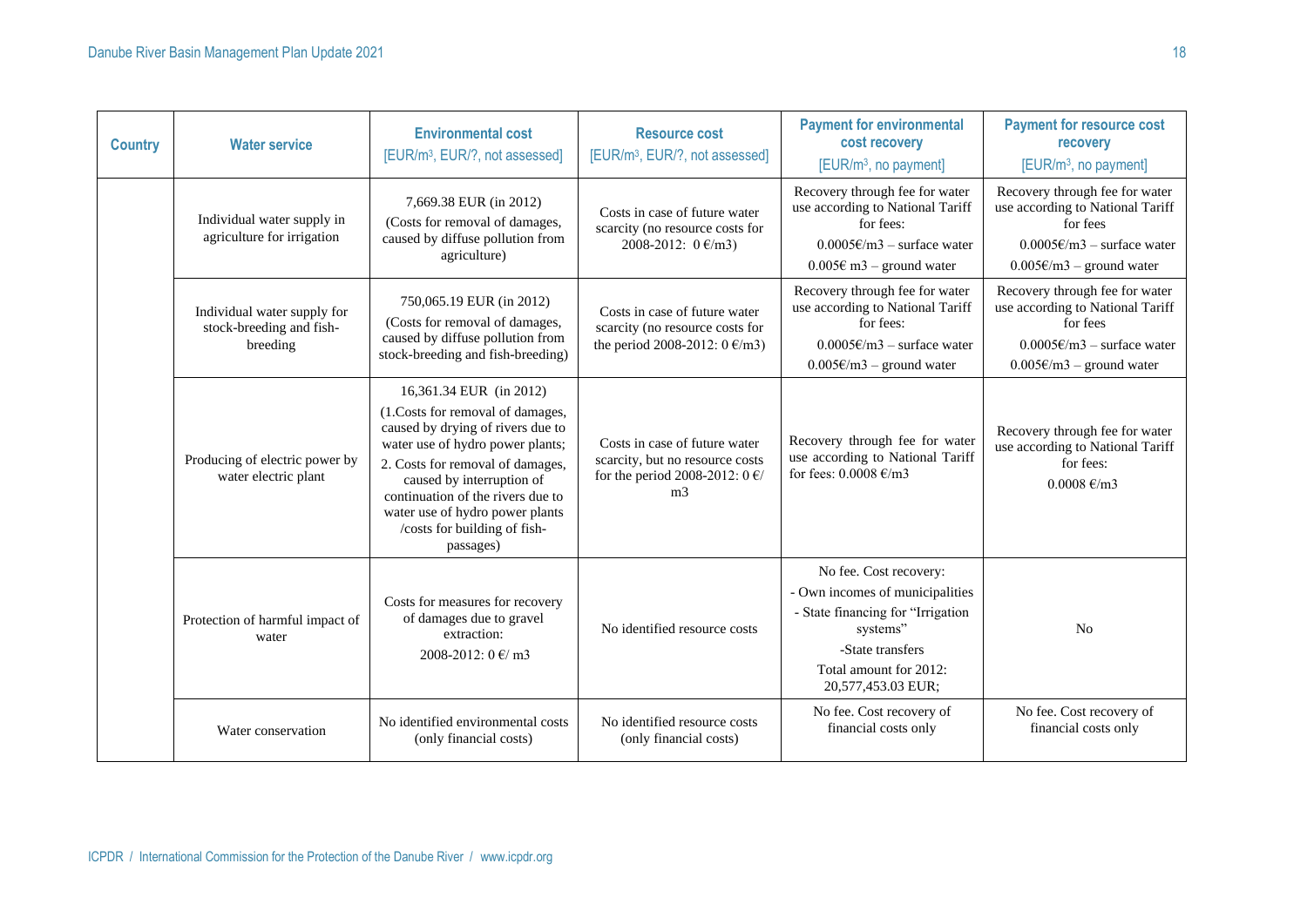| <b>Country</b> | <b>Water service</b>                                                                                         | <b>Environmental cost</b><br>[EUR/m <sup>3</sup> , EUR/?, not assessed]                                           | <b>Resource cost</b><br>[EUR/m <sup>3</sup> , EUR/?, not assessed]                                      | <b>Payment for environmental</b><br>cost recovery<br>[EUR/m <sup>3</sup> , no payment]                              | <b>Payment for resource cost</b><br>recovery<br>[EUR/m <sup>3</sup> , no payment]                                                       |
|----------------|--------------------------------------------------------------------------------------------------------------|-------------------------------------------------------------------------------------------------------------------|---------------------------------------------------------------------------------------------------------|---------------------------------------------------------------------------------------------------------------------|-----------------------------------------------------------------------------------------------------------------------------------------|
|                | Navigation and other activities<br>connected with navigation                                                 | Costs for removal and prevention<br>of damages, caused by navigation<br>:2008-2012 for Danube - $0 \text{ E/m}$ 3 | No identified resource costs                                                                            | Cost recovery through harbor<br>fees paid by shipping sector:<br>2008-2012 for Danube - $0 \text{ } \infty$ m3      | N <sub>o</sub>                                                                                                                          |
|                | Individual drinking water<br>supply                                                                          | No identified environmental costs                                                                                 | Costs in case of future water<br>scarcity, but no resource costs<br>for the period 2008-2012: 0<br>E/m3 | N <sub>o</sub>                                                                                                      | Cost recovery through fees for<br>issue of permits<br>$0.02 \text{ E/m}$ 3 – surface water<br>$0.75 \text{ } \infty$ /m3 – ground water |
| MD             |                                                                                                              |                                                                                                                   |                                                                                                         |                                                                                                                     |                                                                                                                                         |
|                | Water supply for industry                                                                                    |                                                                                                                   |                                                                                                         | Recovery through water price<br>paid by industry<br>Tariff $0.25 - 0.75 \text{ } \infty$ m3                         | Recovery through water price<br>paid by industry<br>Tariff $0,25 - 0,75 \text{ } \infty$ m3                                             |
| <b>UA</b>      | Water supply for population                                                                                  |                                                                                                                   |                                                                                                         | Recovery through water price<br>paid by houshold<br>Tariff $0,22 - 0,57 \text{ } \infty$ m3                         | Recovery through water price<br>paid by houshold<br>Tariff $0,22 - 0,57 \text{ } \infty$ m3                                             |
|                | Wastewater treatment for<br>industry                                                                         |                                                                                                                   |                                                                                                         | Recovery through water price<br>paid by industry<br>Tariff $0,15 - 0,69 \text{ E/m}$ 3                              | Recovery through water price<br>paid by industry<br>Tariff $0,15 - 0,69 \text{ E/m}$ 3                                                  |
|                | Wastewater treatment for<br>population                                                                       |                                                                                                                   |                                                                                                         | Recovery through fee for water<br>use according to National Tariff<br>for fees:<br>$0,16 - 0,48 \text{ } \infty$ m3 | Recovery through fee for water<br>use according to National Tariff<br>for fees:<br>$0,16 - 0,48 \text{ } \infty$ m3                     |
|                | ERC are in the form of charges for pollution and volume of<br>Wastewater treatment<br>discharged wastewater. |                                                                                                                   |                                                                                                         |                                                                                                                     |                                                                                                                                         |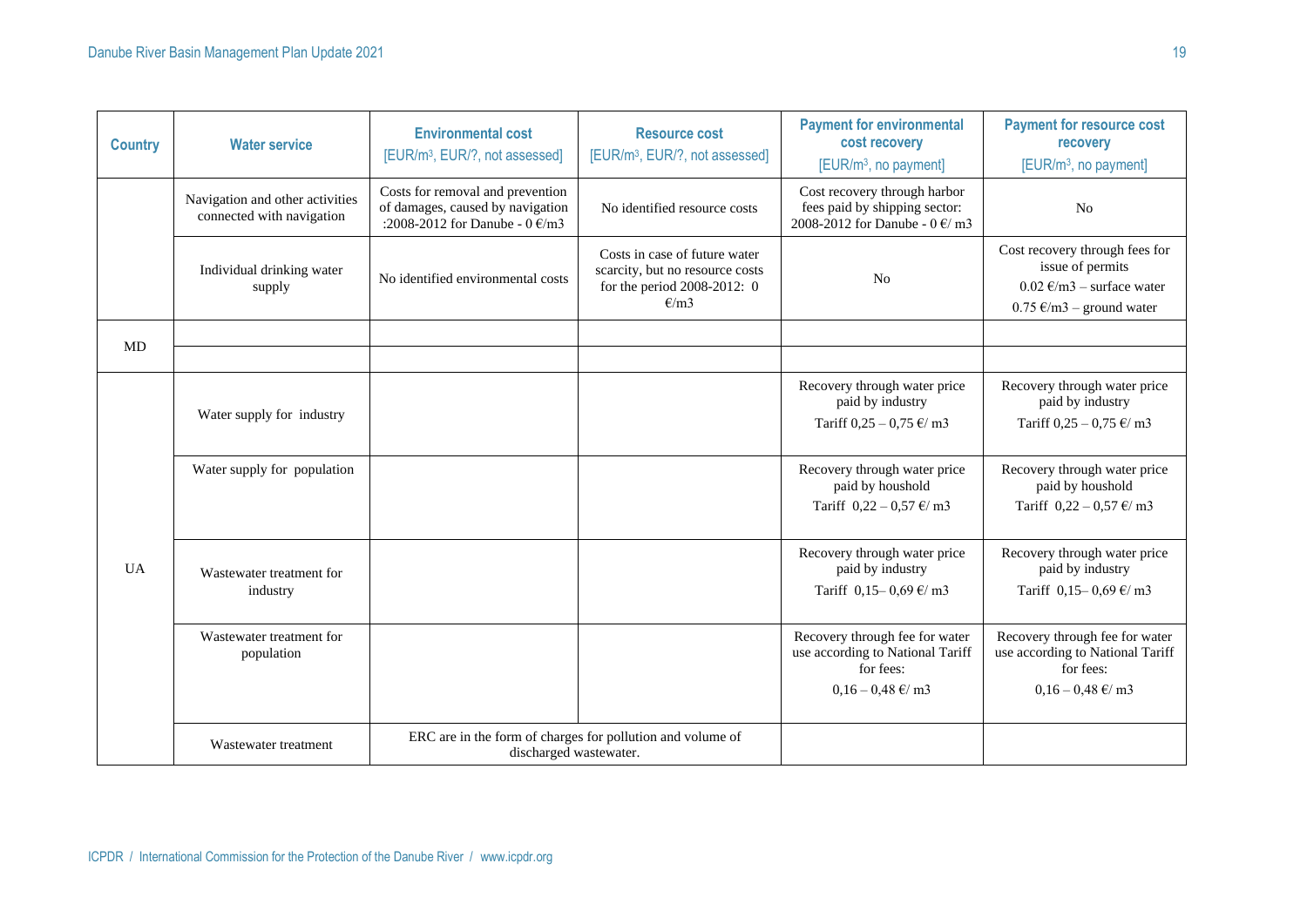| <b>Country</b> | <b>Water service</b>                                   | <b>Environmental cost</b><br>[EUR/m <sup>3</sup> , EUR/?, not assessed]                                                           | <b>Resource cost</b><br>[EUR/m <sup>3</sup> , EUR/?, not assessed]                      | <b>Payment for environmental</b><br>cost recovery<br>[EUR/m <sup>3</sup> , no payment]  | <b>Payment for resource cost</b><br>recovery<br>[EUR/m <sup>3</sup> , no payment]                                                                    |
|----------------|--------------------------------------------------------|-----------------------------------------------------------------------------------------------------------------------------------|-----------------------------------------------------------------------------------------|-----------------------------------------------------------------------------------------|------------------------------------------------------------------------------------------------------------------------------------------------------|
|                | Drinking water supply                                  | ERC costs in the form of charges for groundwater and surface water<br>abstraction is internalized in the price for drinking water |                                                                                         | ERC are in the form of charges<br>for pollution and volume of<br>discharged wastewater. | Cost recovery through fees for<br>issue of permits<br>1,74 $\epsilon/m3$ – surface water<br>2,02 €/m3 – ground water                                 |
|                | Producing of electric power by<br>water electric plant |                                                                                                                                   | ERC are in the form of charges<br>for pollution and volume of<br>discharged wastewater. |                                                                                         | Cost recovery through fees for<br>issue of permits<br>0,36 $\epsilon$ /10 ths m3 – surface<br>water                                                  |
|                | Fish farming                                           |                                                                                                                                   | ERC are in the form of charges<br>for pollution and volume of<br>discharged wastewater. |                                                                                         | Cost recovery through fees for<br>issue of permits<br>1,87 $\epsilon$ /10 ths m3 – surface<br>water<br>2,24 $\epsilon$ / 10 ths m3 – ground<br>water |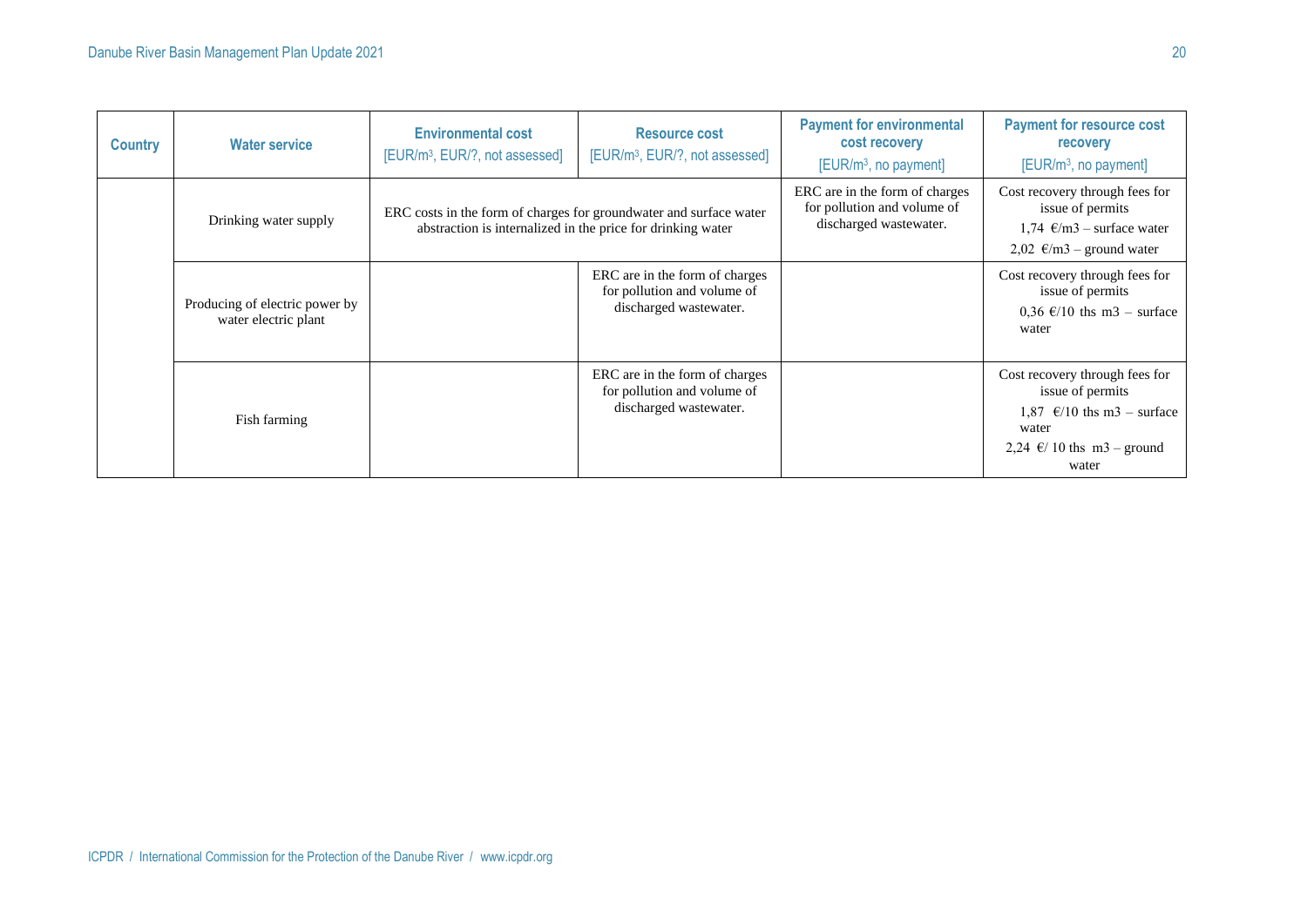**Table 4: Use and calculation of ERC**

| <b>Country</b> | <b>Clear Methodology for calculating</b><br><b>ERC</b> estimations available<br><b>ERC</b><br>[Y/N/partly]<br>[Y/N/partly]                                                                                                                                                                               |                                                                                                                                                                                                                                                                                                                                                                                                                                                                                                                                                    | <b>Clear Methodology for</b><br>cross subsidies<br>[Y/N/partly]                                                                                                                                                                      |
|----------------|----------------------------------------------------------------------------------------------------------------------------------------------------------------------------------------------------------------------------------------------------------------------------------------------------------|----------------------------------------------------------------------------------------------------------------------------------------------------------------------------------------------------------------------------------------------------------------------------------------------------------------------------------------------------------------------------------------------------------------------------------------------------------------------------------------------------------------------------------------------------|--------------------------------------------------------------------------------------------------------------------------------------------------------------------------------------------------------------------------------------|
| DE             | N                                                                                                                                                                                                                                                                                                        | Partly - Issue of operationalizing the<br>concept of ERC remains challenging.                                                                                                                                                                                                                                                                                                                                                                                                                                                                      | N                                                                                                                                                                                                                                    |
| AT             | Partly<br>The internalized parts of EC in<br>AT are estimated through the<br>quantified costs of measures.                                                                                                                                                                                               | Partly<br>(expert judgment involved)                                                                                                                                                                                                                                                                                                                                                                                                                                                                                                               | Y<br>According to the polluter<br>pays principle, water users<br>pay the environmental costs<br>they cause in form of water<br>charges as well as<br>implementation of technical<br>measures in order to prevent<br>cross subsidies. |
| <b>CZ</b>      | Y                                                                                                                                                                                                                                                                                                        | Partly<br>The calculation of EC in CZ is based<br>on the costs of renewal and saved<br>costs. It determines the costs that<br>would be necessary for compensation<br>of impacts of water management<br>services on environment, respectively<br>for the compensation of the impacts<br>disturbing the state of surface and<br>GW from the quantitative, qualitative<br>and hydromorphological point of<br>view.                                                                                                                                    | N<br>(Subsidies do not play a role<br>in $CZ$ )                                                                                                                                                                                      |
| <b>SK</b>      | N<br>No "full estimations of ERC for<br>single water services"; only the<br>"internalized parts are<br>quantified" <sup>2</sup> .                                                                                                                                                                        | Partly<br>For the estimation of EC, the cost-<br>based approach is used which<br>involves the costs for certain groups<br>of measures. The evaluation of RC is<br>also based on a cost-based approach<br>(e.g. construction of long-distance<br>pipelines to areas failing to achieve<br>good quantitative status of GWBs).<br>As there have not been applied<br>regulatory measures and restrictions,<br>the RC which appear due to non-<br>coverage of water requirements of<br>specific sectors (foregone costs<br>approach) is not yet actual. | Partly<br>(subsidies play little role)                                                                                                                                                                                               |
| HU             | Partly<br>EC are partly quantified, only the<br>internalized parts are quantified.<br>EC were assessed in 2006-2007<br>based on the 2005 data for waste<br>water and drinking water. Taking<br>the international experience into<br>account we chose the cost-based<br>approach, so we consider the cost | Y<br>EC calculation methodology is clear<br>(cost-based methodology), but the<br>cost of measures is missing. The<br>Water Load Fee (WLF) and water<br>resource fee is internalized of (a part<br>of the) external environmental costs.<br>The rate of the water load fee is<br>defined by the product of: 1) the total                                                                                                                                                                                                                            | Y<br>There are subsidies for<br>covering a part of the<br>financial cost for households<br>when the service costs are.<br>extremely high, the cost are<br>above a certain threshold.                                                 |

<sup>&</sup>lt;sup>2</sup> The share of the charges for the discharge of wastewater into the water courses on the total costs of water companies in providing of wastewater services (i.e. wastewater collection and treatment) is ca. 1,69 % (2018) – these charges are considered as environmental costs. Charges for groundwater abstraction and payments for surface water abstraction are considered as a part of the resource costs (which are paid by those who have the permission to use the water source). The share of these charges and payments for the abstraction on the total costs of water companies in providing of water supply service is about 17,96 % (2018). However, the abstraction of water could be also seen as a form of the environmental costs (because an abstraction represents one of the biggest pressures on water body)…The charges for discharge of wastewater do not represent full estimation of environmental costs. These charges are stipulated by the Decree of the Government and represent only a part (approximately 30%) of the real costs necessary for the wastewater treatment in the wastewater treatment plants.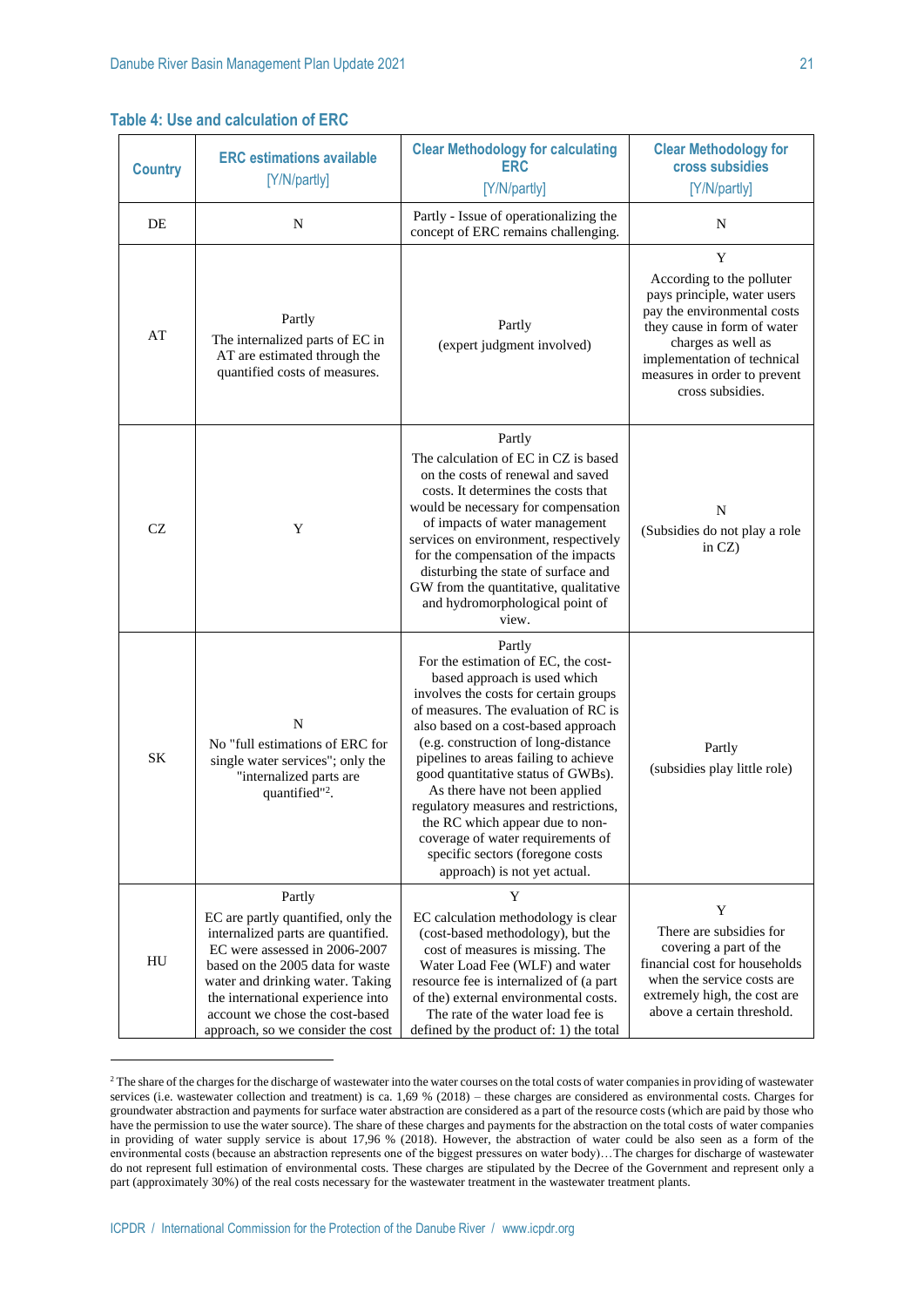| <b>Country</b> | <b>ERC</b> estimations available                                                                                  | <b>Clear Methodology for calculating</b><br><b>ERC</b>                                                                                                                                                                                                                                                                                                                                                                                                                                          | <b>Clear Methodology for</b><br>cross subsidies                          |
|----------------|-------------------------------------------------------------------------------------------------------------------|-------------------------------------------------------------------------------------------------------------------------------------------------------------------------------------------------------------------------------------------------------------------------------------------------------------------------------------------------------------------------------------------------------------------------------------------------------------------------------------------------|--------------------------------------------------------------------------|
|                | [Y/N/partly]                                                                                                      | [Y/N/partly]                                                                                                                                                                                                                                                                                                                                                                                                                                                                                    | [Y/N/partly]                                                             |
|                | of the remaining measures<br>needed in order to achieve "good<br>status" as EC.                                   | amount of the annual discharge of the<br>contaminant measured in kilograms,<br>2) multiplied by a specific rate per<br>pollutant, 3) a measure of area<br>sensitivity and 4) sludge disposal<br>factors. Water resource fee<br>(abstraction fee) is depend on the<br>water resource type and water uses<br>(and some another element). New<br>development: there is a new so called<br>"overload factor" in the calculation,<br>which depends on the quantitative<br>status of each water body. |                                                                          |
|                |                                                                                                                   | In general, all water users have to<br>pay the water resource fee (WRF) for<br>the amount of water used. The paid<br>amount is received by the state<br>budget.                                                                                                                                                                                                                                                                                                                                 |                                                                          |
| SI             | Partly                                                                                                            | Partly<br>(methodology for calculating ERC is<br>in progress)                                                                                                                                                                                                                                                                                                                                                                                                                                   | $\mathbf N$                                                              |
| <b>HR</b>      | Partly<br>ERC are partly quantified, only<br>the internalized parts are<br>quantified.                            | Partly<br>(cost-based approach)<br>Assessment of ERC is ongoing.                                                                                                                                                                                                                                                                                                                                                                                                                                | $\mathbf N$                                                              |
| <b>BA</b>      | Partly<br>ERC are partly quantified, only<br>the internalized parts are<br>quantified.                            | Partly<br>(cost-based approach and expert<br>judgment)                                                                                                                                                                                                                                                                                                                                                                                                                                          | N                                                                        |
| <b>ME</b>      | Y                                                                                                                 | $\mathbf N$                                                                                                                                                                                                                                                                                                                                                                                                                                                                                     | $\mathbf N$                                                              |
| RS             | $\mathbf N$<br>No "full estimations of ERC for<br>each water service", but parts are<br>included in charges/fees. | Partly<br>(cost-based approach)                                                                                                                                                                                                                                                                                                                                                                                                                                                                 | N                                                                        |
| RO             | Partly<br>ERC are partly quantified, only<br>the internalized parts are<br>quantified.                            | Partly (cost-based approach)<br>A revise of the assessment is<br>ongoing.                                                                                                                                                                                                                                                                                                                                                                                                                       | No cross subsidy between<br>different water uses is<br>legally provided. |
| BG             | Y<br>ERC are quantified (2008-2012)                                                                               | Y (Methodology is developed)                                                                                                                                                                                                                                                                                                                                                                                                                                                                    | N                                                                        |
| MD             |                                                                                                                   |                                                                                                                                                                                                                                                                                                                                                                                                                                                                                                 |                                                                          |
| UA             |                                                                                                                   | Partly<br>(cost-based approach)                                                                                                                                                                                                                                                                                                                                                                                                                                                                 |                                                                          |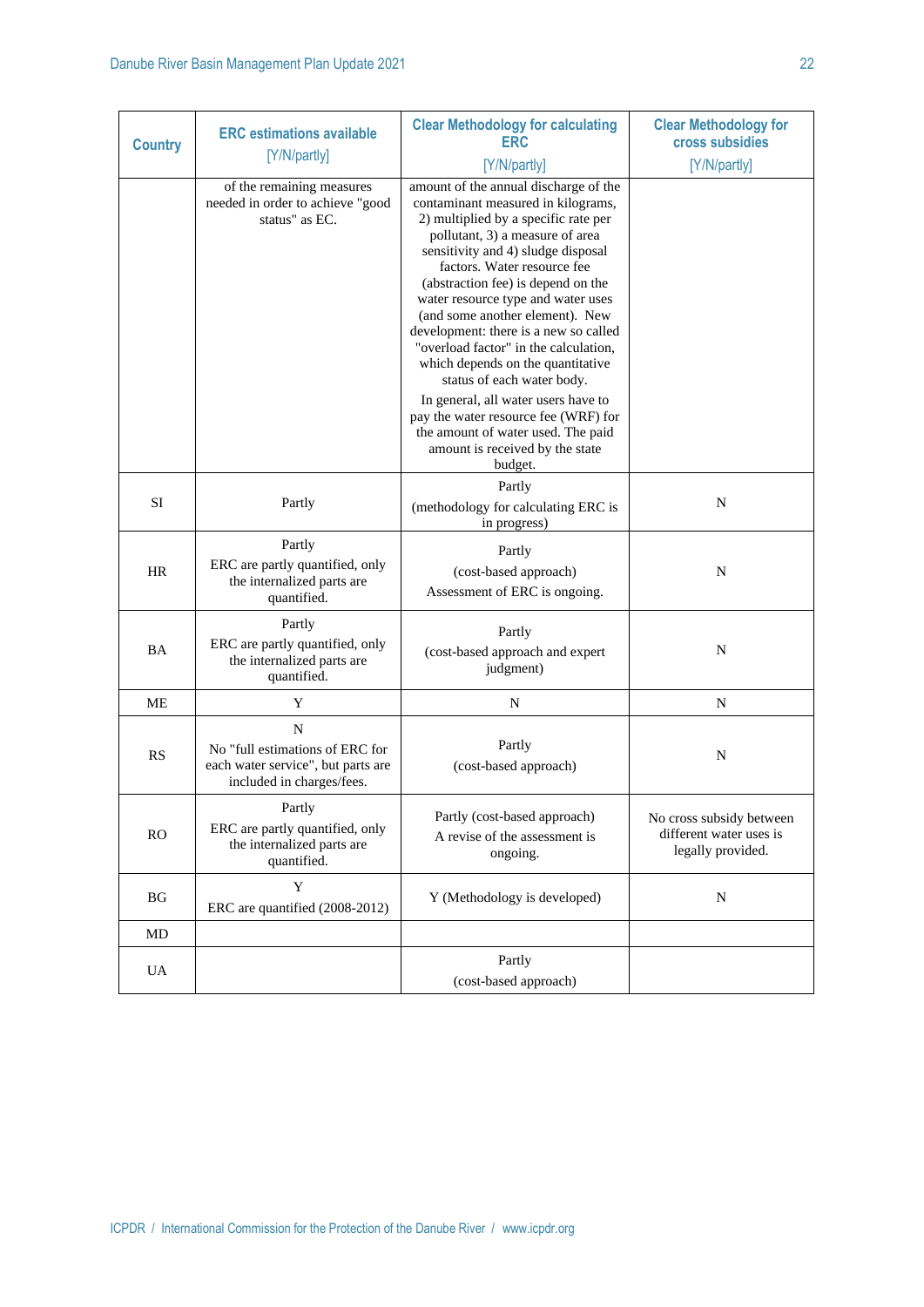| <b>Country</b> | <b>Prices and costs for</b><br>water services<br>available <sup>3</sup><br>[Y/N/partly]                                                                                                                                                                                                                     | <b>Levels of CR stated</b><br>[Y/N/partly]                                                                                                       | <b>Levels of CR for all</b><br>defined water<br><b>services</b><br>[Y/N]                                                                                                                                                                             | <b>Clear methodology</b><br>for calculating CR<br>[Y/N/partly]                                                                                                                                                                                                                                |
|----------------|-------------------------------------------------------------------------------------------------------------------------------------------------------------------------------------------------------------------------------------------------------------------------------------------------------------|--------------------------------------------------------------------------------------------------------------------------------------------------|------------------------------------------------------------------------------------------------------------------------------------------------------------------------------------------------------------------------------------------------------|-----------------------------------------------------------------------------------------------------------------------------------------------------------------------------------------------------------------------------------------------------------------------------------------------|
| DE             | Y<br>(water supply and<br>waste water services)                                                                                                                                                                                                                                                             | Y<br>(water supply and<br>waste water services)                                                                                                  | Y                                                                                                                                                                                                                                                    | Y                                                                                                                                                                                                                                                                                             |
| AT             | Y<br>(total costs and total<br>revenues of water<br>services [water supply<br>and wastewater<br>treatment] are<br>available, as well as<br>bandwidths/ranges of<br>average water prices)                                                                                                                    | Y                                                                                                                                                | Y                                                                                                                                                                                                                                                    | Y<br>(based on expert<br>judgement)                                                                                                                                                                                                                                                           |
| CZ             | Y<br>(abstraction, water<br>supply and wastewater)                                                                                                                                                                                                                                                          | Partly<br>(all O&M costs are<br>fully covered, when<br>including also subsidies<br>on investment we<br>would not reach 100%<br>of cost recovery) | N<br>(only water supply<br>services and<br>wastewater treatment)                                                                                                                                                                                     | N                                                                                                                                                                                                                                                                                             |
| <b>SK</b>      | Y<br>(for all five water<br>services)                                                                                                                                                                                                                                                                       | Y                                                                                                                                                | Y                                                                                                                                                                                                                                                    | Partly (only financial<br>costs, including<br>depreciation and<br>internalized part of<br>environmental and<br>resource costs are<br>considered).                                                                                                                                             |
| HU             | Y<br>Costs, prices, revenues<br>are available for public<br>water supply, for public<br>waste water collection<br>and treatment.<br>agricultural water<br>supply, damming and<br>storage for hydropower<br>production.<br><b>Internalized ERC</b> costs<br>for industry, agriculture<br>and other/own well. | Y                                                                                                                                                | Yes for public water<br>supply, public waste<br>water collection and<br>treatment, agricultural<br>water supply, damming<br>and storage for<br>hydropower production<br>Partly for public water<br>supply for industry and<br>agriculture/own well). | Y<br>Financial cost recovery<br>rates are calculated<br>(including<br>internationalized ERC<br>costs) for water services<br>(public water supply,<br>public wastewater<br>collection and<br>treatment, agricultural<br>water supply, damming<br>and storage for<br>hydropower<br>production). |
| $\rm SI$       | Y<br>(for several water<br>services)                                                                                                                                                                                                                                                                        | Partly (additional<br>assessments are in<br>progress)                                                                                            | N                                                                                                                                                                                                                                                    | Partly                                                                                                                                                                                                                                                                                        |
| HR             | Partly<br>(Y water supply for<br>households and<br>industry, N for other<br>water activities)                                                                                                                                                                                                               | Y                                                                                                                                                | Y                                                                                                                                                                                                                                                    | Y<br>(methodology and CR<br>calculation will be<br>included in National<br>RBMP)                                                                                                                                                                                                              |
| BA             | Y                                                                                                                                                                                                                                                                                                           | Y                                                                                                                                                | Y                                                                                                                                                                                                                                                    | Partly                                                                                                                                                                                                                                                                                        |

<sup>&</sup>lt;sup>3</sup> For exact amounts, see table 3 above.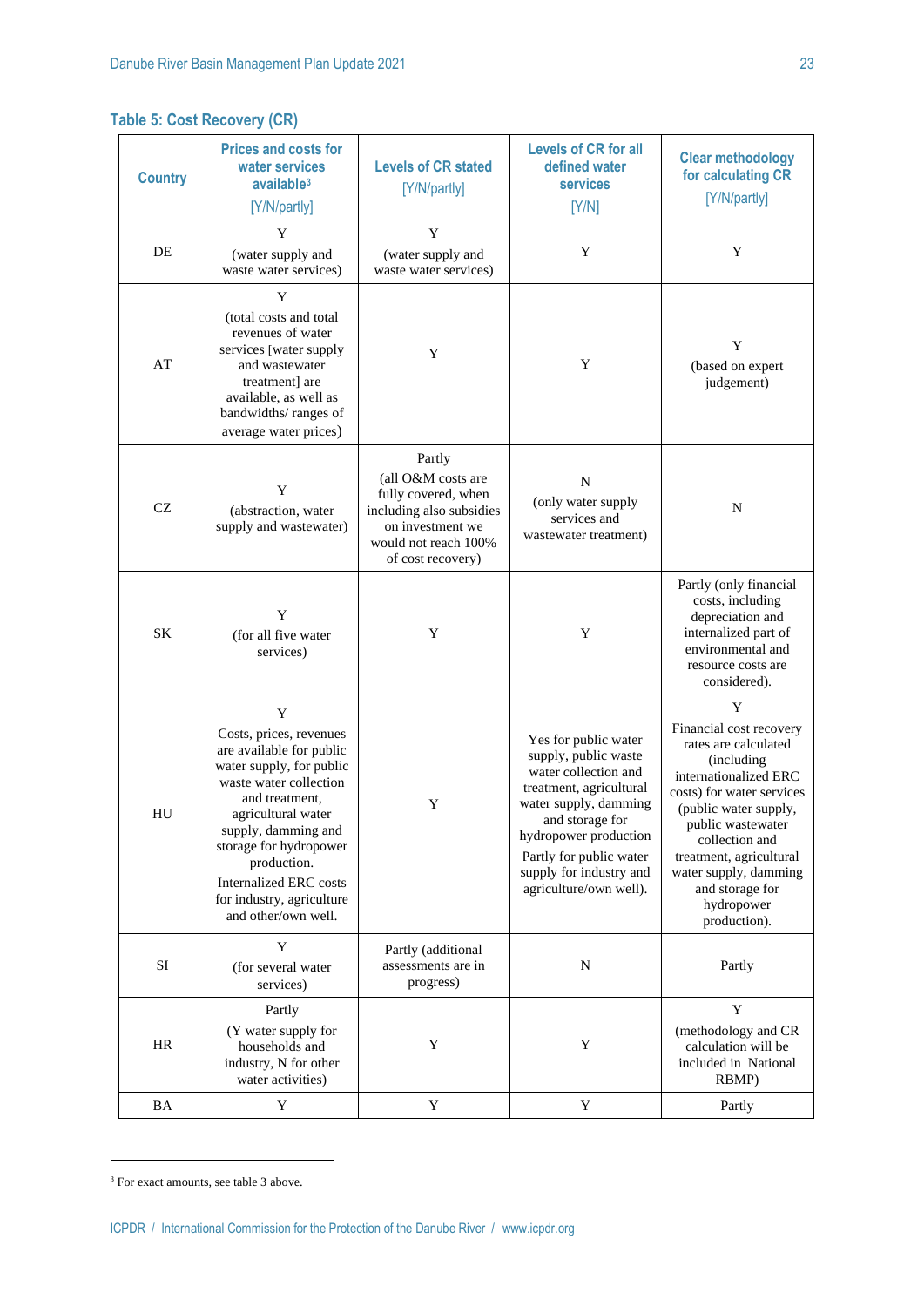| <b>Country</b> | <b>Prices and costs for</b><br>water services<br>available <sup>3</sup><br>[Y/N/partly] | <b>Levels of CR stated</b><br>[Y/N/partly] | <b>Levels of CR for all</b><br>defined water<br><b>services</b><br>[Y/N] | <b>Clear methodology</b><br>for calculating CR<br>[Y/N/partly]                                                             |
|----------------|-----------------------------------------------------------------------------------------|--------------------------------------------|--------------------------------------------------------------------------|----------------------------------------------------------------------------------------------------------------------------|
|                | (water supply and<br>wastewater, excluding<br>treatment)                                |                                            |                                                                          | (depreciation, water<br>loses, environmental<br>and resource costs are<br>not included)                                    |
| <b>ME</b>      | Y                                                                                       |                                            |                                                                          | N                                                                                                                          |
| RS             | Partly<br>(water supply for<br>households and<br>industry)                              | N                                          | N                                                                        | N                                                                                                                          |
| <b>RO</b>      | Y                                                                                       | Y                                          | Y                                                                        | Partly.<br>Clear methodology for<br>Water supply and waste<br>water services.<br>Ongoing assessment for<br>other services. |
| <b>BG</b>      | $\mathbf Y$<br>(for all water services)                                                 | Y                                          | Y                                                                        | Y                                                                                                                          |
| MD             |                                                                                         |                                            |                                                                          |                                                                                                                            |
| U A            | Y<br>(water supply for<br>households and<br>industry and waste<br>water services)       | Y                                          | Y                                                                        | Y<br>Resolutions of the<br>Cabinet of Ministers of<br>Ukraine                                                              |

# **Table 6: The links between ERC and payments**

| <b>Country</b> | <b>CR through</b><br>fees/charges/taxes | <b>CR through permits</b>                     | <b>CR through</b><br>mitigation/supplementary<br>measures                                   | <b>Clear definition of</b><br>water services<br>paying for RC and/or<br>EC? |
|----------------|-----------------------------------------|-----------------------------------------------|---------------------------------------------------------------------------------------------|-----------------------------------------------------------------------------|
| <b>DE</b>      | $\checkmark$                            | $\checkmark$                                  |                                                                                             | Concerted definition<br>across Germany.                                     |
| AT             | ✓                                       | $\checkmark$                                  | Through the Programme of<br>Measures the cost recovery<br>regarding ERC was carried<br>out. | Y<br>(water supply and<br>wastewater)                                       |
| <b>CZ</b>      |                                         |                                               | (CR through<br>mitigation/supplementary<br>measures)                                        | Y (water supply: RC;<br>wastewater: EC)                                     |
| <b>SK</b>      |                                         |                                               | (CR through<br>mitigation/supplementary<br>measures)                                        | Y (water supply: RC;<br>wastewater: EC)                                     |
| HU             |                                         | $\checkmark$<br>(at least for<br>abstraction) |                                                                                             | Y                                                                           |
| <b>SI</b>      |                                         |                                               |                                                                                             | Y<br>(all water services)                                                   |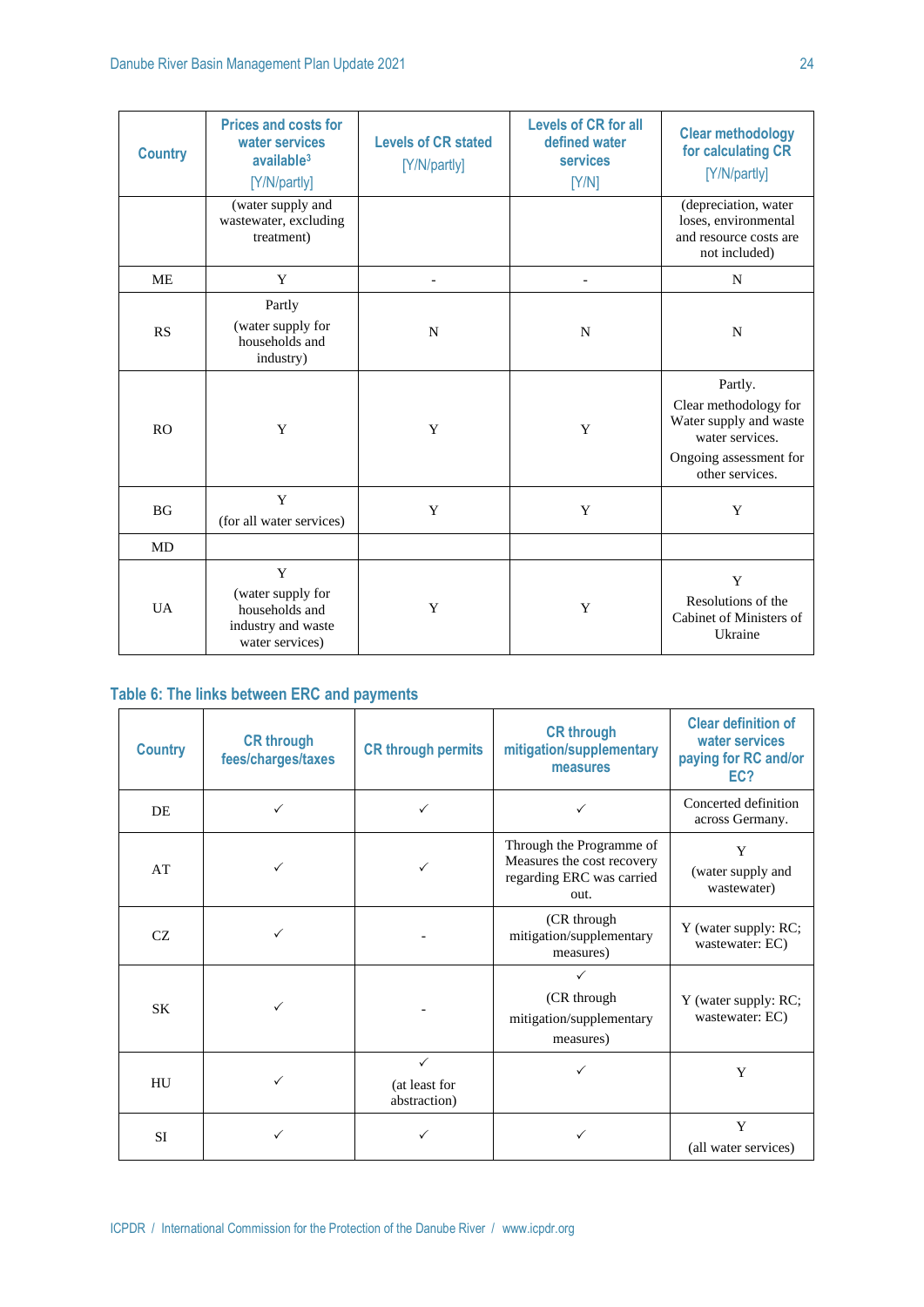| <b>Country</b> | <b>CR through</b><br>fees/charges/taxes | <b>CR through permits</b> | <b>CR through</b><br>mitigation/supplementary<br>measures                      | <b>Clear definition of</b><br>water services<br>paying for RC and/or<br>EC?                          |
|----------------|-----------------------------------------|---------------------------|--------------------------------------------------------------------------------|------------------------------------------------------------------------------------------------------|
| HR             | $\checkmark$                            |                           | Through the PoM the cost<br>recovery analysis regarding<br>ERC was carried out | Y                                                                                                    |
| <b>BA</b>      | ✓                                       |                           |                                                                                | Y<br>(see table 3)                                                                                   |
| <b>ME</b>      | $\checkmark$                            |                           |                                                                                | Y<br>(see table 3)                                                                                   |
| RS             | $\checkmark$                            | $\checkmark$              |                                                                                |                                                                                                      |
| R <sub>O</sub> | $\checkmark$                            |                           |                                                                                | $\mathbf Y$<br>(wastewater: EC)                                                                      |
| <b>BG</b>      | ✓<br>(for some water<br>services)       | N                         |                                                                                | Costs for some<br>measures of the PoM<br>will be covered by<br>incomes of water<br>services and fees |
| <b>MD</b>      |                                         |                           |                                                                                |                                                                                                      |
| <b>UA</b>      | ✓                                       |                           |                                                                                |                                                                                                      |

Table 7: CEA used on the national level (whether a cost-effectiveness analysis has been carried out for supporting the selection of measures proposed under the 2015-2021 PoM)

| <b>Country</b>            | No CEA was used          | A qualitative<br><b>CEA was used</b> | A quantitative CEA<br>was used | A combination of<br>qualitative and<br>quantitative CEA was<br>used |
|---------------------------|--------------------------|--------------------------------------|--------------------------------|---------------------------------------------------------------------|
| Austria                   | N                        | Y                                    | N                              | N                                                                   |
| Bosnia and<br>Herzegovina | Y                        | N                                    | N                              | N                                                                   |
| Bulgaria*                 | $\mathbf N$              | $\mathbf N$                          | ${\bf N}$                      | $\mathbf N$                                                         |
| Croatia                   | $\mathbf N$              | $\mathbf N$                          | $\mathbf N$                    | $\mathbf N$                                                         |
| Czech Republic            | $\mathbf N$              | N                                    | $\mathbf N$                    | Y                                                                   |
| Germany                   | N                        | N                                    | N                              | Y                                                                   |
| Hungary**                 | N                        | Y                                    | N                              | N                                                                   |
| Republic of Moldova       |                          |                                      | n.a.                           |                                                                     |
| Montenegro                | $\overline{\phantom{0}}$ | $\overline{\phantom{a}}$             |                                | $\overline{\phantom{a}}$                                            |
| Romania                   | N                        | $\mathbf N$                          | N                              | Y                                                                   |
| Serbia                    | N                        | $\mathbf N$                          | N                              | $\mathbf N$                                                         |
| Slovakia                  | N                        | $\mathbf N$                          | $\mathbf N$                    | Y                                                                   |
| Slovenia                  | N                        | N                                    | Y                              | N                                                                   |
| Ukraine                   |                          |                                      | n.a.                           |                                                                     |

\*Bulgaria: The lack of CEA for selection of measures in the RBMP 2015-2021 was identified as gap in the previous cycle. In the update of the economic analysis, the implementation of a CEA is included.

\*\*Hungary: Hungary undertook a cost-effectiveness analysis for the first Programme of Measures, but this was not carried out at a water body level. Hungary clarified subsequently that cost effectiveness analysis (CEA) was not carried out in the second cycle because the measures did not change substantially and noted that a general description of the method of prioritisation could be found in chapter 7.2 of the RBMP2.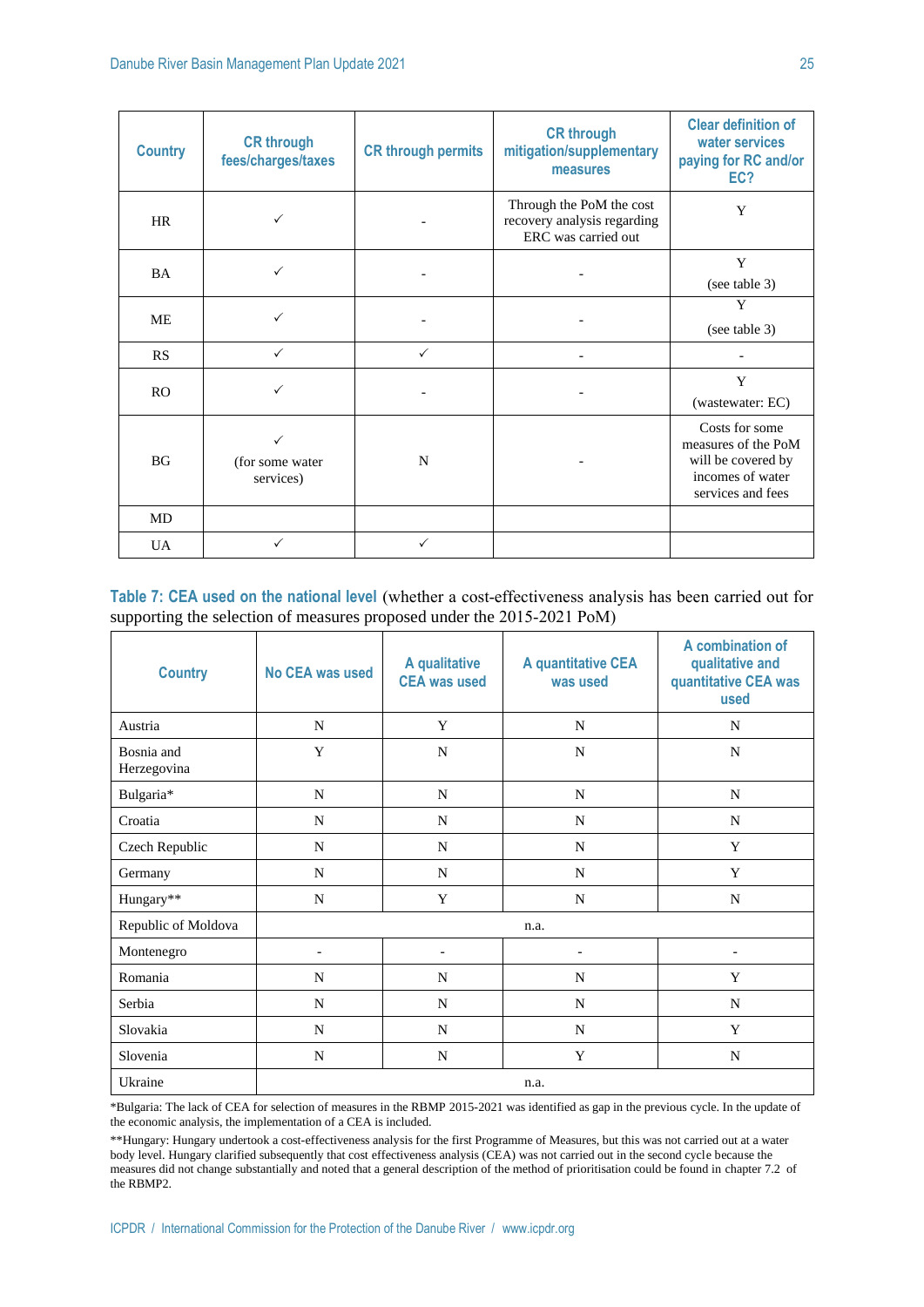This question is also a reporting requirement according to the EC WFD Reporting Guidance 2022 (Version: FINAL DRAFT V4, dated 30- 04-2020).

| <b>Country</b>            | "Disproportionality of<br>costs" used as a<br>justification for<br>exemptions (Y/N)* | <b>Disproportionality</b><br>applied for<br>justifying Article 4.4<br>exemptions (Y/N)* | <b>Disproportionality</b><br>applied for justifying<br><b>Article 4.5 exemptions</b><br>$(Y/N)^*$ | Methodology/analysis<br>tools used#                                                                                                                          |
|---------------------------|--------------------------------------------------------------------------------------|-----------------------------------------------------------------------------------------|---------------------------------------------------------------------------------------------------|--------------------------------------------------------------------------------------------------------------------------------------------------------------|
| Austria                   | $\mathbf Y$                                                                          | $\mathbf Y$                                                                             | N                                                                                                 | <b>CEA</b>                                                                                                                                                   |
| Bosnia and<br>Herzegovina | N (or partly)                                                                        | $\overline{a}$                                                                          |                                                                                                   |                                                                                                                                                              |
| Bulgaria                  | Y                                                                                    | Y                                                                                       | Y                                                                                                 | Cost-benefit-Analyses<br>Affordability*                                                                                                                      |
| Croatia                   | Y                                                                                    | Y                                                                                       | Y                                                                                                 | Cost-benefit-Analyses<br>Affordability,<br>Cost-Effectiveness<br>Analysis                                                                                    |
| Czech<br>Republic         | Y                                                                                    | Y                                                                                       | $\mathbf N$                                                                                       |                                                                                                                                                              |
| Germany<br>(Danube<br>RB) | Y                                                                                    | Y                                                                                       | N                                                                                                 | Cost effectiveness<br>analysis and in specific<br>cases targeted<br>evaluation of costs and<br>benefits                                                      |
| Hungary                   | Y                                                                                    | Y                                                                                       | Y                                                                                                 | Financial possibilities,<br>Affordability for<br>sectors, for households,<br>for state budget in<br>general, CBA in the<br>case of Article 4.5<br>exemptions |
| Republic of<br>Moldova    |                                                                                      |                                                                                         | n.a.                                                                                              |                                                                                                                                                              |
| Montenegro                | $\overline{a}$                                                                       | $\overline{a}$                                                                          | $-$                                                                                               | $\overline{\phantom{a}}$                                                                                                                                     |
| Romania                   | Y                                                                                    | Y                                                                                       | Y                                                                                                 | Cost-benefit-Analyses<br>Productivity loss (in<br>case of restoring the<br>longitudinal<br>connectivity for<br>hydropower chain<br>assessment)               |
| Serbia                    |                                                                                      | $\overline{a}$                                                                          |                                                                                                   | $\qquad \qquad \Box$                                                                                                                                         |
| Slovakia                  | Y                                                                                    | Y                                                                                       | $\mathbf Y$                                                                                       | Affordability,<br>Cost-Effectiveness<br>Analysis                                                                                                             |
| Slovenia                  | Currently unknown                                                                    | Currently unknown                                                                       | Currently unknown                                                                                 | Currently unknown                                                                                                                                            |
| Ukraine                   |                                                                                      |                                                                                         | n.a.                                                                                              |                                                                                                                                                              |

# **Table 8: Use of Disproportionality of Costs in the Danube countries**

\*Bulgaria: The approach to the analysis of disproportionality of costs is set out in the national "Methodology for application of the exemptions" but not used in 2nd RBMP cycle in Bulgaria.

Questions marked with \* are reporting requirements for the next reporting period, as listed in the EC WFD Reporting Guidance 2022 (Version: FINAL DRAFT V4, dated 30-04-2020).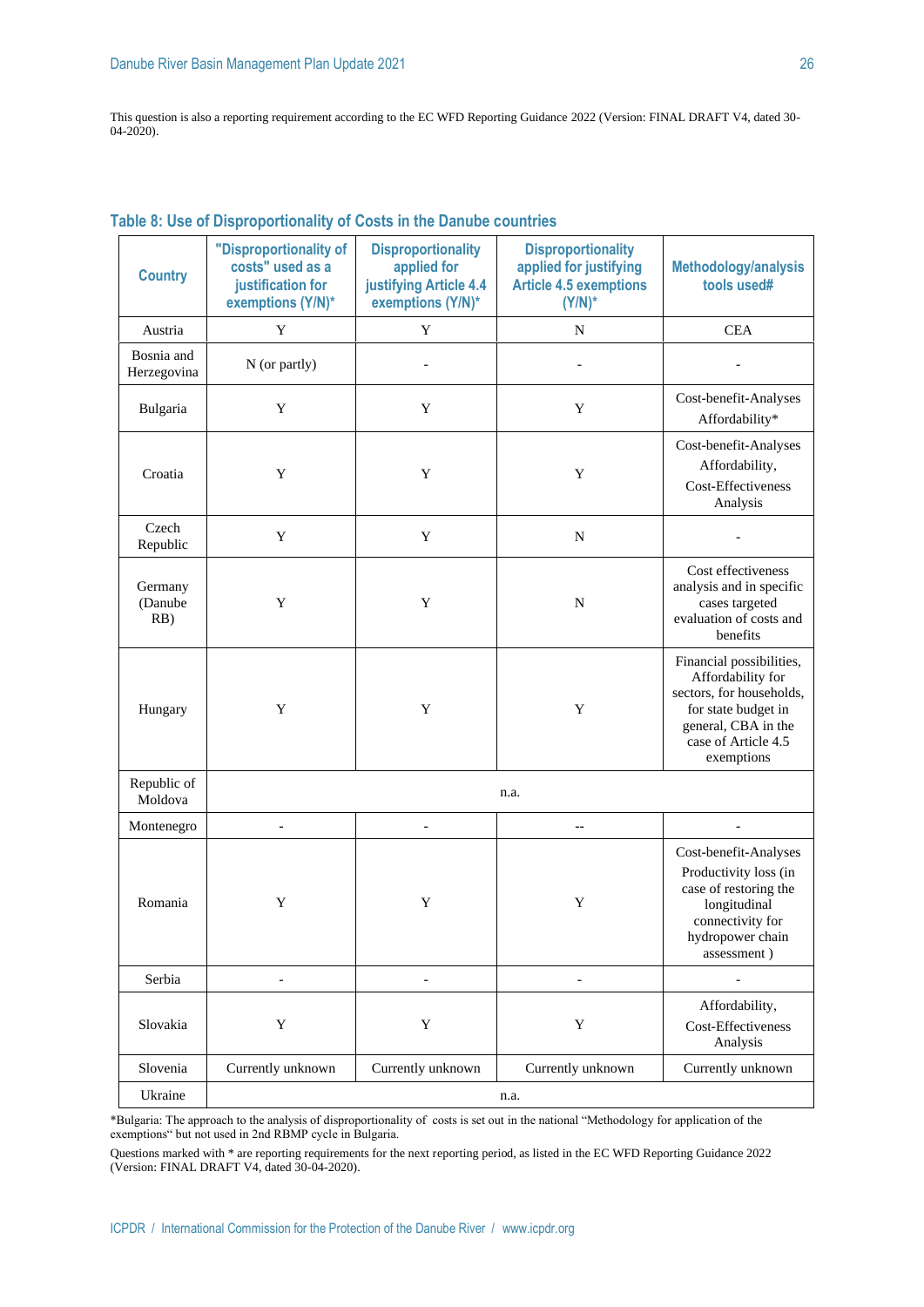Questions marked with # are "conditional" reporting requirements, i.e. required if disproportionality of costs has been used (EC WFD Reporting Guidance 2022 (Version: FINAL DRAFT V4, dated 30-04-2020).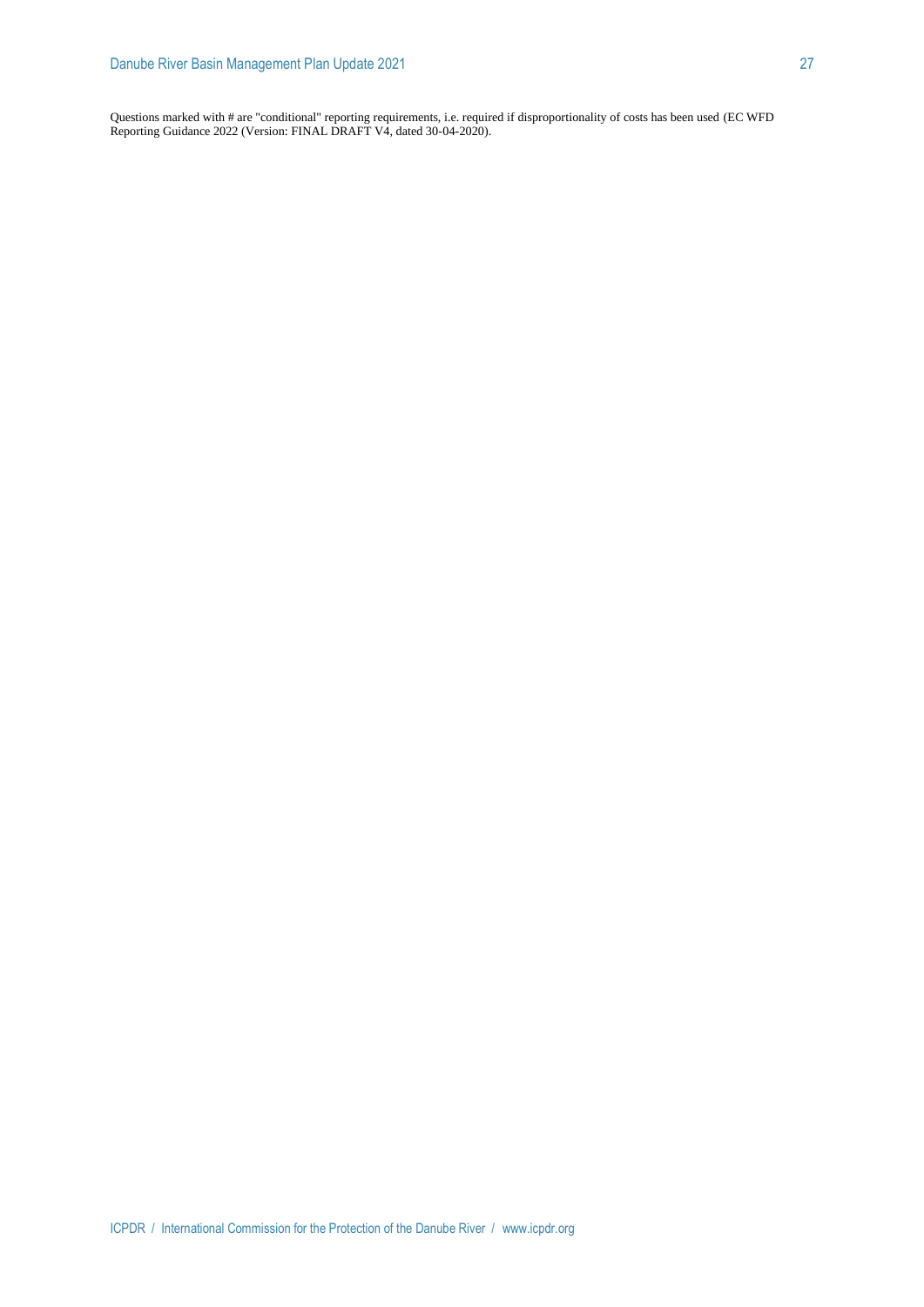**Table 9: Socio-economic Trends in Danube countries until 2027**

| <b>Economic growth in</b><br>general until 2027                                                             | <b>Economic</b><br>growth in<br>agriculture<br>until 2027                                                             | <b>Economic growth in</b><br>industry until 2027                                              | <b>Growth in</b><br>electricity<br>production<br>(thermal) until<br>2027                       | <b>Growth in electricity</b><br>production<br>(hydropower) until<br>2027 (change in<br><b>GWh/a produced</b><br>2020-2027) | <b>Growth in energy</b><br>production<br>(biomass) until<br>2027 (change in<br><b>GWh/a produced</b><br>2020-2027) | <b>Population growth</b><br>until 2025<br>(changes in total<br>population 2020-<br>2025 at constant<br>fertility rates) | Water demand per<br>capita<br>(development until<br>2027) |
|-------------------------------------------------------------------------------------------------------------|-----------------------------------------------------------------------------------------------------------------------|-----------------------------------------------------------------------------------------------|------------------------------------------------------------------------------------------------|----------------------------------------------------------------------------------------------------------------------------|--------------------------------------------------------------------------------------------------------------------|-------------------------------------------------------------------------------------------------------------------------|-----------------------------------------------------------|
|                                                                                                             |                                                                                                                       |                                                                                               | Austria                                                                                        |                                                                                                                            |                                                                                                                    |                                                                                                                         |                                                           |
| Remark: changed<br>situation due to<br>"Corona".                                                            | Agricultural<br>area will<br>slightly<br>decrease.<br>Agricultural<br>production<br>output on a<br>constant<br>level. | Remark: changed<br>situation due to<br>"Corona".                                              |                                                                                                | $< 5 \%$                                                                                                                   |                                                                                                                    | $+3\%$ (2020 -<br>2027)                                                                                                 | $1301$ /day                                               |
|                                                                                                             |                                                                                                                       |                                                                                               | Bosnia and Herzegovina                                                                         |                                                                                                                            |                                                                                                                    |                                                                                                                         |                                                           |
| economic<br>Average<br>growth: $3,5\%$<br>p.a.<br>until 2027.<br>Overall<br>economic<br>output-growth: 3,8% |                                                                                                                       | Average economic<br>growth in industry<br>until 2027: 1,6%<br>(sp. Manufacturing<br>industry) | Average<br>economic<br>growth in<br>electricity<br>production<br>(thermal) until<br>2027: 1,1% | Average economic<br>in<br>growth<br>el.<br>production<br>(hydropower) until<br>2027:1,89%                                  | Average<br>economic<br>in<br>growth<br>energy<br>production<br>(Biomass) until<br>2027: 1,1%                       | Negative $(2,6\%)$                                                                                                      | 506<br>l/capita/day                                       |
|                                                                                                             |                                                                                                                       |                                                                                               | Bulgaria                                                                                       |                                                                                                                            |                                                                                                                    |                                                                                                                         |                                                           |
| n.a.                                                                                                        | n.a.                                                                                                                  | n.a.                                                                                          | n.a.                                                                                           | n.a.                                                                                                                       | n.a.                                                                                                               | n.a.                                                                                                                    | n.a.                                                      |
|                                                                                                             |                                                                                                                       |                                                                                               | Croatia                                                                                        |                                                                                                                            |                                                                                                                    |                                                                                                                         |                                                           |
| 2,4 % per/yr before<br>Corona                                                                               | No data                                                                                                               | No data                                                                                       | Gas and coal:<br>2.923 GWh                                                                     | HP: 7.012 Gwh<br>Nuclear:                                                                                                  | 781 GWh                                                                                                            | 4.299,3 mil.                                                                                                            | Decrease due to<br>the decrease in<br>population          |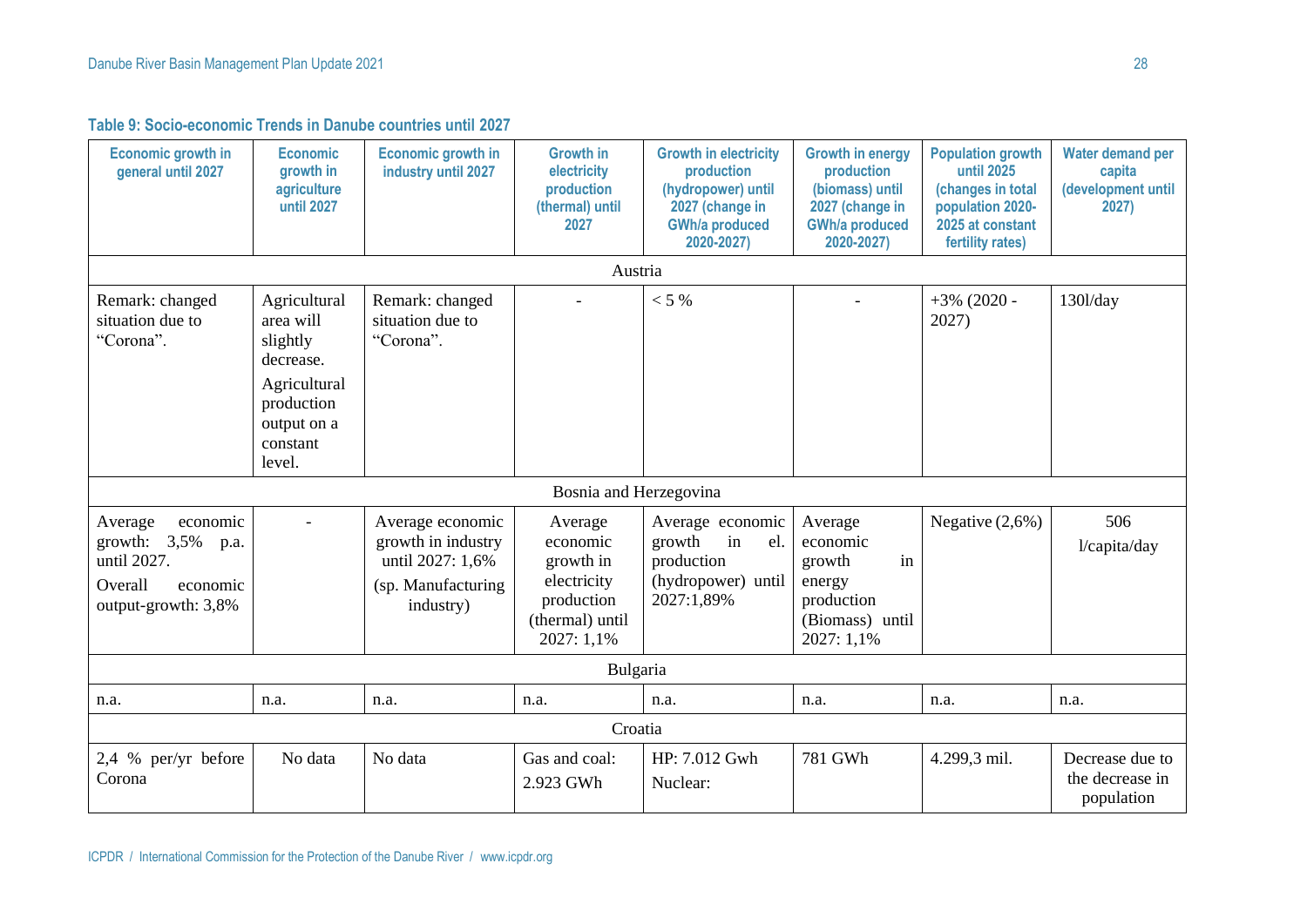|                                                                                                                                                                                                                                                                                                                         |                                                                                                                                                                                                                                                           |                                                                                                                                                                                                                    | Geothermal,<br>wind and solar:                                                                                                                                                | 2.683 GWh                                                                                                                             |                                                                                                                                                                                                |                                                                                                                                                                                    |                                                                                                                                                                                                                                                                                                                                         |
|-------------------------------------------------------------------------------------------------------------------------------------------------------------------------------------------------------------------------------------------------------------------------------------------------------------------------|-----------------------------------------------------------------------------------------------------------------------------------------------------------------------------------------------------------------------------------------------------------|--------------------------------------------------------------------------------------------------------------------------------------------------------------------------------------------------------------------|-------------------------------------------------------------------------------------------------------------------------------------------------------------------------------|---------------------------------------------------------------------------------------------------------------------------------------|------------------------------------------------------------------------------------------------------------------------------------------------------------------------------------------------|------------------------------------------------------------------------------------------------------------------------------------------------------------------------------------|-----------------------------------------------------------------------------------------------------------------------------------------------------------------------------------------------------------------------------------------------------------------------------------------------------------------------------------------|
|                                                                                                                                                                                                                                                                                                                         |                                                                                                                                                                                                                                                           |                                                                                                                                                                                                                    | 5.789 GWh                                                                                                                                                                     |                                                                                                                                       |                                                                                                                                                                                                |                                                                                                                                                                                    |                                                                                                                                                                                                                                                                                                                                         |
|                                                                                                                                                                                                                                                                                                                         |                                                                                                                                                                                                                                                           |                                                                                                                                                                                                                    | Czech Republic                                                                                                                                                                |                                                                                                                                       |                                                                                                                                                                                                |                                                                                                                                                                                    |                                                                                                                                                                                                                                                                                                                                         |
| n.a.                                                                                                                                                                                                                                                                                                                    | Stagnation                                                                                                                                                                                                                                                | Stagnation                                                                                                                                                                                                         | Stagnation                                                                                                                                                                    | Expected to remain<br>on the current level                                                                                            | n.a.                                                                                                                                                                                           | 241.000                                                                                                                                                                            | 89.2 l/cap/day                                                                                                                                                                                                                                                                                                                          |
|                                                                                                                                                                                                                                                                                                                         |                                                                                                                                                                                                                                                           |                                                                                                                                                                                                                    | Germany                                                                                                                                                                       |                                                                                                                                       |                                                                                                                                                                                                |                                                                                                                                                                                    |                                                                                                                                                                                                                                                                                                                                         |
| expected<br>to<br>grow<br>moderately                                                                                                                                                                                                                                                                                    | expected<br>to<br>remain on the<br>current level                                                                                                                                                                                                          | expected to grow<br>moderately                                                                                                                                                                                     | expected<br>to<br>the<br>remain on<br>current level or<br>to fall slightly                                                                                                    | expected to remain<br>on the current level                                                                                            | expected<br>to<br>remain on the<br>current level                                                                                                                                               | expected<br>to<br>grow<br>moderately                                                                                                                                               | Long<br>term<br>average expected<br>to remain on the<br>current level or<br>to continue to fall                                                                                                                                                                                                                                         |
|                                                                                                                                                                                                                                                                                                                         |                                                                                                                                                                                                                                                           |                                                                                                                                                                                                                    | Hungary                                                                                                                                                                       |                                                                                                                                       |                                                                                                                                                                                                |                                                                                                                                                                                    |                                                                                                                                                                                                                                                                                                                                         |
| <b>Official Projection</b><br>2020-2024 (Based on<br>the Convergence<br>Program) GDP<br>growth per year (%)<br>$2020: -3$<br>2021:4,8<br>2022: 4,6 2023: 4,3<br>2024:4,2<br>According to the<br>assumptions used in<br>RBMP3, the growth<br>rate will be similar<br>until 2027, i.e. a<br>minimum annual rate<br>of 4%. | Economic<br>growth in<br>agriculture<br>$(in %)$ until<br>$2027$ is not<br>available.<br>The<br>Hungarian<br>Food<br>Economics<br>Concept<br>$(2017 - 2050)$<br>provides a<br>detailed<br>description of<br>the expected<br>development<br>of the sector. | Economic growth<br>in industry (in $%$ )<br>until $2027$ is not<br>available.<br>The expected<br>development of the<br>sector is described<br>in detail in the<br>Convergence<br>Program and the<br>"Irinyi Plan". | Together with<br>other<br>renewables, the<br>growth is 329%<br>2020:78<br>GWh/a<br>2027: 335<br>GWh/a<br>According to<br>Hungary's<br>National<br>Energy and<br>Climate Plan. | 0% growth,<br>unchanged<br>production<br>2020-2027: 244<br>GWh/a<br>According to<br>Hungary's National<br>Energy and<br>Climate Plan. | <b>Biomass</b> and<br>renewable<br>waste together<br>increase by<br>30%:<br>2020: 2332<br>GWh/a<br>2027: 3029<br>GWh/a<br>According to<br>Hungary's<br>National<br>Energy and<br>Climate Plan. | 2.6% decrease<br>is projected<br>based on 1.6<br>constant<br>fertility rates,<br>according to the<br>Central<br><b>Statistics Office</b><br>(CSO)<br>"Population<br>Forecast 2015" | During the<br>preparation of<br>the 3rd RBMP,<br>based on the<br>assumptions<br>used in the<br>socio-economic<br>forecasts, an<br>increase in the<br>specific water<br>consumption of<br>households can<br>be expected, but<br>the growth rate<br>does not reach<br>the projected<br>annual increase<br>in household<br>consumption (of |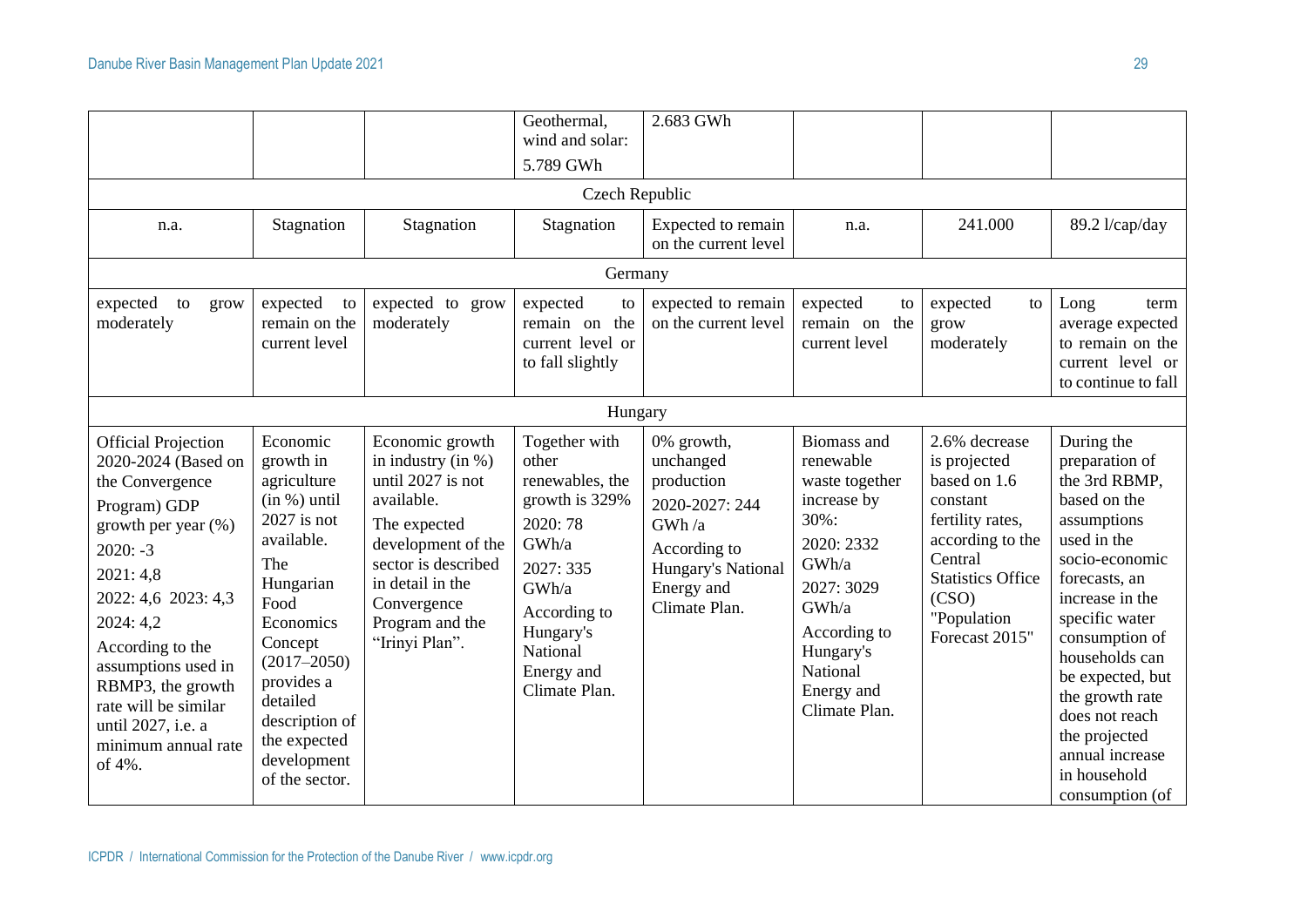|                      |              |                     |                     |                      |                        |             | around 4%) in      |
|----------------------|--------------|---------------------|---------------------|----------------------|------------------------|-------------|--------------------|
|                      |              |                     |                     |                      |                        |             | the Convergence    |
|                      |              |                     |                     |                      |                        |             | Program.           |
|                      |              |                     |                     |                      |                        |             | The 96             |
|                      |              |                     |                     |                      |                        |             | liters/capita/day  |
|                      |              |                     |                     |                      |                        |             | in 2018 could      |
|                      |              |                     |                     |                      |                        |             | increase by 6%     |
|                      |              |                     |                     |                      |                        |             | to 2027, i.e. to   |
|                      |              |                     |                     |                      |                        |             | 102                |
|                      |              |                     |                     |                      |                        |             | liters/capita/day, |
|                      |              |                     |                     |                      |                        |             | taking into        |
|                      |              |                     |                     |                      |                        |             | account the        |
|                      |              |                     |                     |                      |                        |             | temporary          |
|                      |              |                     |                     |                      |                        |             | decline expected   |
|                      |              |                     |                     |                      |                        |             | in 2020 due to     |
|                      |              |                     |                     |                      |                        |             | the epidemic.      |
|                      |              |                     | Republic of Moldova |                      |                        |             |                    |
|                      |              |                     | n.a.                |                      |                        |             |                    |
|                      |              |                     | Montenegro          |                      |                        |             |                    |
|                      |              |                     |                     | No information       | Predviđena             | $+/-$ 0 %   | $217$ l/c/d        |
|                      |              |                     |                     |                      | proizvonja             |             | 2031-2061          |
|                      |              |                     |                     |                      | el.energije<br>iz      |             |                    |
|                      |              |                     |                     |                      | 188<br>biomase         |             |                    |
|                      |              |                     |                     |                      | GWh until 2030         |             |                    |
|                      |              |                     | Romania             |                      |                        |             |                    |
| Medium<br>term       | Medium term  | Medium<br>term      | Expected<br>to      | Expected to remain   | According<br>to        | In progress | A slightly         |
| forecast - National  | $forecast -$ | forecast - National | remain on the       | on the current level | <b>National Energy</b> |             | decrease (appr.    |
| commission<br>for    | National     | commission<br>for   | current level or    | or slightly increase | Strategy<br>an         |             | 5%) is estimated   |
| 2025<br>prognosis.-  | commission   | 2025<br>prognosis.- | slightly            |                      | increasing with        |             | till 2030          |
| Estimated a yearly   | for          | Estimated a yearly  | decrease<br>as      |                      | 10%-20%<br>in          |             |                    |
| increase of GDP with | prognosis.-  | increase appr. 1.9% | result of<br>new    |                      | biomass                |             |                    |
|                      | 2025         |                     | regulations         |                      | production<br>is       |             |                    |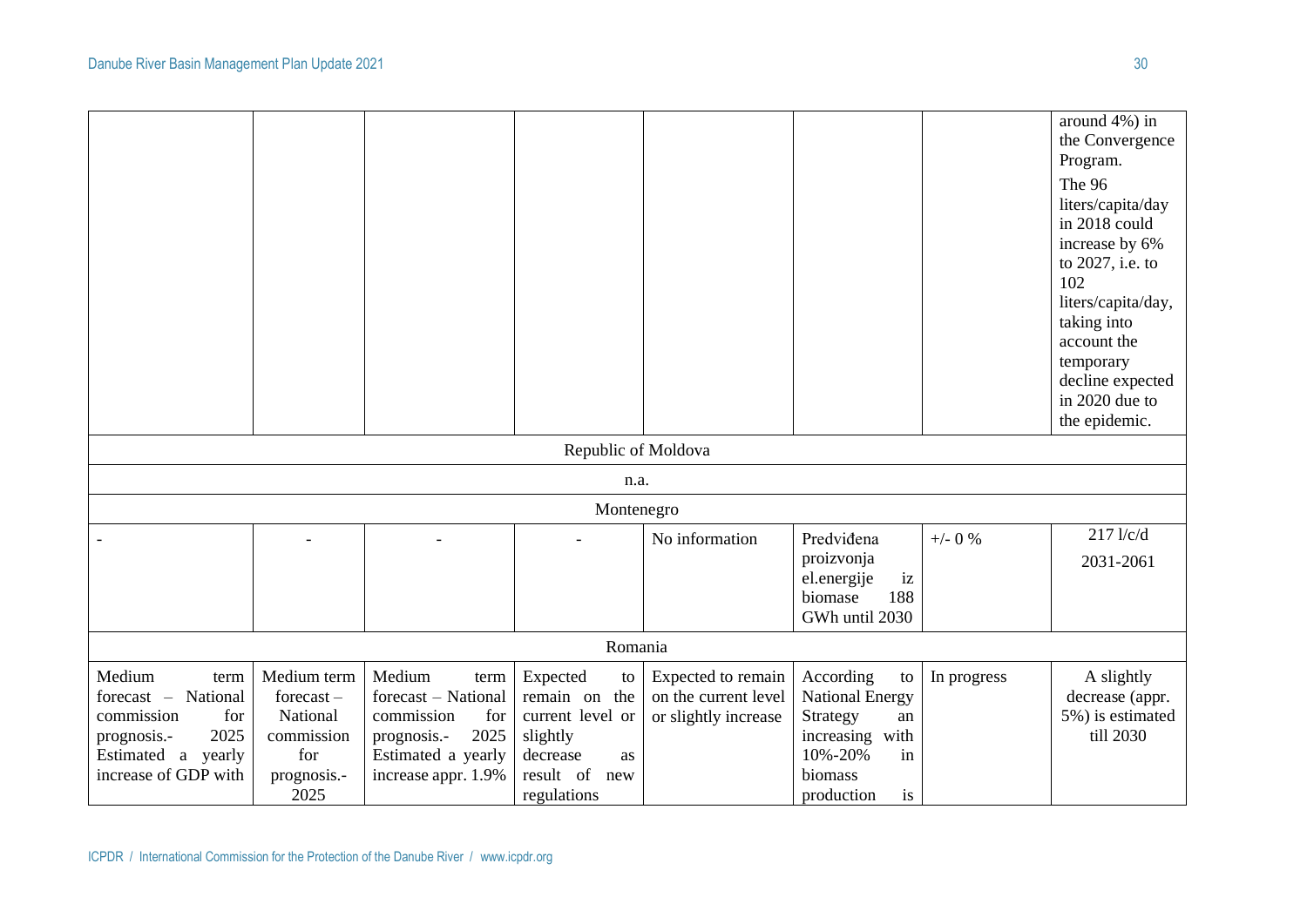| average<br>an<br>appr.<br>1.8%                                                                                                                                                                                                                                                                                                                                                                                                                                                         | Estimated an<br>yearly<br>increase<br>appr. 2%                                                                                                                                                                                                                                                                               |                                                                                                                                                                                                                                                                                        | regarding the air<br>pollution<br>Serbia                                                                                                                                                                                                                                                                                           |                                                                                                                                                                                                                                                                           | till<br>estimated<br>2030                                                                                                                                                                       |                                                                              |                                                                                                                                                                                                                                                                                                                           |
|----------------------------------------------------------------------------------------------------------------------------------------------------------------------------------------------------------------------------------------------------------------------------------------------------------------------------------------------------------------------------------------------------------------------------------------------------------------------------------------|------------------------------------------------------------------------------------------------------------------------------------------------------------------------------------------------------------------------------------------------------------------------------------------------------------------------------|----------------------------------------------------------------------------------------------------------------------------------------------------------------------------------------------------------------------------------------------------------------------------------------|------------------------------------------------------------------------------------------------------------------------------------------------------------------------------------------------------------------------------------------------------------------------------------------------------------------------------------|---------------------------------------------------------------------------------------------------------------------------------------------------------------------------------------------------------------------------------------------------------------------------|-------------------------------------------------------------------------------------------------------------------------------------------------------------------------------------------------|------------------------------------------------------------------------------|---------------------------------------------------------------------------------------------------------------------------------------------------------------------------------------------------------------------------------------------------------------------------------------------------------------------------|
| $+3.58%$<br>per<br>year<br>$(2022-2023), +3.63%$<br>per year (2024-2027)                                                                                                                                                                                                                                                                                                                                                                                                               | $+0.66%$ per<br>year (2022-<br>$2023$ ),<br>$+1.52%$ per<br>year (2024-<br>2027)                                                                                                                                                                                                                                             | $+3.22\%$ per year<br>$(2022 - 2023),$<br>$+3.44\%$ per year<br>$(2024 - 2027)$                                                                                                                                                                                                        | $+0.97%$ per<br>year (2022-<br>$2025$ , $+1.38%$<br>per year (2026-<br>2027)                                                                                                                                                                                                                                                       | $+0.97\%$ per year<br>$(2022 - 2025),$<br>$+0.79\%$ per year<br>$(2026 - 2027)$                                                                                                                                                                                           | $+1.35\%$ per year<br>$(2022 - 2025),$<br>$+1.39\%$ per year<br>$(2026 - 2027)$                                                                                                                 | $-0.24%$ per year<br>$(2022-2026), -$<br>$0.15%$ per year<br>$(2026 - 2027)$ | No changes                                                                                                                                                                                                                                                                                                                |
|                                                                                                                                                                                                                                                                                                                                                                                                                                                                                        |                                                                                                                                                                                                                                                                                                                              |                                                                                                                                                                                                                                                                                        | Slovakia                                                                                                                                                                                                                                                                                                                           |                                                                                                                                                                                                                                                                           |                                                                                                                                                                                                 |                                                                              |                                                                                                                                                                                                                                                                                                                           |
| According<br>to<br>the<br>available<br>forecast<br>(June 2020, Ministry<br>of Finance)<br>for 2020- 2023 the<br>Slovak economy will<br>fall by 9.8% in 2020<br>due to the global<br>pandemic<br>(baseline<br>scenario).<br>In the second half of<br>2020, the economy<br>should<br>gradually<br>bringing<br>recover,<br>GDP growth to 7.6%<br>in 2021. However,<br>the economy should<br>not catch up with the<br>pre-crisis level until<br>the end of 2022 (but<br>economic growth in | Economic<br>growth<br>in<br>agriculture<br>$(in \%)$ until<br>2027 is not<br>available.<br>The COVID-<br>19 pandemic<br>has<br>also<br>caused<br>$\rm{a}$<br>crisis in the<br>agricultural<br>sector.<br>In the current<br>CAP reform,<br>which was to<br>apply from<br>2021, a<br>transitional<br>period of two<br>years is | Economic growth<br>in industry (in $\%$ )<br>until 2027 is not<br>available.<br>For more particular<br>information on the<br>possible<br>of<br>development<br>industry $-$ see the<br>separate<br>part<br>"Summary<br>of<br>assessments<br>for<br>trends<br>some<br>Danube countries". | Forecast of the<br>share<br>of<br>disposable<br>electricity<br>production<br>(in<br>fossil<br>power<br>plants)<br>according<br>to<br>expected<br>development in<br>electricity<br>consumption of<br>Slovakia in% is<br>as follows:<br>2020: 23,3 %<br>2025: 13,4 %<br>2030: 13,8%.<br>The Ministry of<br>Economy<br>the<br>expects | $+7,19\%$ (4,464 to<br>4,785 GWh/a)<br>2020: 4,464 GWh<br>2021: 4,467 GWh<br>2022: 4,470 GWh<br>2023: 4,473 GWh<br>2024: 4,476 GWh<br>2025: 4,507 Gwh<br>2026: 4,754 GWh<br>2027: 4,785 GWh<br>All<br>the<br>data/information<br>given above is at<br>the national level. | $+43,9\%$ $(1,848)$<br>to<br>2,660<br>GWh/a).<br>Note:<br>pumped<br>storage<br>power<br>plants<br>are<br>eliminated)<br>The<br>data/informatio<br>n given above is<br>at the national<br>level. | $+0,22%$<br>The data given<br>above is at the<br>national level.             | Changes<br>in<br>specific<br>water<br>consumption per<br>capita<br>2020-2027:<br>$+12,6%$<br>2020: 79,3 liters<br>2021: 80,2 litres<br>2022: 81.3 liters<br>p.c.<br>2023: 82.6 liters<br>2024: 84.0 liters<br>2025: 85.6 liters<br>2026: 87.4 liters<br>2027: 89.3 liters<br>The<br>data/information<br>given above is at |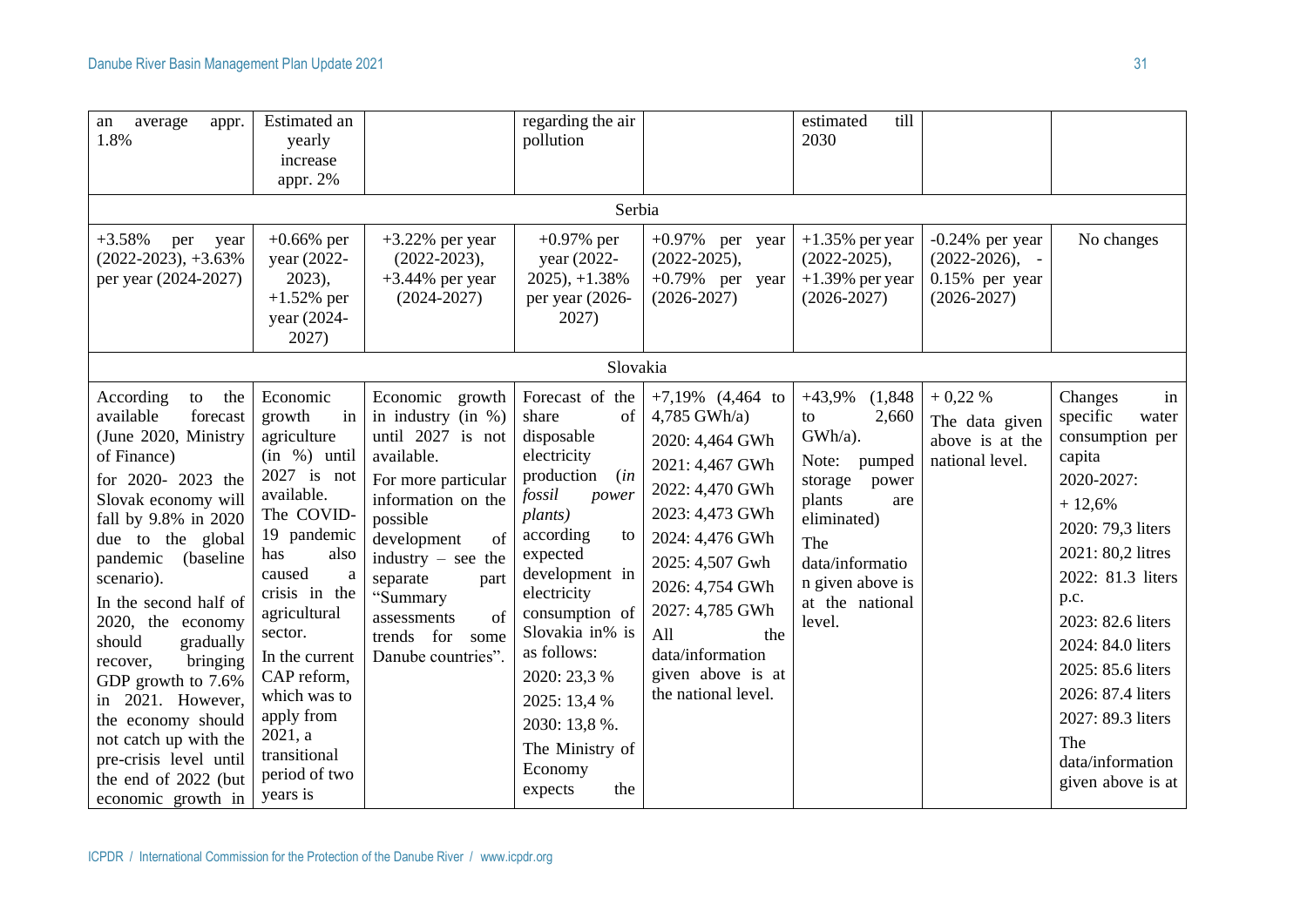| 2022 will reach only     | necessary to          |           | electricity       |  | the    | national |
|--------------------------|-----------------------|-----------|-------------------|--|--------|----------|
| $1.8\%$ ). At the end of | ensure                |           | consumption in    |  | level. |          |
| the forecast period      | stability.            | Slovakia  | will              |  |        |          |
| (2023),<br>economic      | Support for           | increase. |                   |  |        |          |
| will<br>growth<br>be     | farmers               |           | Thermal power     |  |        |          |
| supported by drawing     | under the             | plants    | will              |  |        |          |
| on EU funds of the       | current legal         |           | lose<br>gradually |  |        |          |
| third programming        | framework             |           | importance.       |  |        |          |
| period. The main         | will continue         |           | In the long term, |  |        |          |
| negative risk to the     | until the end         |           | the operation of  |  |        |          |
| forecast is the re-      | of 2022.              | the       | Nováky            |  |        |          |
| of<br>spread<br>the      | Over the next         |           | Thermal Power     |  |        |          |
| pandemic.                | two years,            | Plant     | (2x110)           |  |        |          |
| Economic<br>growth       | the strategic         |           | MW) is not        |  |        |          |
| until 2027 is not        | plan in line          | planned   | any               |  |        |          |
| available.               | with the new          |           | more, due to the  |  |        |          |
|                          | CAP                   |           | termination of    |  |        |          |
|                          | legislation           |           | support for the   |  |        |          |
|                          | has to be             |           | production of     |  |        |          |
|                          | prepared.             |           | electricity from  |  |        |          |
|                          | The strategic         |           | domestic coal in  |  |        |          |
|                          | planning can          | 2023.     |                   |  |        |          |
|                          | be considered         |           | As mentioned      |  |        |          |
|                          | as the biggest        | above,    |                   |  |        |          |
|                          | change in the         |           | in<br>production  |  |        |          |
|                          | CAP. More             |           | coal-fired        |  |        |          |
|                          | responsibility        | power     | plants            |  |        |          |
|                          | will shift to         |           | will gradually    |  |        |          |
|                          | Member                | decrease. | The               |  |        |          |
|                          | <b>States</b><br>to   |           | share of power    |  |        |          |
|                          | formulate<br>$\rm{a}$ | stations  |                   |  |        |          |
|                          | strategy<br>that      |           | producing         |  |        |          |
|                          | each<br>state         |           | carbon-free       |  |        |          |
|                          | to<br>wants           |           | electricity       |  |        |          |
|                          | achieve<br>by         | should    | be                |  |        |          |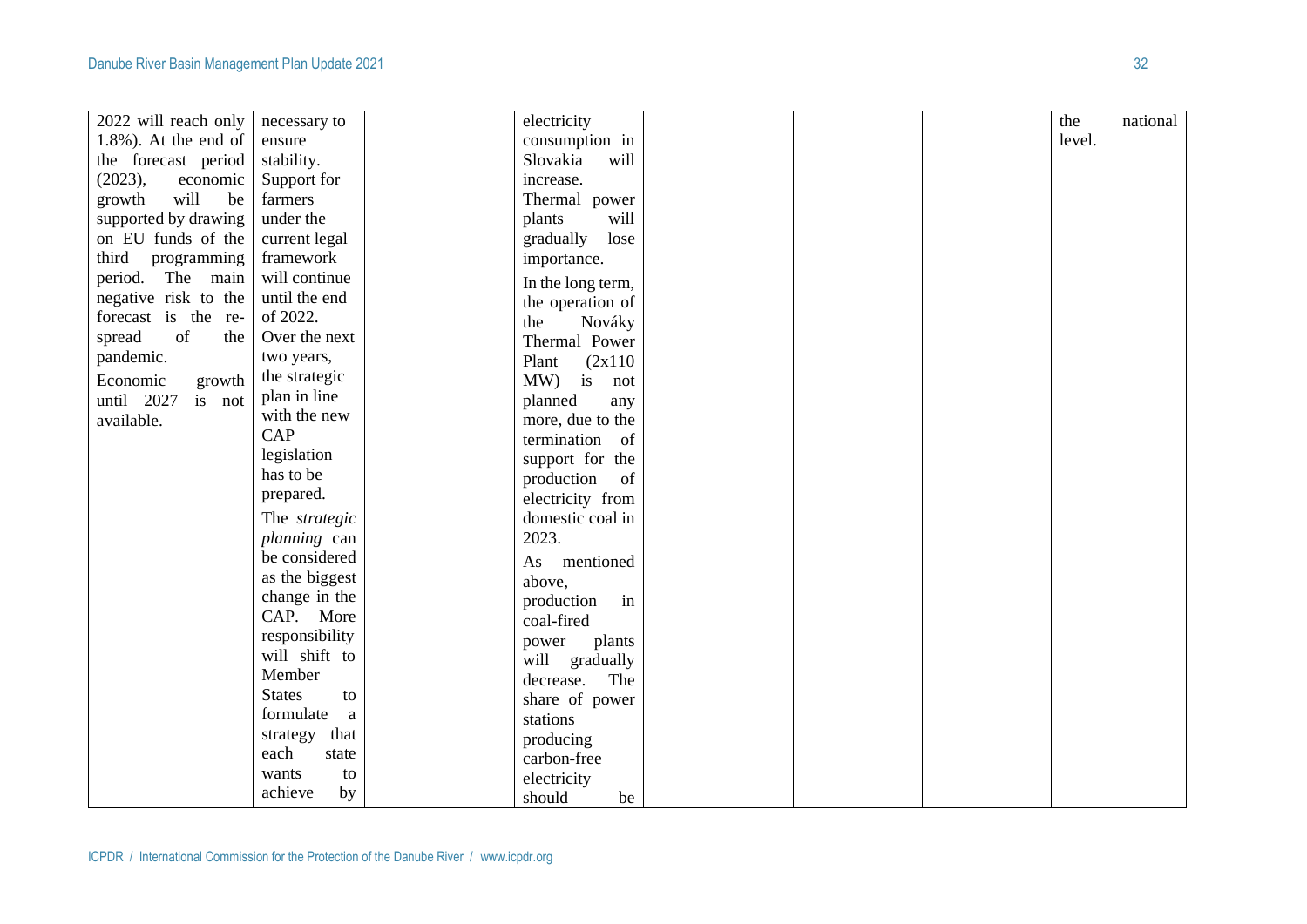| 2027.          | increased. More                                                                                                 |  |  |
|----------------|-----------------------------------------------------------------------------------------------------------------|--|--|
| Through the    | than 90%<br>of                                                                                                  |  |  |
| CAP            | electricity                                                                                                     |  |  |
| Strategic      | should<br>be                                                                                                    |  |  |
| Plan,          | $\operatorname{in}$<br>generated                                                                                |  |  |
| Member         | $% \left( \left( \mathcal{A},\mathcal{A}\right) \right) =\left( \mathcal{A},\mathcal{A}\right)$ of<br>Slovakia, |  |  |
| States<br>have | 67%<br>which                                                                                                    |  |  |
| the            | through nuclear                                                                                                 |  |  |
| opportunity    | plants.<br>power                                                                                                |  |  |
| design<br>to   | is<br>The<br>rest                                                                                               |  |  |
| their          | renewable                                                                                                       |  |  |
| agricultural   | energy.                                                                                                         |  |  |
| policy         | All                                                                                                             |  |  |
| according to   | data/informatio                                                                                                 |  |  |
| their needs.   | n above is at the                                                                                               |  |  |
| This plan is   | national level.                                                                                                 |  |  |
| also approved  |                                                                                                                 |  |  |
| the<br>by      |                                                                                                                 |  |  |
| European       |                                                                                                                 |  |  |
| Commission.    |                                                                                                                 |  |  |
| The<br>main    |                                                                                                                 |  |  |
| objectives     |                                                                                                                 |  |  |
| and priorities |                                                                                                                 |  |  |
| of<br>the      |                                                                                                                 |  |  |
| agricultural   |                                                                                                                 |  |  |
| in<br>sector   |                                                                                                                 |  |  |
| Slovakia for   |                                                                                                                 |  |  |
| the period up  |                                                                                                                 |  |  |
| to $2027$ are  |                                                                                                                 |  |  |
| mentioned in   |                                                                                                                 |  |  |
| the separate   |                                                                                                                 |  |  |
| part           |                                                                                                                 |  |  |
| "Summary       |                                                                                                                 |  |  |
| assessments    |                                                                                                                 |  |  |
| of trends for  |                                                                                                                 |  |  |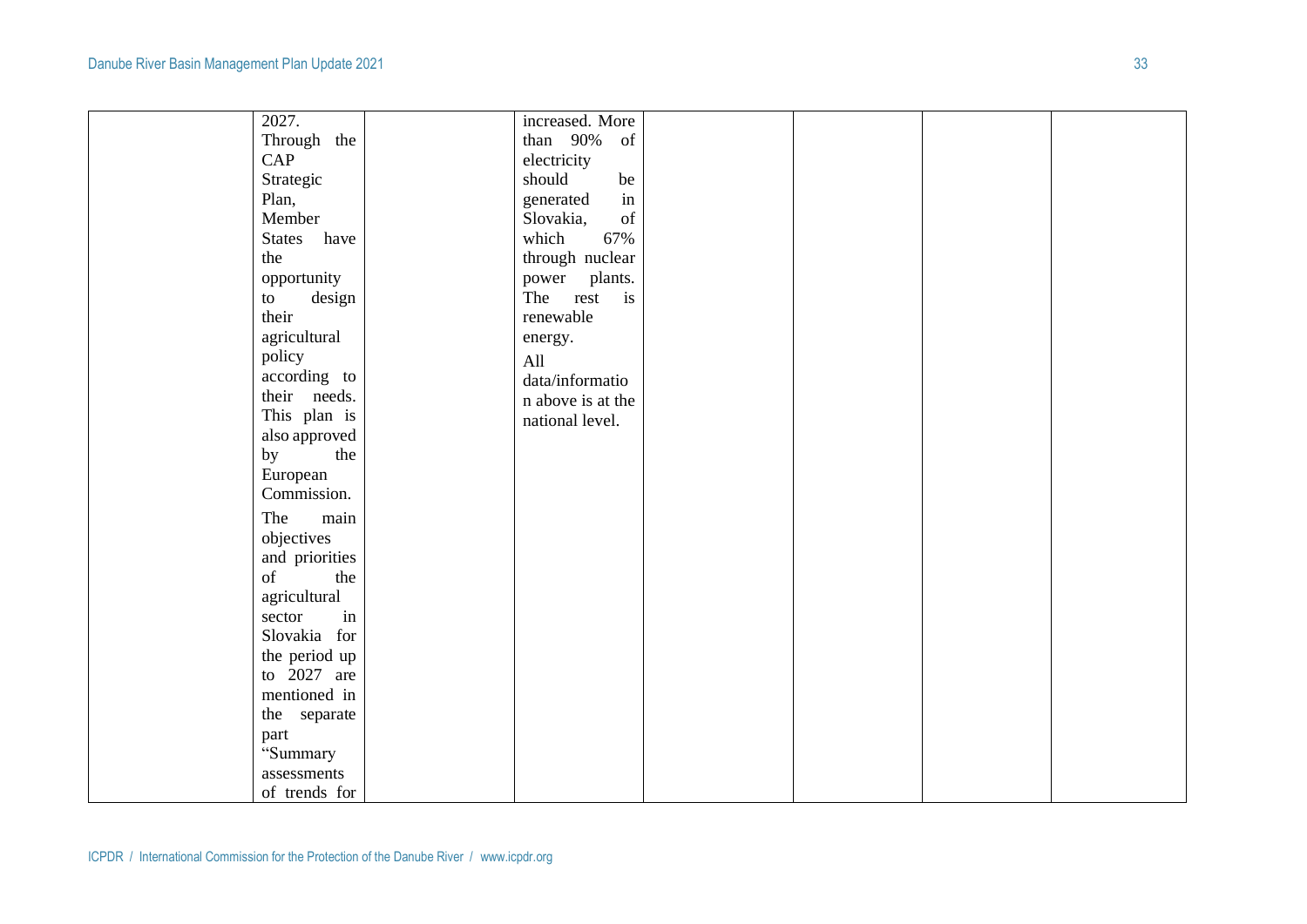|                                                                                                                                                                                                                                                                                                                                                                                                                 | some Danube<br>countries".                                    |                                                                                               |                                   |                                                                        |                                     |                                     |            |
|-----------------------------------------------------------------------------------------------------------------------------------------------------------------------------------------------------------------------------------------------------------------------------------------------------------------------------------------------------------------------------------------------------------------|---------------------------------------------------------------|-----------------------------------------------------------------------------------------------|-----------------------------------|------------------------------------------------------------------------|-------------------------------------|-------------------------------------|------------|
|                                                                                                                                                                                                                                                                                                                                                                                                                 |                                                               |                                                                                               |                                   |                                                                        |                                     |                                     |            |
|                                                                                                                                                                                                                                                                                                                                                                                                                 |                                                               |                                                                                               | Slovenia                          |                                                                        |                                     |                                     |            |
|                                                                                                                                                                                                                                                                                                                                                                                                                 |                                                               |                                                                                               |                                   | July 2020 1,443GWh<br>(Compared to July<br>2019 it increased by<br>7%) |                                     |                                     |            |
|                                                                                                                                                                                                                                                                                                                                                                                                                 |                                                               |                                                                                               | Ukraine (for DRBD)                |                                                                        |                                     |                                     |            |
| Expected to grow<br>moderately<br>National level: GDP<br>growth at 4.6% in<br>2021, 4.3% in 2022<br>and 4.7% in 2023<br>(Medium<br>term<br>forecast<br>$\qquad \qquad -$<br>Resolutuion of the<br>Cabinet of Ministers<br>of Ukraine of July 29,<br>2020 $\mathcal{N}_2$ 671,<br>On<br>the<br>approval<br>of<br>Forecast of economic<br>and<br>social<br>of<br>development<br>Ukraine for<br>$2021 -$<br>2023). | Average<br>growth in<br>agriculture<br>until 2027:<br>$1,5\%$ | Average economic<br>growth in industry<br>until 2027: 1,3%<br>(sp. Manufacturing<br>industry) | Expected to<br>grow<br>moderately | Expected to grow<br>moderately                                         | Expected<br>to<br>slightly increase | Expected<br>to<br>slightly increase | No changes |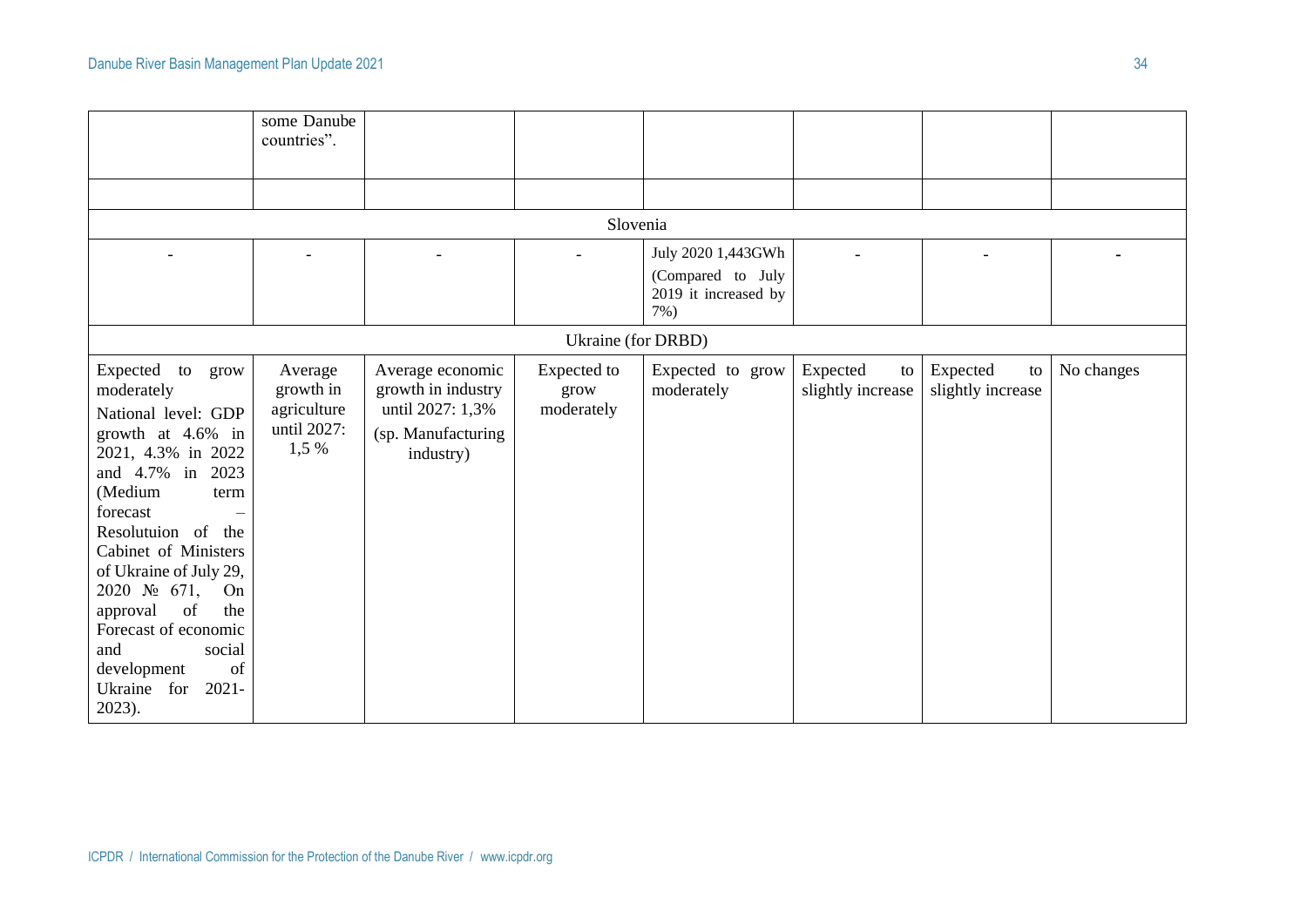# **Summary Assessments of trends for some Danube countries**

#### Slovakia

Agriculture:

Main objectives and priorities of the agricultural policy for the next period include: *sustainability of Slovak agriculture*, *food self-sufficiency* and *development and implementation of strategic plan*. However, the relevant documents currently being prepared by the management of the agricultural sector, linked to the CAP, will not be ready until next year (2021). Based on all previous knowledge optimal solutions should be applied.

The agro-sector identified *increasing the food self-sufficiency of Slovakia* as the main priority and committed itself to *developing a long-term strategy for agriculture and the food industry*. (In May 2020, the European Commission presented two key strategies that will have a major impact on the agricultural sector: the Biodiversity Strategy to 2030 and the Farm-to-Table Strategy).

The goal is also changes in payment settings - e.g. not to support only the area itself, but producers of specific foods, i.e. to support production and farmers who want to contribute to the food basket (without division into small and large farmers). The aim is to link financial support from the 1st and 2nd pillars of the CAP to specific production. E.g. the 1st pillar itself has three parts: area payments, eco-schemas and the tying of money to production (coupled payments). Eco-schemas settings are also important, as they can also be linked to production. Tying money to production is a way to recover Slovak agriculture, while coupled payments need to be increased from Eurofunds, but own state participation is also necessary to increase the current low percentage of self-sufficiency (approximately 40%). It is desirable to achieve self-sufficiency, especially in basic commodities (poultry and pork, fruits, vegetables, potatoes), so the priority is to support special animal and plant production. There are also measures to support food production in Slovakia in the government's program statement, for which financial support is necessary (approximately EUR 1 billion must be invested in food production in the next five to seven years). It should be supported that the domestic food industry processes all raw materials grown and bred in Slovakia, as financial support for food processing has been underestimated in previous years. All major steps to increase and achieve food self-sufficiency should be included in *The Strategic Plan* and the so-called *Intervention Strategy*.

#### Industry:

General statement: Slovak industry is currently not doing well (as in Germany; there is a great link between Slovak industry and Germany - for Slovakia, Germany is the largest trading partner).

The automotive industry has a decisive influence on the Slovak industry.

According to Ministry of Finance's February 2020 macroeconomic forecast, the Slovak economy under foreign influence continued to perform at a slower pace, but was still progressing. Cooling is particularly noticeable in the export-oriented industry. After reaching its peak in 2018, the Slovak economy slowed significantly in 2019 to an estimated 2.3% (Ministry of Finance´s forecast, February 2020). The unfavorable development of foreign demand was predominantly reflected in the Slovak export-oriented industry. The February forecast projected a continuation of the economic slowdown in 2020 with GDP growth of 2.2% and expected to support exports through new production at Jaguar Land Rover, whose dynamics were expected to be dampened by weaker external demand.

According to Statistical Office of the Slovak Republic industrial production in April 2020 reached an all-time low since the establishment of the independent Slovak Republic, falling by 42 percent year on year. The decrease was mainly due to a sharp drop in the production of means of transport by 78.9 percent. This situation was significantly affected by the stop or restriction of production at four Slovak car manufacturers, as well as production restrictions at subcontractors throughout the automotive industry, which responded to the measures taken against the spread of COVID-19 in Europe.

According to Eurostat, in May 2020, in a year-on-year comparison, Slovakia recorded the sharpest drop in industrial production within the EU countries, by 33.5 percent.

However, it should be noted that at present all car manufacturers have already carried out a partial resumption or are trying to fully resume production.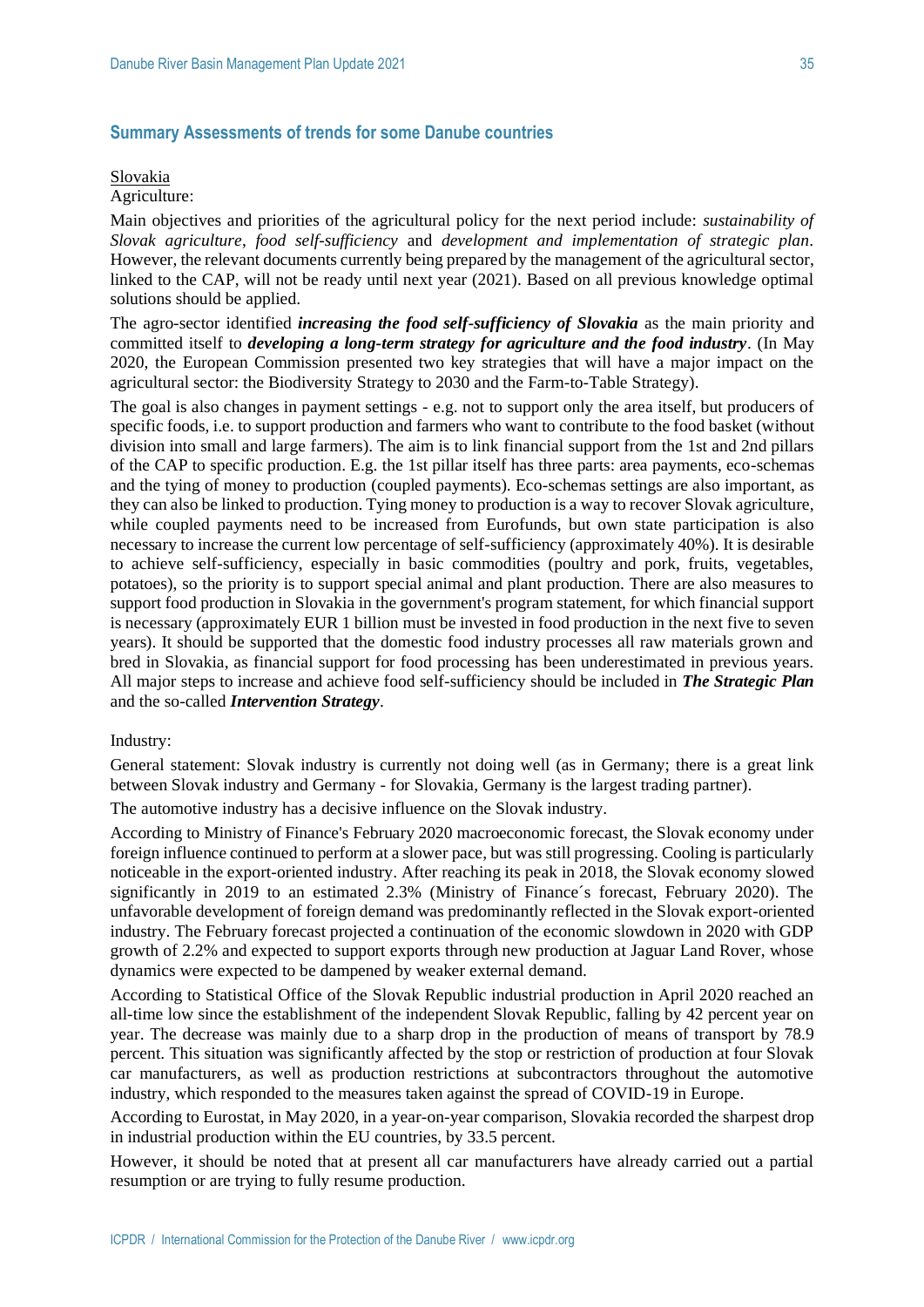Due to the occurrence of the second wave of the pandemic, it is currently not possible to estimate future developments regarding the sector's performance.

The document "Low Carbon Strategy of Slovakia" was approved by the Slovak Government. This Strategy will include effective and cost-effective measures in the sectors of industry, energy, energy efficiency, transport, agriculture and forestry and waste management. The Strategy is a cross-cutting document across all sectors of the economy, which must pursue individual policies so as to complement each other towards the common goal of completely decarbonising Slovakia by 2050. Energy:

With an estimated 1.23% year-on-year growth, electricity consumption in Slovakia will reach 36.4 TWh in 2030. In terms of electricity demand coverage, the focus will be on the completion of Units 3 and 4 of the Mochovce Nuclear Power Plant (2x471 MW). As mentioned above, by putting these units into operation, the balance between production and consumption of electricity in the ES SR should be changed to export. The export balance of Slovakia should be maintained even after the termination of operation of the Nováky thermal power plant  $(2x110)$  MW) in 2023 due to the termination of support for electricity production from domestic coal.

## Bosnia and Herzegovina

By increase in capacity of the urban waste water treatment through construction and reconstruction of the WWTPs the water quality should be positively affected.

Also in Bosnia and Herzegovina there is in strategic document planned to increase development of hydropower –electricity production and it is planned till 2021 to grow agricultural sector.

#### Germany

No new analysis of future anthropogenic developments was performed for the period until 2027 as the analysis for the period 2015-2021 remains broadly valid. The development of the different sectors remains widely interconnected though economic growth and use of resources, like water, are decoupled in an economy largely based on the provision of services. Even though interactions clearly exist, changes of economic parameters don't necessarily induce direct changes of ecologic parameters, e.g. concerning the use of water resources and the hydrological balance.

Overall, the pressure situation due to the observable trends in anthropogenic activities in the considered timeframe can be expected to remain on the current level. More detailed information on the driving forces affecting pressures on water bodies and, consequently potentially affecting water status as well as updated figures on the provision of water services, can be obtained in the River Basin Management Plan for the German share of the Danube Basin.

#### Austria

Agriculture

Owing to the studied indicators of potential water pollution (livestock or landuse) and accordingly to the prognosis of the Austrian Institute of economic research (WIFO) in the background document for the Economic Analysis 2019 the following things are predicted till 2030:

• in regions with favourable conditions for the expansion of milk production a slight increase of the application of organic fertilizer will take place;

an overall slight decrease of the agricultural area will happen;

• the reason for regional differences in the river basins of Rhine and Danube will be led back to structural facts in these regions.

The reason for the expected increase in beef production results from the increase of milk production. The impact of climate change could enhance an intensification in the coming decades. However, the agri-environmental program and conditions of the 1st pillar of the CAP weaken these trends.

## Industry, Production of goods

Given the observed development of water intensity and the expected production growth, it should be expected, that industrial water consumption will slightly decline until 2030.

It is assumed that the amount of waste water will continue to develop in line with water use; a moderate reduction of amount of waste water is to be expected in the period to 2030.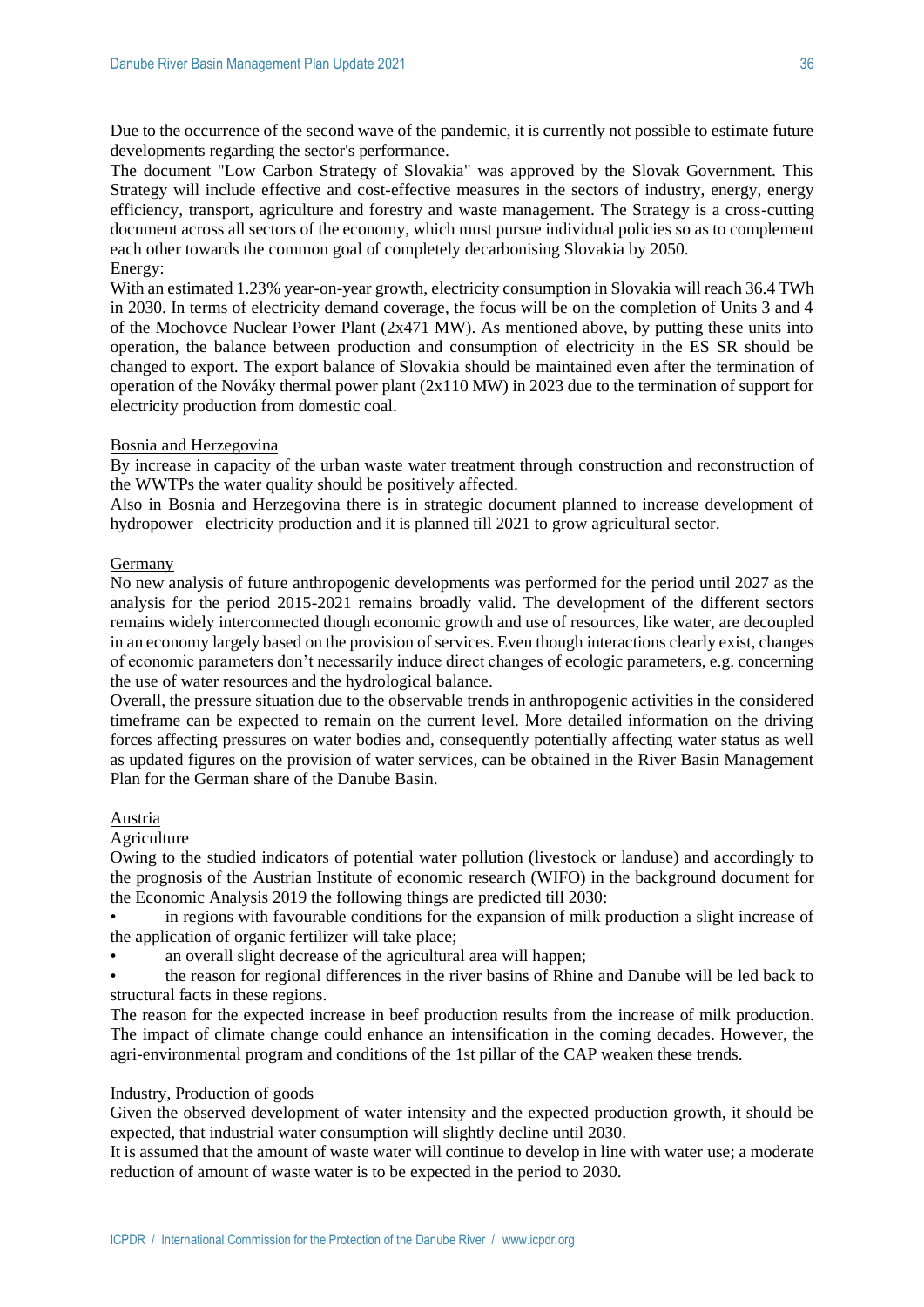#### Electricity generation

The electricity generation by hydro power (excluding Pumped storage power plants) will increase till 2025 by an annual average of 0.9% from 132 PJ (2010) to 152 PJ. The share of hydropower (excluding Pumped storage power plants) in domestic generation falls during this period from 54% to 52%. The share of fossil fuel power decreases from almost a quarter to 17%. The share of electricity produced from renewable energy sources (wind, photovoltaic, biomass) increases from 7% to almost 15%.

Due to WFD requirements it was assumed that production losses in small hydropower and run-of-river power (> 10 MW) occur from 2011 and increase linearly until 2027. The losses in storage power plants on the other hand will be limited until 2027. Furthermore, it was assumed that at the same time the existing potential for plant optimization for existing small hydro- and run-of-river power plants is used. Thus, the (2005) calculated losses are largely compensated.

## Czech Republic

Water abstraction and waste water discharge for/from agriculture and industry in the Czech Republic are not expected to increase and the likely scenario (in abstraction and discharge) for the two sectors is stagnation. On the other hand, water abstraction and waste water discharge are expected to increase in case of households. Number of inhabitants supplied with water from water supply systems and inhabitants connected to sewerage systems and WWTPs is also expected to increase. Water quality should be positively affected by construction and improvements of WWTPs.

#### Romania

The trend of water demand for all water users has been assessed having in view the 2030-time horizon (with 2011 as the reference year). A specific methodology has been developed as basis for the  $2<sup>nd</sup>$  and 3 rd RBMPs.

The methodology comprises of prognosis methods of water demand for population, industry, aquaculture, livestock farms, animal breeding and irrigation. It is based on 3 scenarios (base scenariomedium, minimal and optimistic scenario):

The prognosis of water demand for population considered the population trend at national/county/local level. The prognosis of water demand for irrigation considered the abstraction water for irrigation based on future irrigated area and irrigation specific values according to the type of crops. The prognosis of water demand for livestock considered the water demand based on different livestock specific values of water consumption. The prognosis of water demand for aquaculture considered the related aquaculture surface and related volume.

Trends values Medium Scenario:

- Total demand: 12300 mil. cm:
- Population: 2100 mil. cm;
- Industry: 7400 mil. cm;
- Irrigation: 1700 mil. cm.

Trends values Optimistic Scenario:

- Total demand: 15500 mil. cm (an increase of 26% compared to the medium scenario trend);
- Industry: increase of 34% compared to the medium scenario:
- Irrigation: increase of 25% compared to the medium scenario;
- For population, livestock and aquaculture the optimistic scenario indicates a relatively stable demand compared to the medium scenario.

#### Hungary

Agriculture: By the Governmental Decision 1335/2017 (VI. 9.), the Government approved Hungary's Food Economics Concept for 2017–2050.

With 5.4 million hectares of agricultural land and 2 million hectares of forest, Hungary has a food production potential that is far from being exploited. According to professional estimates, the Hungarian food economy has a 60% higher production potential by more efficient organization of domestic production and the market, by increasing processing and by purposefully responding to the solvent demand in the world. Hungary's strategic goal is a competitive, economically, environmentally and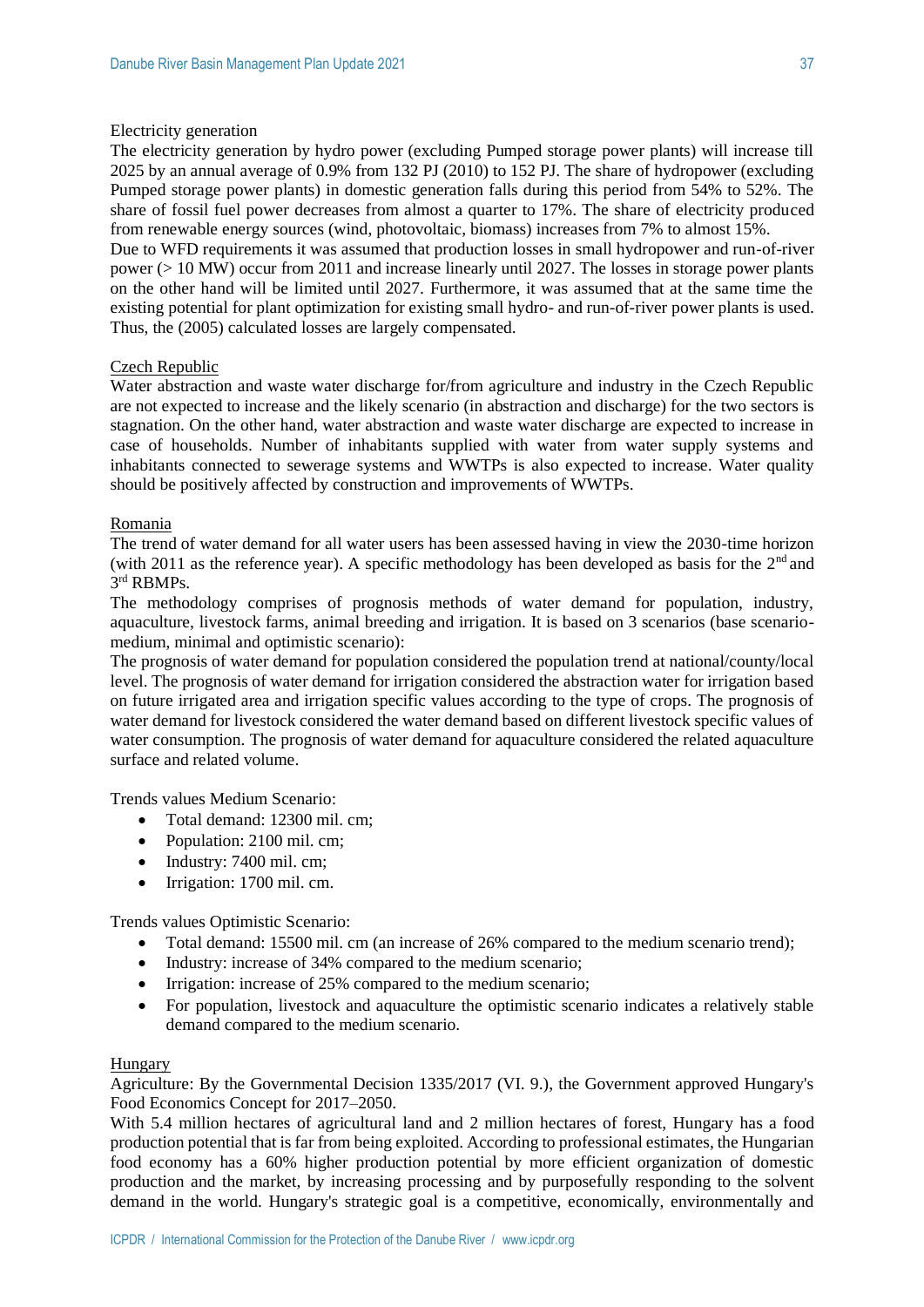socially sustainable food economy, which actively contributes to the development of the national economy and the growth of jobs in rural areas through the continuous growth of its performance and added value, guarantees the country's secure food supply and maintains GMOs. -protect our natural values, preserve biodiversity, protect the environment and manage natural resources in a sustainable way. In the course of its development, agriculture must preserve the natural values of our landscapes, the fertility of the soil, the purity of water resources, protect forests and other important ecosystems, and maintain the ecological balance. Increased state involvement and intervention are needed in the management and conservation of key scarce natural resources, such as land and water.

In the case of consistent adherence to the directions formulated in the Concept and the implementation of the set tasks, there is a reasonable expectation that in 2050 the added value of agribusiness sector within the national economy will reach 25%.

According to the Concept, the conditions for efficient agricultural irrigation must be created in Hungary, thus increasing the proportion of irrigable areas, partly by reducing the damage related to water scarcity, partly by the safety of growing water-intensive, high value-added crops (seeds, field vegetables, fruits) and for more efficient farming in areas with good and medium production conditions but often exposed to droughts. In addition to the water demand of the given crop type, the water demand of agriculture is determined by the size of the area to be irrigated and the development of the irrigation infrastructure.

According to the Concept, farmers can reduce the negative effects of climate change to the crop production by improving soil water management, soil-friendly farming, selecting the appropriate form of land use according to the current condition of the site, using water-saving and soil-retaining cultivation methods and by using micro-irrigation at a higher rate. In animal husbandry, the same goal can be achieved by developing husbandry technology.

Industry: Hungary's reindustrialization strategy is the "Irinyi Plan" on defining the directions of innovative industrial development. The Plan supports energy and material-efficient production, employment and vocational training, the use of renewable energy sources (mainly biomass and geothermal energy), transport development, and the production of second-generation biofuels. Under the "Irinyi Plan", export capacity should be increased and the development of a higher value-added industrial structure should be encouraged. Domestic raw materials must also be processed with high added value. The Irinyi Plan emphasizes the circular economy with zero waste, which also mitigates the effects of climate change.

As stated in the "Irinyi Plan", significant demand can be generated by state funds for the manufacture of vehicles (public transport), the defense industry, the construction industry, the textile industry and the production of medical devices.

As described in the "Hungary's Convergence Program (2020-2024)", the already announced and implemented in the coming years, with a total value of more than HUF 4,000 billion in corporate investment and manufacturing developments, will grow more dynamically than average the food industry, the chemical industry, metal processing, mechanical engineering (especially the automotive industry).

As a result of the developments, Hungary's export performance may increase by 34-56% after the implementation of the developments, and in the coming years they may add a 12-16 percentage point boost to the growth rate of the Hungarian economy. In addition to large investments, a 30-50% nonrepayable investment subsidy was made available by a decree of the Ministry of Foreign Affairs and Trade on the competitiveness-enhancing subsidy required as a result of the coronavirus epidemic. The total value of the investments that have been supported so far and will be completed by 30 June 2021 is HUF 377 billion.

Electricity production: In January 2020, the Government adopted the new National Energy Strategy, which sets Hungary's energy and climate policy priorities until 2030, with a 2040 perspective.

According to the strategy, our final energy consumption - while maintaining dynamic economic growth - in 2030 will not exceed the 2005 level of 785 PJ. After 2030, the source of the increase in final energy consumption can only be a carbon-neutral energy source. The cumulative end-use energy saving obligation for the period from 2021 to the end of 2030 is 331.23 PJ, which assumes a steady saving of 0.8% per year. The share of our renewable energy use within gross final energy consumption will increase to a minimum of 21%.

In Hungary, the installed electricity capacity of hydropower production has been 57 MW since 2013, and according to the latest factual data, its production in 2018 was 234.4 GWh. According to Hungary's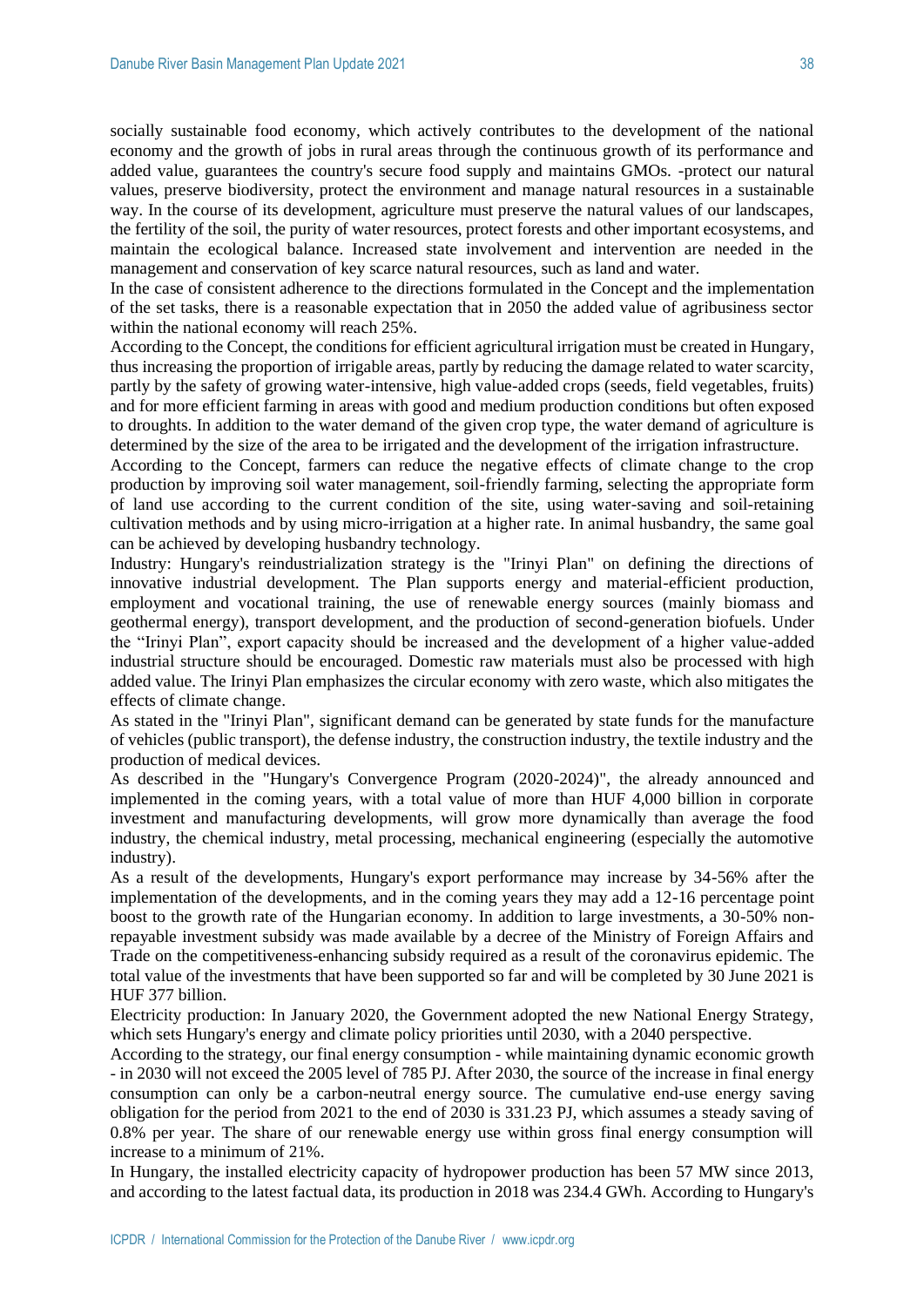National Energy and Climate Plan (ITM 2020), the electricity generation capacity of hydropower will continue to be 57 MW in 2027, and its production will be 244 GWh / year.

According to the WAM (with additional measures) scenario, the combined capacity of biomass and renewable waste will increase from 519 MW in 2020 to 796 MW by 2027, and its production from 2332 GWh to 3029 GWh. According to the WEM (with existing measures) scenario, there is a forecast only for 2020, 2025 and 2030, but the value for 2020 does not reach the actual data for 2018 below, so we use the WAM forecast.

The Hungarian Energy and Utilities Regulatory Authority "Report on the use of renewable energy in Hungary 2010-2018" , the installed electricity capacity of biomass in 2018 was 461 MW (solid 385, biogas 76 MW), its production was 2134 GWh (solid 1799, biogas 335 GWh). The use of geothermal energy is currently typical in the heating sector, with 3.35 MW of installed capacity entering electricity generation in 2017, and with production 1 GWh in 2017 and 12 GWh in 2018. There is no specific target for the application to electricity generation, only with other renewables in total, but according to Hungary's National Energy and Climate Plan, a slight increase in geothermal capacity is expected (with built-in capacity 60 MW by 2030 and 104 MW by 2040).

The spread of electricity-producing geothermal power plants covered by the Swiss-Hungarian Cooperation Program II is planned from 2020 onwards, which may be encouraged by the pilot project for the Geothermal Guarantee Fund.

According to the 2018 report "Medium- and long-term source capacity development of the Hungarian electricity system" of MAVÍR Zrt., the use of geothermal energy is constantly increasing, reaching 4.8 PJ by 2016. By the end of 2016, geothermal energy was used for district heating in 13 settlements in Hungary (which was 56% of geothermal energy consumption). Of this, the agricultural sector mainly utilizes the extracted geothermal energy for heating greenhouses (29%), and the commercial and public service sector for the supply of spas, hospitals and other public institutions (14%).

#### Ukraine

The forecast of economic and social development of Ukraine for 2021-2023 was approved by the resolution of the Cabinet of Ministers of Ukraine (CMU) from 29.07.2020 №671 "About approval of the Forecast of economic and social development of Ukraine for 2021-2023". The baseline scenario envisages a resumption of the positive trend of economic development after significant losses caused by the global COVID-19 pandemic in 2020, and GDP growth at 4.6% in 2021, 4.3% in 2022 and 4.7% in 2023.

In August 2020 CMU was approved the State Strategy for Regional Development for 2021-2027. The priority tasks of the new regional policy are to accelerate the economic growth of the regions, increase their competitiveness. A number of measures are envisaged in the direction of "Development of the territories of the Ukrainian part of the Danube region and cross-border cooperation". In particular

- taking into account in the sectoral strategies the priorities of the EU Strategy for the Danube Region in the areas of transport sector development, agricultural production, environmental protection, tourism development, promotion and protection of cultural heritage, etc .;
- promoting international technical assistance and international financial organizations to promote regional development, in particular in the Danube River Basin;
- introduction of mechanisms to support cross-border industrial and technological parks, economic and industrial zones on the territory of Ukraine in order to stimulate regional economic development;
- creating conditions for socio-economic and environmental development of the Ukrainian part of the Danube region, which includes, in particular, the development of transport infrastructure with the Danube countries and crossing the state border, addressing the issue of quality water supply and flood protection.

In Danube region the volume indices of industrial and agricultural production (as a percentage of the previous year) will maintain positive dynamics and in 2027 will reach the level of 103.3 and 104.0 interest respectively. Further development of agriculture is envisaged. In the context of smart specialization, a significant effect can be given by strengthening the link between agriculture and the food industry, which will increase the added value of the final product. Agricultural production will grow by an average of 1.5% per year.

The volume of sold industrial products (goods, services) will gradually increase.